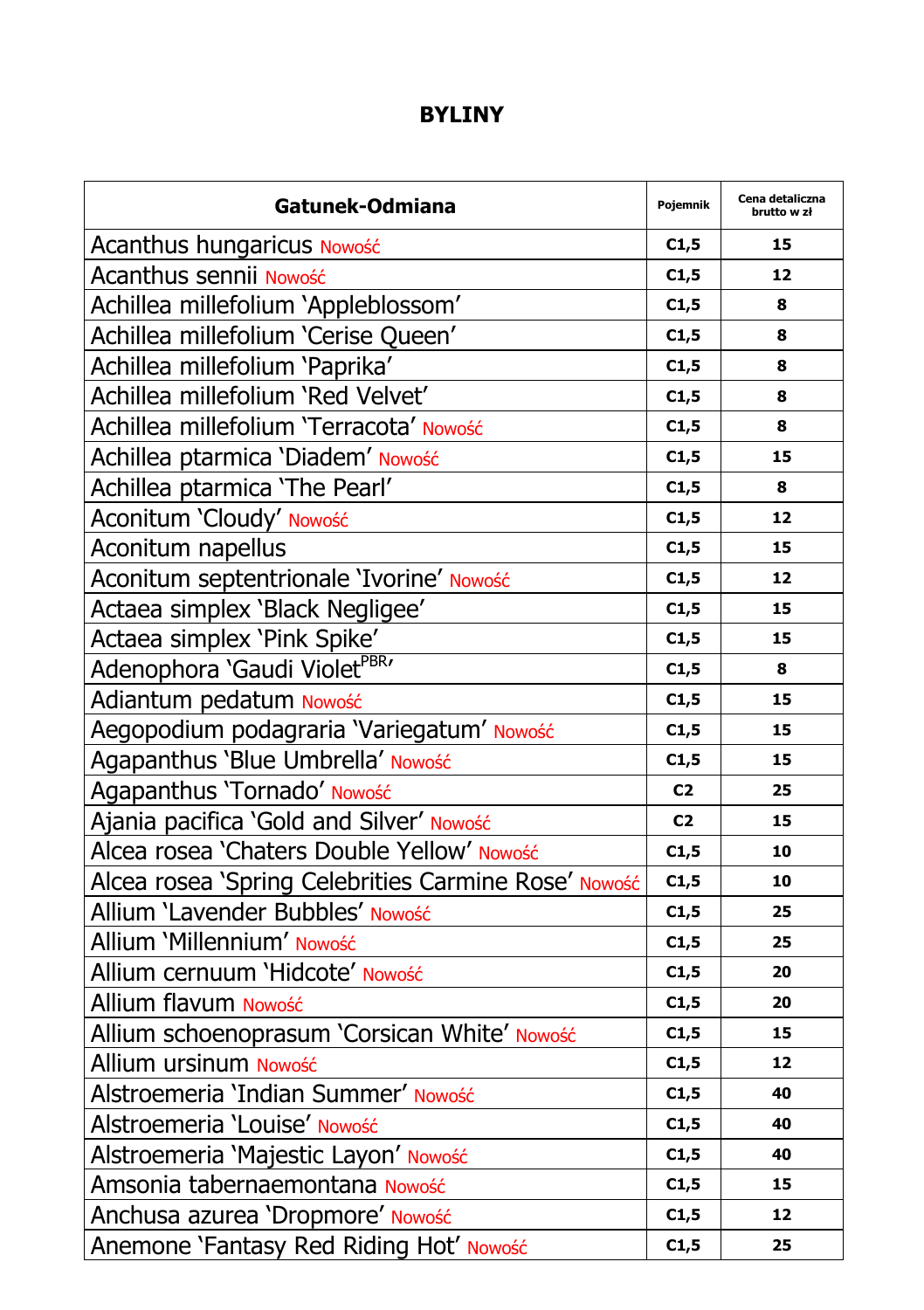| Gatunek-Odmiana                                                | Pojemnik | Cena detaliczna<br>brutto w zł |
|----------------------------------------------------------------|----------|--------------------------------|
| Anemone 'Wild Swan' <sup>®</sup> Nowość                        | C1,5     | 10                             |
| Anemone hibrida 'Little Breeze' Nowość                         | C1,5     | 10                             |
| Anemone hupehensis 'Pretty Lady Emily <sup>r®</sup> Nowość     | C1,5     | 10                             |
| Anemone hupehensis 'Prinz Heinrich'                            | C1,5     | 10                             |
| Anemone hupehensis 'September Charm' Nowość                    | C1,5     | 10                             |
| Anemone hybrida 'Andrea Atkinson <sup>®</sup>                  | C1,5     | 10                             |
| Anemone hybrida 'Bresingham Glow' Nowość                       | C1,5     | 10                             |
| Anemone hybrida 'Carmen' <sup>®</sup>                          | C1,5     | 10                             |
| Anemone hybrida 'Elegans' Nowość                               | C1,5     | 10                             |
| Anemone hybrida 'Honorine Jobert' Nowość                       | C1,5     | 10                             |
| Anemone hybrida 'Little Breeze Kiss' Nowość                    | C1,5     | 10                             |
| Anemone hybrida 'Little Breeze Sweet' Nowość                   | C1,5     | 10                             |
| Anemone hybrida 'Lorelei'                                      | C1,5     | 10                             |
| Anemone hybrida 'Pamina' Nowość                                | C1,5     | 10                             |
| Anemone hybrida 'Pink Kiss' Nowość                             | C1,5     | 10                             |
| Anemone hybrida 'Serenade' Nowość                              | C1,5     | 10                             |
| Anemone hybrida                                                | C1,5     | 10                             |
| 'Summer Breeze Bright Pink' Nowość                             |          |                                |
| Anemone hybrida                                                | C1,5     | 10                             |
| 'Summer Breeze Vibrant Pink' Nowość                            |          |                                |
| Anemone multifida 'Annabella Deep Rose'                        | C1,5     | 10                             |
| Anemone multifida 'Annabella White'                            | C1,5     | 10                             |
| Anemone multifida 'Major' Nowość                               | C1,5     | 10                             |
| Anemone nemorosa 'Bracteata Pleniflora' Nowość                 | C1,5     | 25                             |
| Anemone nemorosa 'Green Fingers' Nowość                        | C1,5     | 18                             |
| Anemone nemorosa 'Royal Blue' Nowość                           | C1,5     | 18                             |
| Anemone ranunculoides' Nowość                                  | C1,5     | 10                             |
| Anemone rivularis Nowość                                       | C1,5     | 25                             |
| Anemone sylvestris                                             | C1,5     | 10                             |
| Anemone sylvestris 'Snow White'                                | C1,5     | 10                             |
| Anemone x hybrida 'Whirlwind'                                  | C1,5     | 10                             |
| Angelica gigas Nowość                                          | C3       | 20                             |
| Anthericum liliago Nowość                                      | C1,5     | 20                             |
| Aquilegia vulgaris 'Winky Double Blue & White'<br>Nowość       | CO,9     | 5                              |
| Aquilegia vulgaris 'Winky Double Red & White'<br><b>Nowość</b> | CO, 9    | 5                              |
| Aquilegia vulgaris 'Winky Double Rose & White'<br>Nowość       | CO,9     | 5                              |
| Aralia cordata 'Sun King'                                      | C1,5     | 45                             |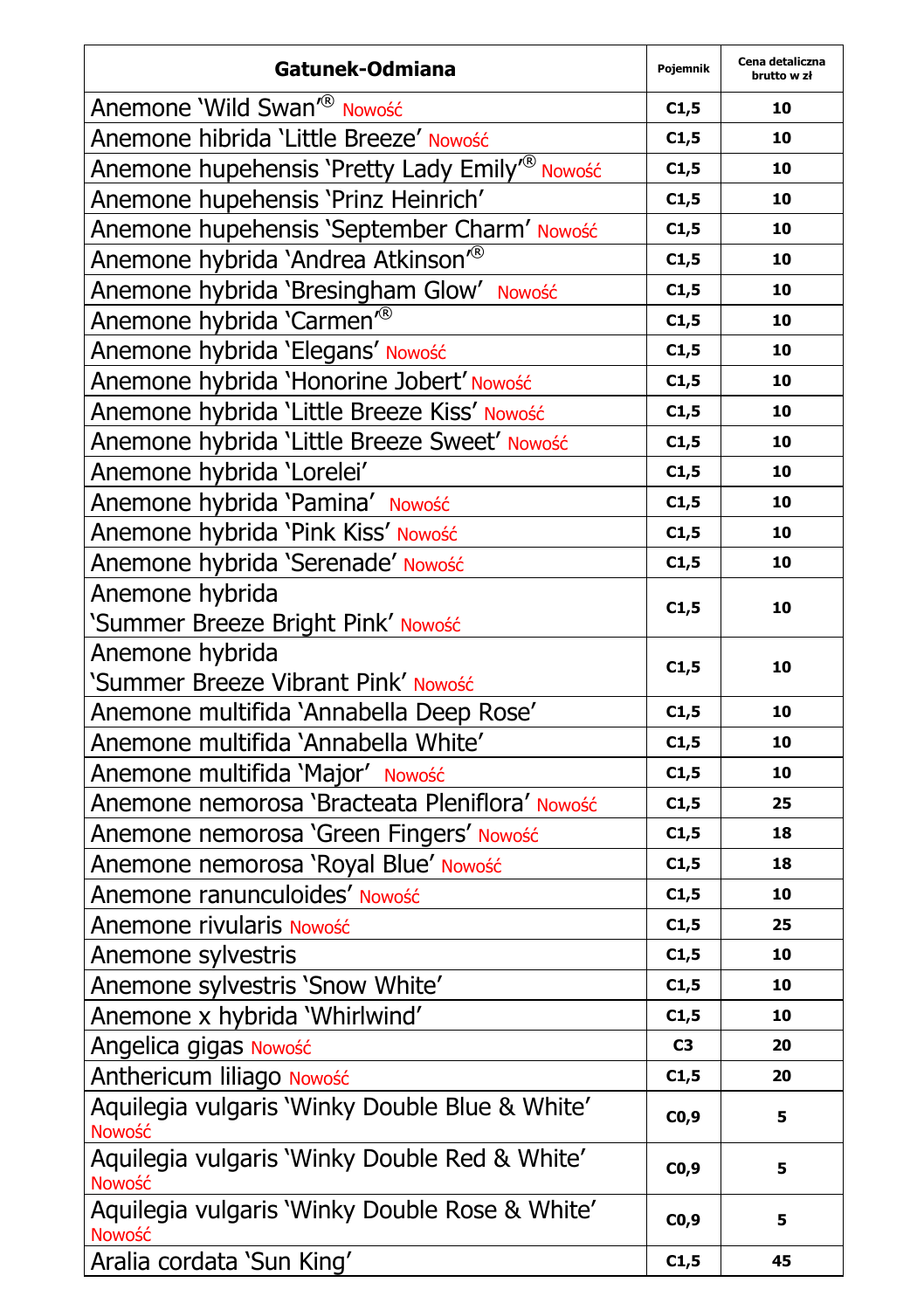| Gatunek-Odmiana                                      | Pojemnik       | Cena detaliczna<br>brutto w zł |
|------------------------------------------------------|----------------|--------------------------------|
| Arctanthemum arcticum 'Schwefelglanz' Nowość         | C1,5           | 10                             |
| Arisaema flavum abbreviatum Nowość                   | C <sub>2</sub> | 45                             |
| Arisaema sikokianum Nowość                           | C1,5           | 150                            |
| Armeria juniperifolia 'Bevan's Variety' Nowość       | CO,9           | 8                              |
| Armeria juniperifolia 'Drakes Deep Form' Nowość      | CO,9           | 8                              |
| Arnica montana Nowość                                | C1,5           | 10                             |
| Artemisia schmidtiana 'Nana Attraction'              | C1,5           | 8                              |
| Artemisia schmidtiana 'Nana'                         | C1,5           | 8                              |
| Artemisia schmidtiana 'Silver Mound'                 | C1,5           | 8                              |
| Artemisia stelleriana 'Silver Brocade'               | C1,5           | 8                              |
| Arum italicum Nowość                                 | C1,5           | 15                             |
| Aruncus dioicus                                      | C <sub>2</sub> | 15                             |
| Asclepias syriaca Nowość                             | C1,5           | 12                             |
| Asclepias tuberosa Nowość                            | C1,5           | 12                             |
| Asphodeline lutea Nowość                             | C1,5           | 15                             |
| Asplenium ebenoides Nowość                           | C1,5           | 15                             |
| Asplenium scolopendrium                              | C1,5           | 15                             |
| 'Bolton's Nobile'                                    |                |                                |
| Asplenium trichomanes Nowość                         | C1,5           | 15                             |
| Aster dumosus 'Island Bahamas'                       | C1,5           | 8                              |
| Aster dumosus 'Island Samoa' Nowość                  | C1,5           | 8                              |
| Aster dumosus 'Island Tonga' Nowość                  | C1,5           | 8                              |
| Aster novi belgii 'Marie Ballard' Nowość             | C1,5           | 8                              |
| Astilbe 'Color Flash <sup>7®</sup>                   | C1,5           | 15                             |
| Astilbe 'Darwin's Snow Sprite' Nowość                | C1,5           | 15                             |
| Astilbe 'Deutschland' Nowość                         | C1,5           | 15                             |
| Astilbe 'Europa' Nowość                              | C1,5           | 15                             |
| Astilbe 'Fanal' Nowość                               | C1,5           | 15                             |
| Astilbe 'Happy Spirit' Nowość                        | C1,5           | 15                             |
| Astilbe 'Purple Rain' Nowość                         | C1,5           | 15                             |
| Astilbe 'Snowdrift' Nowość                           | C1,5           | 35                             |
| Astilbe arendsii 'Astary White' Nowość               | CO,9           | 6                              |
| Astilbe arendsii 'Astary® Rose Shades' Nowość        | CO,9           | 6                              |
| Astilbe arendsii 'Astary® White'                     | CO,9           | 6                              |
| Astilbe arendsii 'Hybrida Astary® Light Rose' Nowość | CO,9           | 6                              |
| Astilbe arendsii 'Hybrida Astary® Mix'               | CO,9           | 6                              |
| Astilbe chinensis 'Vision in Red <sup>7®</sup>       | C1,5           | 15                             |
| Astrantia major 'Capri <sup>®</sup>                  | C1,5           | 12                             |
| Astrantia major 'Moulin Rouge <sup>®</sup>           | C1,5           | 12                             |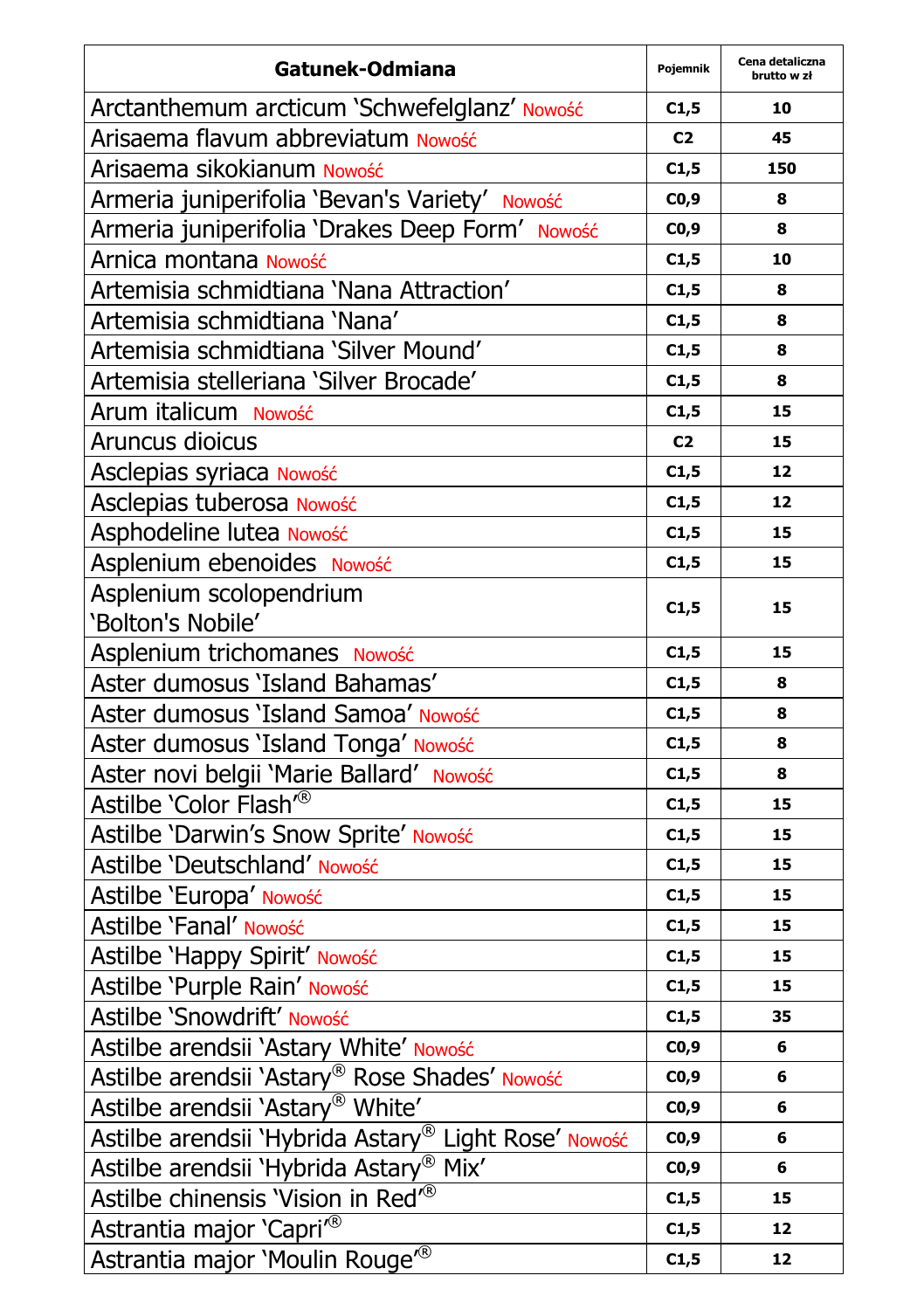| Gatunek-Odmiana                                         | Pojemnik       | Cena detaliczna<br>brutto w zł |
|---------------------------------------------------------|----------------|--------------------------------|
| Astrantia major 'Roma <sup>®</sup>                      | C1,5           | 12                             |
| Athyrium filix-femina 'Frizelliae' Nowość               | C1,5           | 15                             |
| Athyrium filix-femina 'Lady in Red' Nowość              | C1,5           | 15                             |
| Athyrium filix-femina 'Victoriae' Nowość                | C1,5           | 15                             |
| Athyrium niponicum pictum Nowość                        | C1,5           | 15                             |
| Athyrium nipponicum pictum Nowość                       | C1,5           | 15                             |
| Baptisia australis Nowość                               | C1,5           | 12                             |
| Begonia grandis evansiana Nowość                        | C1,5           | 25                             |
| Belamcanda chinensis 'Freckle Face' Nowość              | C1,5           | 15                             |
| Belamcanda chinensis 'Hellow Yellow' Nowość             | C1,5           | 15                             |
| Belamcanda 'Gone with the Wind' Nowość                  | C1,5           | 30                             |
| Bergenia 'Baby Doll'                                    | C1,5           | 10                             |
| Bergenia 'Bach'                                         | C1,5           | 10                             |
| Bergenia 'Bressingham Salmon' Nowość                    | C1,5           | 10                             |
| Bergenia 'Bressingham White' Nowość                     | C1,5           | 10                             |
| Bergenia 'Cyanea' Nowość                                | C1,5           | 10                             |
| Bergenia 'Dragonfly™ Angel Kiss'                        | C1,5           | 10                             |
| Bergenia 'Dragonfly™ Sakura'                            | C1,5           | 10                             |
| Bergenia 'Flirt'                                        | C1,5           | 10                             |
| Bergenia 'Pink Dragonfly'                               | C1,5           | 10                             |
| Bergenia 'Rosi Klose' Nowość                            | C1,5           | 10                             |
| Bergenia cordifolia 'Jelle' <sup>®</sup> Nowość         | C1,5           | 10                             |
| Bergenia cordifolia 'Rotblum' Nowość                    | C1,5           | 10                             |
| Bergenia cordifolia 'Shoeshine™ Rose'                   | C1,5           | 10                             |
| Bergenia cordifolia 'Winterglut'                        | C1,5           | 10                             |
| Blechnum penna-marina Nowość                            | C1,5           | 15                             |
| Blechnum spicant Nowość                                 | C1,5           | 15                             |
| Bletilla striata Nowość                                 | C1,5           | 30                             |
| Brunfelsia pauciflora Nowość                            | C1,5           | 15                             |
| Brunnera macrophylla 'Alexander's Great'                | C1,5           | 15                             |
| Brunnera macrophylla 'Betty Bowring <sup>®</sup> Nowość | C1,5           | 15                             |
| Brunnera macrophylla 'Jack Frost <sup>®</sup>           | C1,5           | 15                             |
| Brunnera macrophylla 'Looking Glass' Nowość             | C1,5           | 15                             |
| Brunnera macrophylla 'Sea Heart'                        | C1,5           | 15                             |
| Brunnera macrophylla 'Silver Heart'                     | C1,5           | 15                             |
| Brunnera macrophylla 'Variegata'                        | C1,5           | 15                             |
| <b>Bulbine frutescens Nowość</b>                        | C <sub>2</sub> | 8                              |
| Callirhoe involucrata Nowość                            | C1,5           | 20                             |
| Callistephus 'Carpet Mix' Nowość                        | C0,9           | 5                              |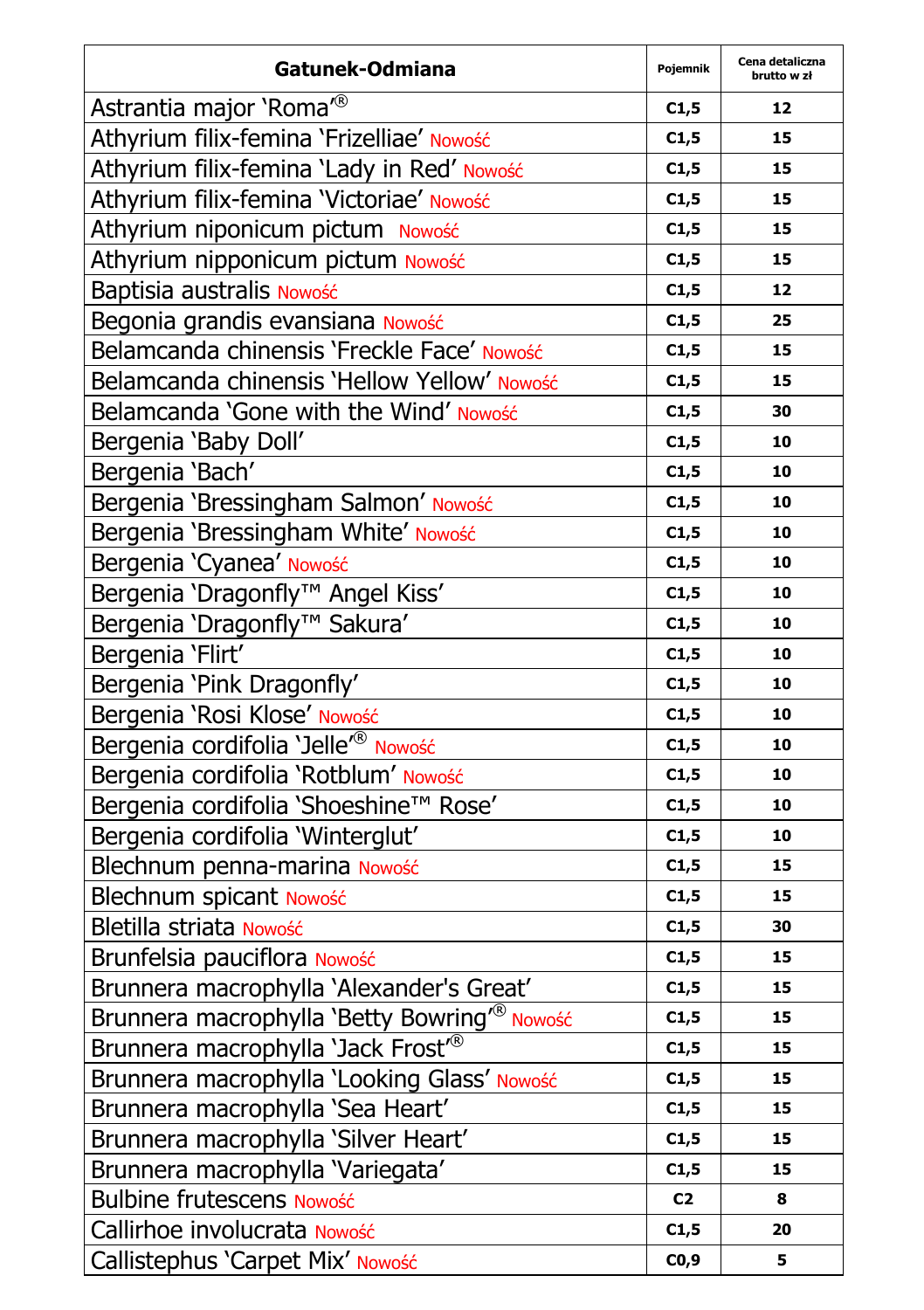| Gatunek-Odmiana                                         | Pojemnik | Cena detaliczna<br>brutto w zł |
|---------------------------------------------------------|----------|--------------------------------|
| Campanula 'Viking'                                      | C1,5     | 12                             |
| Campanula carpatica 'Perla Blue'                        | CO,9     | 5                              |
| Campanula carpatica 'Perla White'                       | CO,9     | 5                              |
| Campanula carpatica 'Pristar Deep Blue' Nowość          | CO,9     | 5                              |
| Campanula carpatica 'Pristar White' Nowość              | CO,9     | 5                              |
| Campanula cochleariifolia 'Elizabeth Oliver'            | C1,5     | 12                             |
| Campanula garganica 'Filligree' Nowość                  | CO,9     | 5                              |
| Campanula glomerata 'Freya' Nowość                      | C1,5     | 12                             |
| Campanula hybrida 'Samantha' Nowość                     | C1,5     | 12                             |
| Catharanthus roseus 'Cora' Nowość                       | C1       | 6                              |
| Centranthus ruber 'Albus'                               | C1,5     | 8                              |
| Centranthus ruber 'Coccineus' Nowość                    | C1,5     | 8                              |
| Cephalaria gigantea Nowość                              | C1,5     | 15                             |
| Ceratostigma plumbaginoides Nowość                      | C1,5     | 10                             |
| Chaenorhinum origanifolium 'Blue Dream' Nowość          | C1,5     | 10                             |
| Chamaemelum nobile 'Plenum' Nowość                      | C1,5     | 15                             |
| Chiastophyllum oppositifolium Nowość                    | C1,5     | 10                             |
| Chloranthus fortunei Nowość                             | C1,5     | 12                             |
| Chrysanthemum 'Feuerzauber' Nowość                      | C1,5     | 15                             |
| Chrysanthemum 'Innocente' Nowość                        | C1,5     | 15                             |
| Chrysanthemum 'Juno' Nowość                             | C1,5     | 15                             |
| Chrysanthemum parthenium                                | CO,9     | 6                              |
| Chrysosplenium alternifolium Nowość                     | C1,5     | 20                             |
| Cichorium intybus Nowość                                | C1,5     | 10                             |
| Cistus pulverulentus Nowość                             | C1,5     | 12                             |
| Cistus purpureus 'Alan Fradd' Nowość                    | C1,5     | 8                              |
| Coleus 'Neon' Nowość                                    | C1,5     | 6                              |
| Coleus 'Stained Deflance' Nowość                        | C1,5     | 6                              |
| Coleus 'Stained Oompah' Nowość                          | C1,5     | 6                              |
| Coleus blumei 'Malibu Red' Nowość                       | C1,5     | 6                              |
| Convallaria majalis                                     | C1,5     | 10                             |
| Convallaria majalis 'Prolificans' Nowość                | C1,5     | 25                             |
| Convallaria majalis 'Rosea" Nowość                      | C1,5     | 15                             |
| Coreopsis 'Ladybird' <sup>®</sup> Nowość                | C1,5     | 8                              |
| Coreopsis 'Solanna Bright Touch <sup>PBR</sup> ' Nowość | C1,5     | 8                              |
| Coreopsis grandiflora 'Castello Compact' Nowość         | C1,5     | 8                              |
| Coreopsis grandiflora 'Solanna™ Golden Sphere'          | C1,5     | 8                              |
| Coreopsis hybrida 'Cherry Pie' Nowość                   | C1,5     | 8                              |
| Coreopsis hybrida 'Pineapple Pie' Nowość                | C1,5     | 8                              |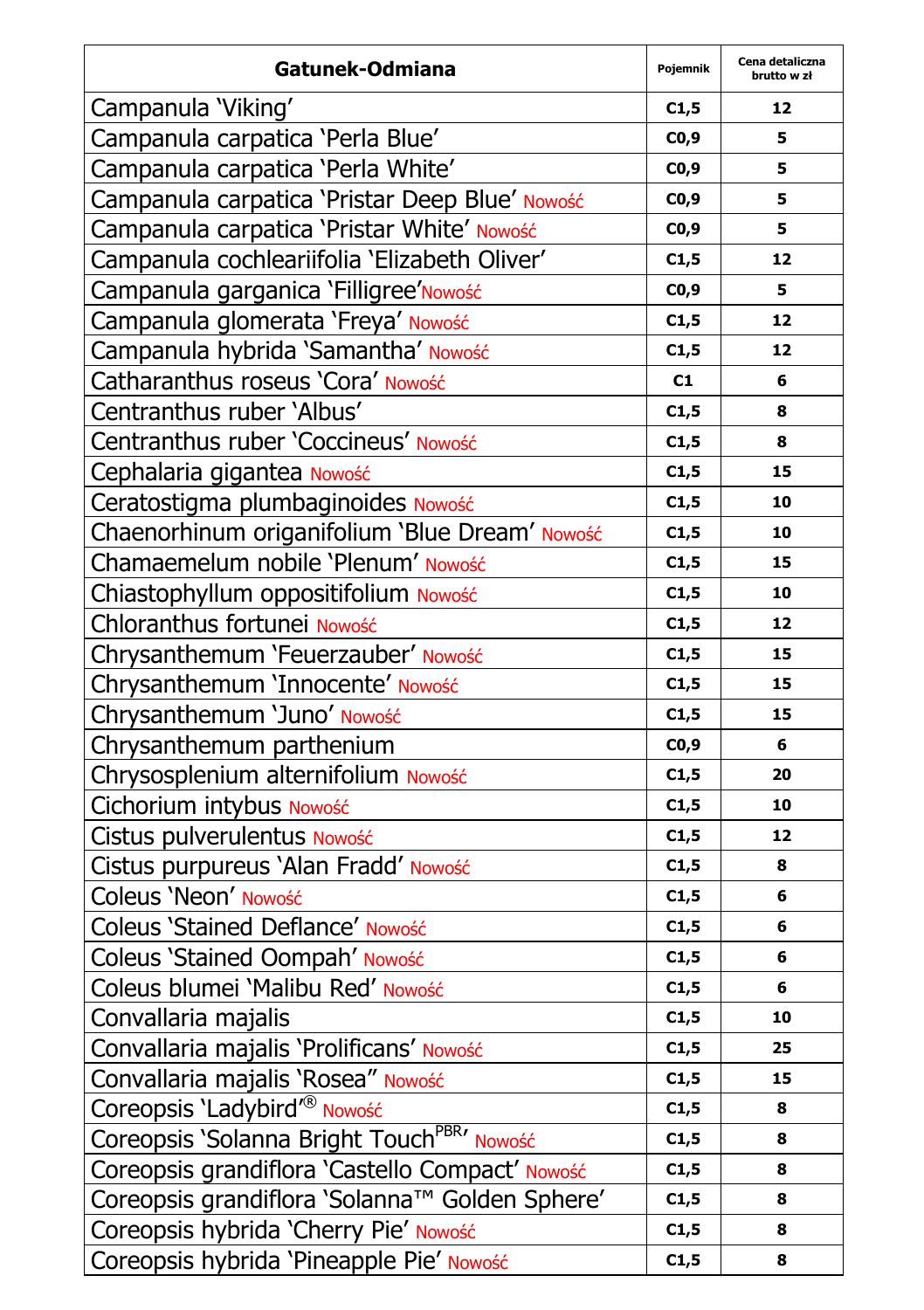| Gatunek-Odmiana                                             | Pojemnik       | Cena detaliczna<br>brutto w zł |
|-------------------------------------------------------------|----------------|--------------------------------|
| Cosmos bipinnatus 'Apollo Mix' Nowość                       | C1,5           | 8                              |
| Cosmos sulphureus 'Firacracker Orange' Nowość               | C1,5           | 6                              |
| Cotula hispida Nowość                                       | C1,5           | 12                             |
| Crocosmia 'Lucifer' Nowość                                  | C1,5           | 15                             |
| Cyclamen coum 'Cyberia Mix' Nowość                          | CO,9           | 8                              |
| Cymbalaria muralis Nowość                                   | CO,9           | 8                              |
| Dahlia hortensis Nowość                                     | C1,5           | 10                             |
| Dahlia x Hybrida Nowość                                     | C <sub>2</sub> | 10                             |
| Delosperma 'Sundella RedPBR'                                | C1,5           | 8                              |
| Delosperma cooperi 'Jewel of Desert Garnet' Nowość          | C1,5           | 8                              |
| Delosperma cooperi                                          | CO,9           | 8                              |
| 'Jewel of Desert Grenade <sup>PBR</sup> '                   |                |                                |
| Delosperma cooperi                                          | C1,5           | 8                              |
| 'Jewel of Desert Moon Stone' Nowość                         |                |                                |
| Delosperma cooperi 'Jewel of Desert Peridott'               | C1,5           | 8                              |
| Nowość                                                      |                |                                |
| Delosperma cooperi 'Jewel of Desert Topaz' Nowość           | C1,5           | 8                              |
| Delphinium 'Bolero' Nowość                                  | C1,5           | 35                             |
| Delphinium 'Fantasy Mix' Nowość                             | CO,9           | 6                              |
| Delphinium 'Flamenco' Nowość                                | C1,5           | 35                             |
| Delphinium 'Gossamer' Nowość                                | C1,5           | 35                             |
| Delphinium 'Highlander Purple Surprise' Nowość              | C1,5           | 35                             |
| Delphinium 'Highlander Sweet Sensation <sup>®</sup> Nowość  | C <sub>2</sub> | 35                             |
| Delphinium 'La Boheme' Nowość                               | C1,5           | 35                             |
| Delphinium 'Sarita' Nowość                                  | C1,5           | 35                             |
| Delphinium 'Sherbert Lemon' Nowość                          | C1,5           | 35                             |
| Delphinium belladonna 'Yellow Pearl' Nowość                 | C1,5           | 35                             |
| Delphinium cultorum 'Magic Fountain Dark Blue               | CO,9           | 6                              |
| White Bee' Nowość                                           |                |                                |
| Delphinium cultorum 'Magic Fountain Deep Rose               | CO,9           | 6                              |
| White Bee' Nowość                                           |                |                                |
| Delphinium cultorum 'Magic Fountain Mix' Nowość             | C0,9           | 6                              |
| Delphinium cultorum                                         | CO,9           | 6                              |
| 'Magic Fountain Sky Blue White Bee' Nowość                  |                |                                |
| Delphinium cultorum                                         | CO,9           | 6                              |
| 'Magic Fountain White Dark Bee' Nowość                      |                |                                |
| Delphinium elatum 'Delphina Mix' Nowość                     | CO,9           | 6                              |
| Delphinium elatum<br>'Excalibur Dark Blue Black Bee' Nowość | CO,9           | 6                              |
|                                                             |                |                                |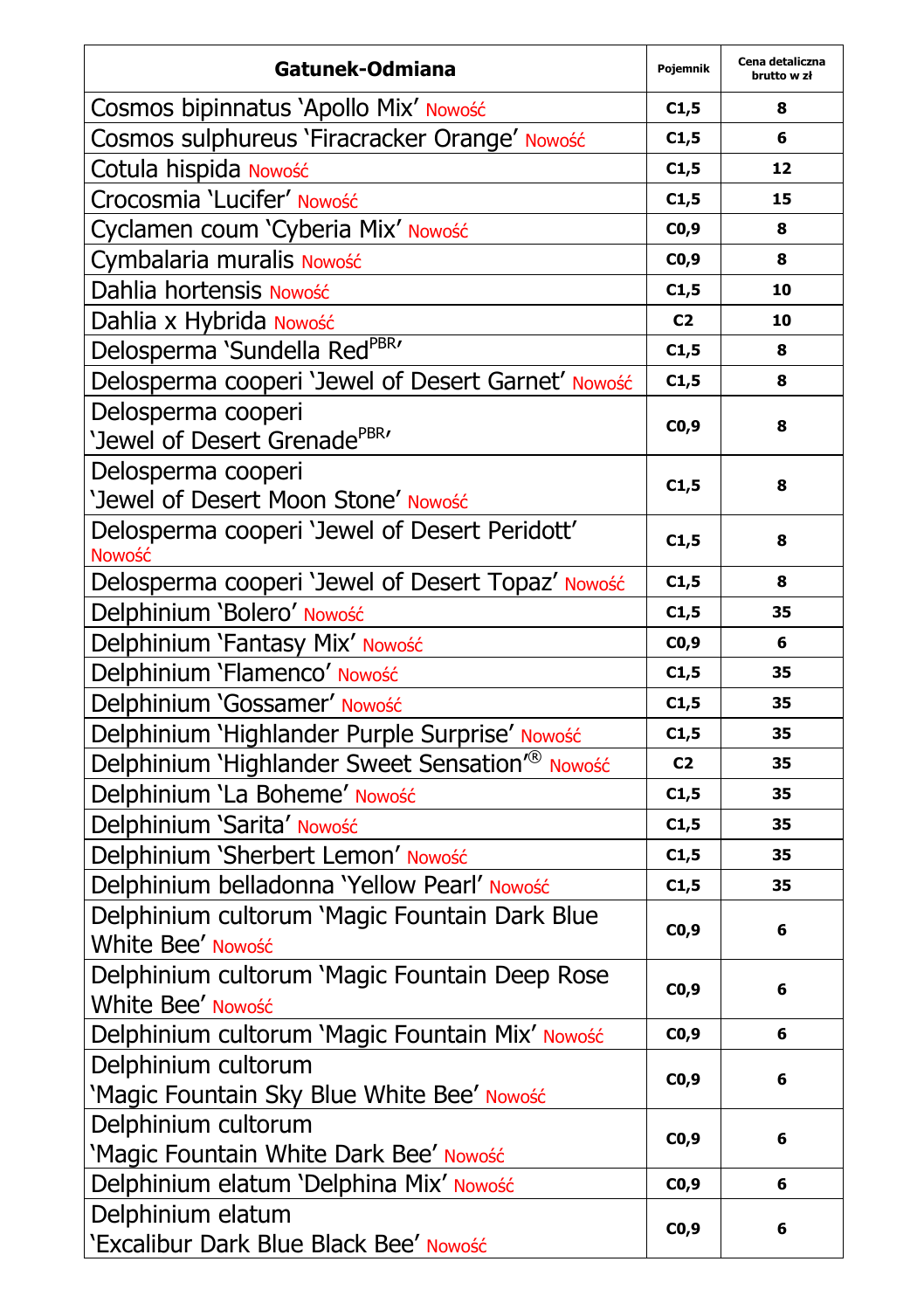| Gatunek-Odmiana                                  | Pojemnik | Cena detaliczna<br>brutto w zł |
|--------------------------------------------------|----------|--------------------------------|
| Delphinium elatum                                |          |                                |
| 'Excalibur Light Blue White Bee' Nowość          | CO,9     | 56                             |
| Delphinium ruysii 'Pink Sensation' Nowość        | C1,5     | 35                             |
| Dianthus barbatus 'Nana Compacta' Nowość         | CO,9     | 5                              |
| Dicentra 'Amore Pink' Nowość                     | C1,5     | 25                             |
| Dicentra canadensis Nowość                       | C1,5     | 28                             |
| Dicentra spectabilis                             | C1,5     | 12                             |
| Dicentra spectabilis 'Alba' Nowość               | C1,5     | 12                             |
| Dicentra spectabilis 'Valentine'                 | C1,5     | 12                             |
| Dictamnus albus 'Albiflorus' Nowość              | C1,5     | 25                             |
| Dictamnus albus 'Purpureus' Nowość               | C1,5     | 25                             |
| Dictamnus albus Nowość                           | C1,5     | 25                             |
| Dierama pulcherrimum 'Album' Nowość              | C1,5     | 25                             |
| Dierama pulcherrimum Nowość                      | C1,5     | 20                             |
| Digitalis 'Falcon Fire' <sup>®</sup> Nowość      | C1,5     | 12                             |
| Digitalis ferruginea 'Gigantea' Nowość           | C1,5     | 12                             |
| Digitalis hybrida 'Firecraker' Nowość            | C1,5     | 12                             |
| Digitalis purpurea 'Arctic Fox Rose' Nowość      | C1,5     | 8                              |
| Digitalis purpurea 'Foxy Mix' Nowość             | C1,5     | 8                              |
| Dodecatheon meadia 'Aphrodite' Nowość            | C1,5     | 15                             |
| Dodecatheon meadia Nowość                        | C1,5     | 15                             |
| Dodecatheon pulchellum 'Red Wings' Nowość        | C1,5     | 15                             |
| Dryas octopetala Nowość                          | C1       | 12                             |
| Dryopteris affinis 'Crispa' Nowość               | C1,5     | 15                             |
| Echinacea 'Avalanche'                            | C1,5     | 12                             |
| Echinacea 'Caribbean Green <sup>7®</sup>         | C1,5     | 12                             |
| Echinacea 'Flame Thrower'                        | C1,5     | 12                             |
| Echinacea 'Fountain Red PBR'                     | C1,5     | 12                             |
| Echinacea 'Julia'                                | C1,5     | 12                             |
| Echinacea 'Kismet Yellow <sup>PBR</sup> '        | C1,5     | 12                             |
| Echinacea 'Milkshake'                            | C1,5     | 12                             |
| Echinacea 'Mini Belle'                           | C1,5     | 12                             |
| Echinacea 'Pink Bonbon <sup>PBR</sup> '          | C1,5     | 12                             |
| Echinacea 'Purple Emperor'                       | C1,5     | 12                             |
| Echinacea 'Rainbow Apricot <sup>PBR</sup> '      | C1,5     | 12                             |
| Echinacea 'Rainbow Yellow <sup>PBR</sup> '       | C1,5     | 12                             |
| Echinacea 'Secret Glow'                          | C1,5     | 12                             |
| Echinacea 'Strawberry and Cream <sup>PBR</sup> ' | C1,5     | 12                             |
| Echinacea hybrida 'Cheyenne Spirit'              | C1,5     | 12                             |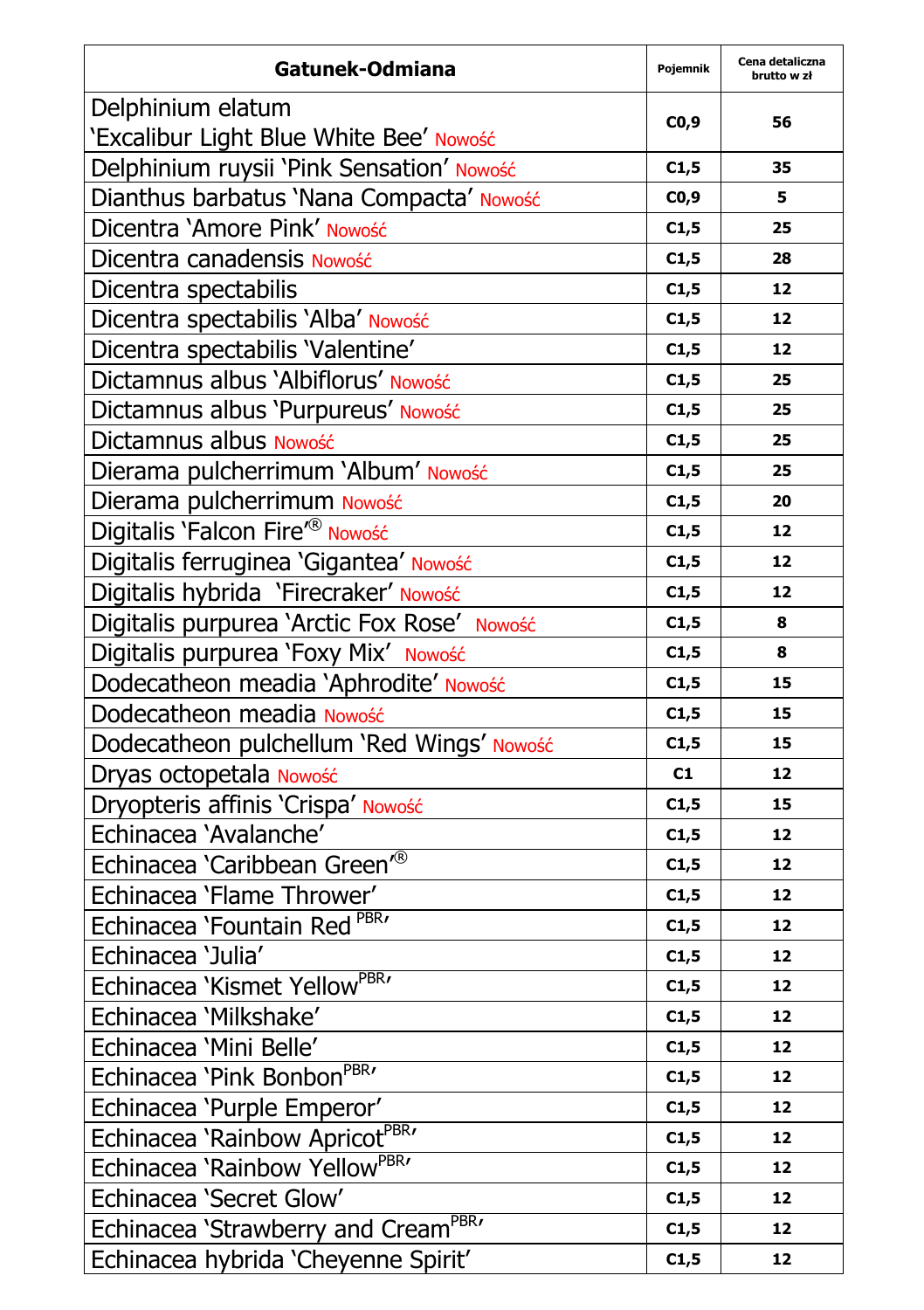| Gatunek-Odmiana                                           | Pojemnik | Cena detaliczna<br>brutto w zł |
|-----------------------------------------------------------|----------|--------------------------------|
| Echinacea purpurea 'Alba'                                 | C1,5     | 12                             |
| Echinacea purpurea 'Aloha <sup>®</sup>                    | C1,5     | 12                             |
| Echinacea purpurea 'Amazing Dream' Nowość                 | C1,5     | 12                             |
| Echinacea purpurea 'Big Kuhana <sup>"®</sup>              | C1,5     | 12                             |
| Echinacea purpurea 'Blackberry Trufffle <sup>r®</sup>     | C1,5     | 12                             |
| Echinacea purpurea 'Bright Rose'                          | C1,5     | 12                             |
| Echinacea purpurea 'Butterfly Kisses <sup>®</sup>         | C1,5     | 12                             |
| Echinacea purpurea 'Cara Mia' Nowość                      | C1,5     | 12                             |
| Echinacea purpurea 'Carrot Cake' Nowość                   | C1,5     | 12                             |
| Echinacea purpurea 'Cherry Fluff <sup>®</sup>             | C1,5     | 12                             |
| Echinacea purpurea 'Cleopatra <sup>®</sup>                | C1,5     | 12                             |
| Echinacea purpurea 'Dark Pink Pearl' Nowość               | C1,5     | 12                             |
| Echinacea purpurea 'Delicious Candy <sup>®</sup>          | C1,5     | 12                             |
| Echinacea purpurea 'Delicious Ice' Nowość                 | C1,5     | 12                             |
| Echinacea purpurea 'Delicious Nougat <sup>®</sup>         | C1,5     | 12                             |
| Echinacea purpurea 'Dixie Belle <sup>®</sup>              | C1,5     | 12                             |
| Echinacea purpurea 'Dixie Scarlet <sup>"®</sup>           | C1,5     | 12                             |
| Echinacea purpurea 'Doubledecker'                         | C1,5     | 12                             |
| Echinacea purpurea 'Eccentric Yellow <sup>®</sup>         | C1,5     | 12                             |
| Echinacea purpurea 'Eccentric' ®                          | C1,5     | 12                             |
| Echinacea purpurea 'Evening Glow <sup>®</sup>             | C1,5     | 12                             |
| Echinacea purpurea 'Fatal Attraction <sup>®</sup>         | C1,5     | 12                             |
| Echinacea purpurea 'Flame Thrower <sup>®</sup> Nowość     | C1,5     | 12                             |
| Echinacea purpurea 'Flamingo <sup>®</sup>                 | C1,5     | 12                             |
| Echinacea purpurea 'Fountain Light Purple <sup>®</sup>    | C1,5     | 12                             |
| Echinacea purpurea 'Fountain Orange Bicolour <sup>®</sup> | C1,5     | 12                             |
| Echinacea purpurea 'Fountain Pink Eye <sup>®</sup>        | C1,5     | 12                             |
| Echinacea purpurea 'Fountain Red <sup>®</sup> Nowość      | C1,5     | 12                             |
| Echinacea purpurea 'Fountain Yellow <sup>®</sup> Nowość   | C1,5     | 12                             |
| Echinacea purpurea 'Glowing Dream <sup>®</sup>            | C1,5     | 12                             |
| Echinacea purpurea 'Golden Skipper <sup>®</sup>           | C1,5     | 12                             |
| Echinacea purpurea 'Green Jewel' <sup>®</sup>             | C1,5     | 12                             |
| Echinacea purpurea 'Green Twister'                        | C1,5     | 12                             |
| Echinacea purpurea 'Greenline <sup>®</sup>                | C1,5     | 12                             |
| Echinacea purpurea 'Harvest Moon <sup>®</sup>             | C1,5     | 12                             |
| Echinacea purpurea 'Honey Skipper' Nowość                 | C1,5     | 12                             |
| Echinacea purpurea 'Honeydew <sup>®</sup>                 | C1,5     | 12                             |
| Echinacea purpurea 'Hope <sup>7®</sup>                    | C1,5     | 12                             |
| Echinacea purpurea 'Hot Lava <sup>7®</sup>                | C1,5     | 12                             |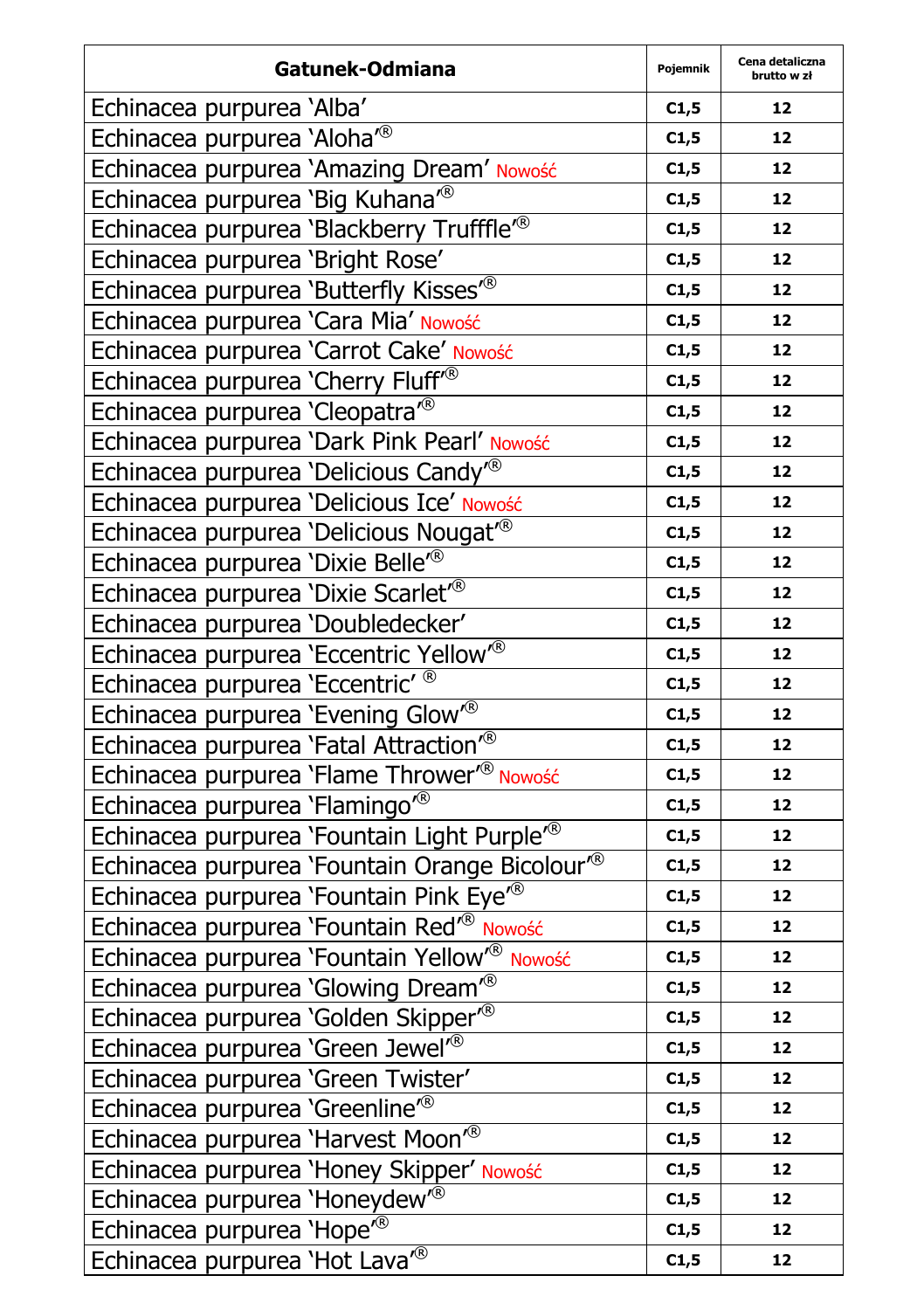| Gatunek-Odmiana                                              | Pojemnik | Cena detaliczna<br>brutto w zł |
|--------------------------------------------------------------|----------|--------------------------------|
| Echinacea purpurea 'Hot Papaya <sup>7®</sup>                 | C1,5     | 12                             |
| Echinacea purpurea 'Hot Summer <sup>®</sup>                  | C1,5     | 12                             |
| Echinacea purpurea 'Innocent Meadow Mama <sup>7®</sup>       | C1,5     | 12                             |
| Echinacea purpurea 'JS® Roho'                                | C1,5     | 12                             |
| Echinacea purpurea 'Kim's Mop Head <sup>™</sup>              | C1,5     | 12                             |
| Echinacea purpurea 'Kismet Intense Orange <sup>r®</sup>      | C1,5     | 12                             |
| Echinacea purpurea 'Kismet Raspberry' Nowość                 | C1,5     | 12                             |
| Echinacea purpurea 'Kismet Red <sup>®</sup>                  | C1,5     | 12                             |
| Echinacea purpurea 'Kismet White <sup>®</sup> Nowość         | C1,5     | 12                             |
| Echinacea purpurea 'Kismet Yellow' Nowość                    | C1,5     | 12                             |
| Echinacea purpurea 'Leilanii <sup>r®</sup>                   | C1,5     | 12                             |
| Echinacea purpurea 'Lemon Drop <sup>®</sup>                  | C1,5     | 12                             |
| Echinacea purpurea 'Magenta Pearl'®                          | C1,5     | 12                             |
| Echinacea purpurea 'Magnus'                                  | C1,5     | 12                             |
| Echinacea purpurea 'Mama Mia <sup>®</sup>                    | C1,5     | 12                             |
| Echinacea purpurea 'Marmalade <sup>®</sup>                   | C1,5     | 12                             |
| Echinacea purpurea 'Meditation Cerise <sup>r®</sup> Nowość   | C1,5     | 12                             |
| Echinacea purpurea 'Meditation Orange' Nowość                | C1,5     | 12                             |
| Echinacea purpurea 'Meditation White <sup>®</sup>            | C1,5     | 12                             |
| Echinacea purpurea 'Mellow Yellows'                          | C1,5     | 12                             |
| Echinacea purpurea 'Meringue <sup>®</sup>                    | C1,5     | 12                             |
| Echinacea purpurea 'Mini Belle' Nowość                       | C1,5     | 12                             |
| Echinacea purpurea 'Orange Passion <sup>7®</sup>             | C1,5     | 12                             |
| Echinacea purpurea 'Orange Pearl' Nowość                     | C1,5     | 12                             |
| Echinacea purpurea 'Orange Skipper <sup>®</sup>              | C1,5     | 12                             |
| Echinacea purpurea 'Parrot <sup>®</sup>                      | C1,5     | 12                             |
| Echinacea purpurea 'Paso Double Fuchsia' Nowość              | C1,5     | 12                             |
| Echinacea purpurea 'Perima Saffron' Nowość                   | C1,5     | 12                             |
| Echinacea purpurea 'Piccolino"®                              | C1,5     | 12                             |
| Echinacea purpurea 'Pink Bonbon'®                            | C1,5     | 12                             |
| Echinacea purpurea 'Pink Double Delight <sup>®</sup>         | C1,5     | 12                             |
| Echinacea purpurea 'Pink Passion <sup>78</sup>               | C1,5     | 12                             |
| Echinacea purpurea 'Pink Pearl'®                             | C1,5     | 12                             |
| Echinacea purpurea 'Pink Skipper' Nowość                     | C1,5     | 12                             |
| Echinacea purpurea 'Pink Tip <sup>7®</sup>                   | C1,5     | 12                             |
| Echinacea purpurea 'Postman' Nowość                          | C1,5     | 12                             |
| Echinacea purpurea 'PowWow™ White'                           | C1,5     | 12                             |
| Echinacea purpurea 'Prairie Splendor Compact<br>Rose' Nowość | C1,5     | 12                             |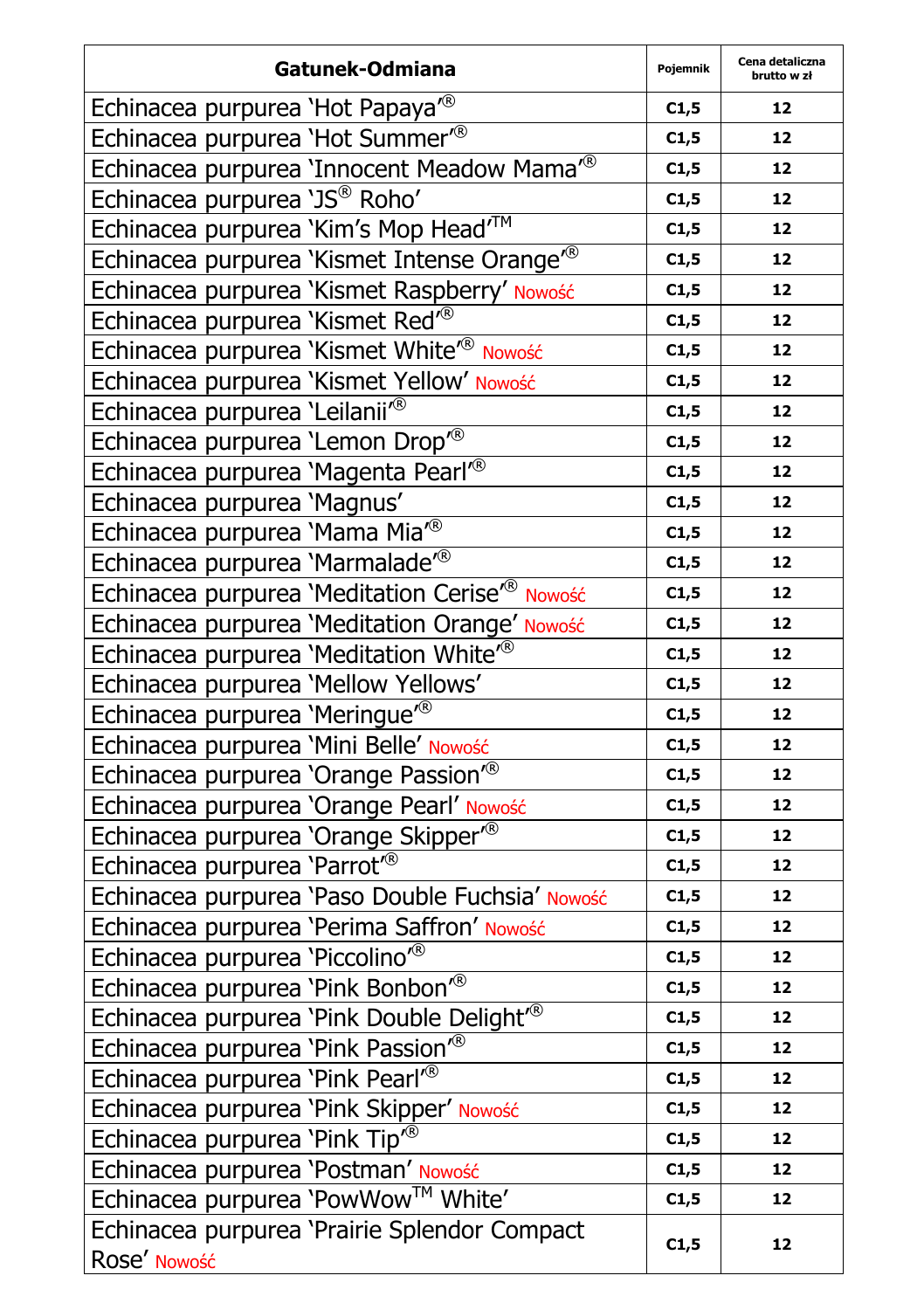| Gatunek-Odmiana                                            | Pojemnik | Cena detaliczna<br>brutto w zł |
|------------------------------------------------------------|----------|--------------------------------|
| Echinacea purpurea                                         |          |                                |
| 'Prairie Splendor Deep Rose' Nowość                        | C1,5     | 12                             |
| Echinacea purpurea 'Prima Ginger' Nowość                   | C1,5     | 12                             |
| Echinacea purpurea 'Puff Vanilla' Nowość                   | C1,5     | 12                             |
| Echinacea purpurea 'Rainbow Marcella <sup>r®</sup>         | C1,5     | 12                             |
| Echinacea purpurea 'Rainbow Yellow' Nowość                 | C1,5     | 12                             |
| Echinacea purpurea 'Raspberry Truffle <sup>r®</sup> Nowość | C1,5     | 12                             |
| Echinacea purpurea 'Razzmatazz <sup>7®</sup>               | C1,5     | 12                             |
| Echinacea purpurea 'Red Pearl <sup>®</sup>                 | C1,5     | 12                             |
| Echinacea purpurea 'Red Skipper' Nowość                    | C1,5     | 12                             |
| Echinacea purpurea 'Secreet Afair <sup>®</sup>             | C1,5     | 12                             |
| Echinacea purpurea 'Secret Glow' Nowość                    | C1,5     | 12                             |
| Echinacea purpurea 'Sensation Pink Compact <sup>®</sup>    | C1,5     | 12                             |
| Echinacea purpurea 'Sensation Pink <sup>®</sup>            | C1,5     | 12                             |
| Echinacea purpurea 'Solar Flare <sup>®</sup>               | C1,5     | 12                             |
| Echinacea purpurea 'Sombrero Special White                 | C1,5     | 12                             |
| Purple' Nowość                                             |          |                                |
| Echinacea purpurea 'Sombrero Special Yellow Red            | C1,5     | 12                             |
| Impr.' Nowość                                              |          |                                |
| Echinacea purpurea 'Southern Belle <sup>®</sup>            | C1,5     | 12                             |
| Echinacea purpurea 'Strawberry and Cream' Nowość           | C1,5     | 12                             |
| Echinacea purpurea 'Summer Coctail <sup>®</sup>            | C1,5     | 12                             |
| Echinacea purpurea 'Sundown' <sup>®</sup>                  | C1,5     | 12                             |
| Echinacea purpurea 'Sunny Days' Nowość                     | C1,5     | 12                             |
| Echinacea purpurea 'Supreme Cantaloupe <sup>r®</sup>       | C1,5     | 12                             |
| Echinacea purpurea 'Sweet Meadow Mama <sup>r®</sup>        | C1,5     | 12                             |
| Echinacea purpurea 'Sweet Sandia' Nowość                   | C1,5     | 12                             |
| Echinacea purpurea 'Tomato Soup <sup>®</sup>               | C1,5     | 12                             |
| Echinacea purpurea 'Tweety <sup>®</sup>                    | C1,5     | 12                             |
| Echinacea purpurea 'Vintage Wine <sup>®</sup> Nowość       | C1,5     | 12                             |
| Echinacea purpurea 'Virgin' <sup>®</sup>                   | C1,5     | 12                             |
| Echinacea purpurea 'White Pearl' Nowość                    | C1,5     | 12                             |
| Echinacea purpurea 'White Swan'                            | CO,9     | 12                             |
| Echinacea purpurea 'Wite Double Delight' Nowość            | C1,5     | 12                             |
| Echinacea purpurea 'Yellow Passion <sup>®</sup>            | C1,5     | 12                             |
| Echinacea purpurea 'Yellow Pearl'®                         | C1,5     | 12                             |
| Echinacea purpurea Mix                                     | C1,5     | 12                             |
| Epimedium pinnatum colchicum Nowość                        | C1,5     | 15                             |
| Eryngium 'Jade Frost <sup>®</sup> Nowość                   | C1,5     | 13                             |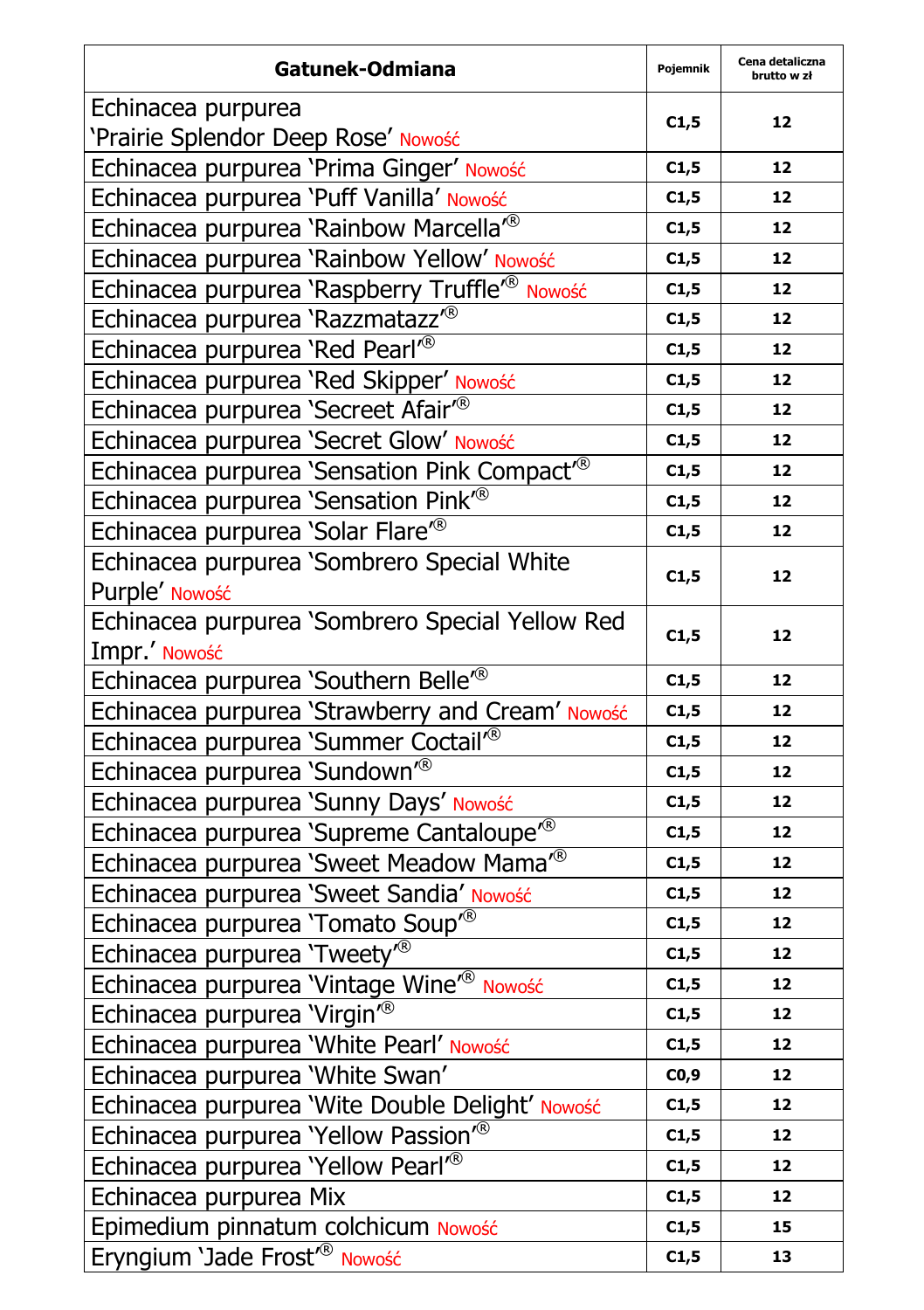| Gatunek-Odmiana                                           | Pojemnik | Cena detaliczna<br>brutto w zł |
|-----------------------------------------------------------|----------|--------------------------------|
| Eryngium agavifolium Nowość                               | C1,5     | 20                             |
| Erythronium 'Pagoda' Nowość                               | C1,5     | 20                             |
| Erythronium revolutum 'White Beauty' Nowość               | C1,5     | 25                             |
| Eucalyptus 'Baby Blue' Nowość                             | C1,5     | 10                             |
| Eucalyptus gunnii Nowość                                  | CO, 9    | 8                              |
| Eucomis comosa 'Sparkling Burgundy' Nowość                | C1,5     | 20                             |
| Eupatorium 'Capri' Nowość                                 | C1,5     | 12                             |
| Eupatorium dubium 'Baby Joe <sup>r®</sup> Nowość          | C1,5     | 12                             |
| Euphorbia 'Ascot Rainbow'                                 | C1,5     | 10                             |
| Euphorbia amygdaloides 'Purpurea' Nowość                  | C1,5     | 10                             |
| Euphorbia Characias 'Tasmanian Tiger' Nowość              | C1,5     | 10                             |
| Fuchsia magellanica gracilis Nowość                       | C1,5     | 12                             |
| Galtonia candicans Nowość                                 | C1,5     | 15                             |
| Gardenia jasminoides 'Celestial Star' Nowość              | C1,5     | 20                             |
| Gaultheria procumbens 'Winter Pearls Big Berry'<br>Nowość | CO,9     | 5                              |
| Gaultheria procumbens 'Winter Pearls® Speedy<br>Baron'    | CO,9     | 5                              |
| Gaura lindheimeri 'Gambit Rose' Nowość                    | C1,5     | 8                              |
| Gaura lindheimeri 'Gaudi Red' Nowość                      | C1,5     | 8                              |
| Gaura lindheimeri 'Gaudi Rose' Nowość                     | C1,5     | 8                              |
| Gaura lindheimeri 'Gaudi White' Nowość                    | C1,5     | 8                              |
| Gaura lindheimeri 'Graceful Light Pink' Nowość            | C1,5     | 8                              |
| Gaura lindheimeri 'Graceful White <sup>PBR</sup> '        | C1,5     | 8                              |
| Gaura lindheimeri 'Passionate Blush' Nowość               | C1,5     | 8                              |
| Gaura lindheimeri 'Rosy Jane' Nowość                      | C1,5     | 8                              |
| Gaura lindheimeri 'Siskiyou Pink' Nowość                  | C1,5     | 8                              |
| Gaura lindheimeri 'Whirling Butterfiels' Nowość           | C1,5     | 8                              |
| Gentiana 'Little Pinkie Ashiro <sup>®</sup> Nowość        | CO, 9    | 10                             |
| Gentiana makinoi 'Blue Magic <sup>®</sup>                 | CO,9     | 10                             |
| Gentiana makinoi 'White Magic <sup>®</sup>                | CO,9     | 10                             |
| Gentiana scabra 'Blue Star" <sup>®</sup>                  | CO,9     | 10                             |
| Gentiana scabra 'True Blue <sup>r®</sup>                  | CO,9     | 10                             |
| Gentiana scabra 'Zuki Rindo'                              | C0,9     | 12                             |
| Geranium 'Black Beauty <sup>®</sup>                       | C1,5     | 12                             |
| Geranium 'Dragon Heart <sup>®</sup>                       | C1,5     | 12                             |
| Geranium 'Rozanne' Nowość                                 | C1,5     | 25                             |
| Geranium pratense 'Cloud Nine' Nowość                     | C1,5     | 12                             |
| Geranium pratense 'Purple Ghost <sup>®</sup> Nowość       | C1,5     | 12                             |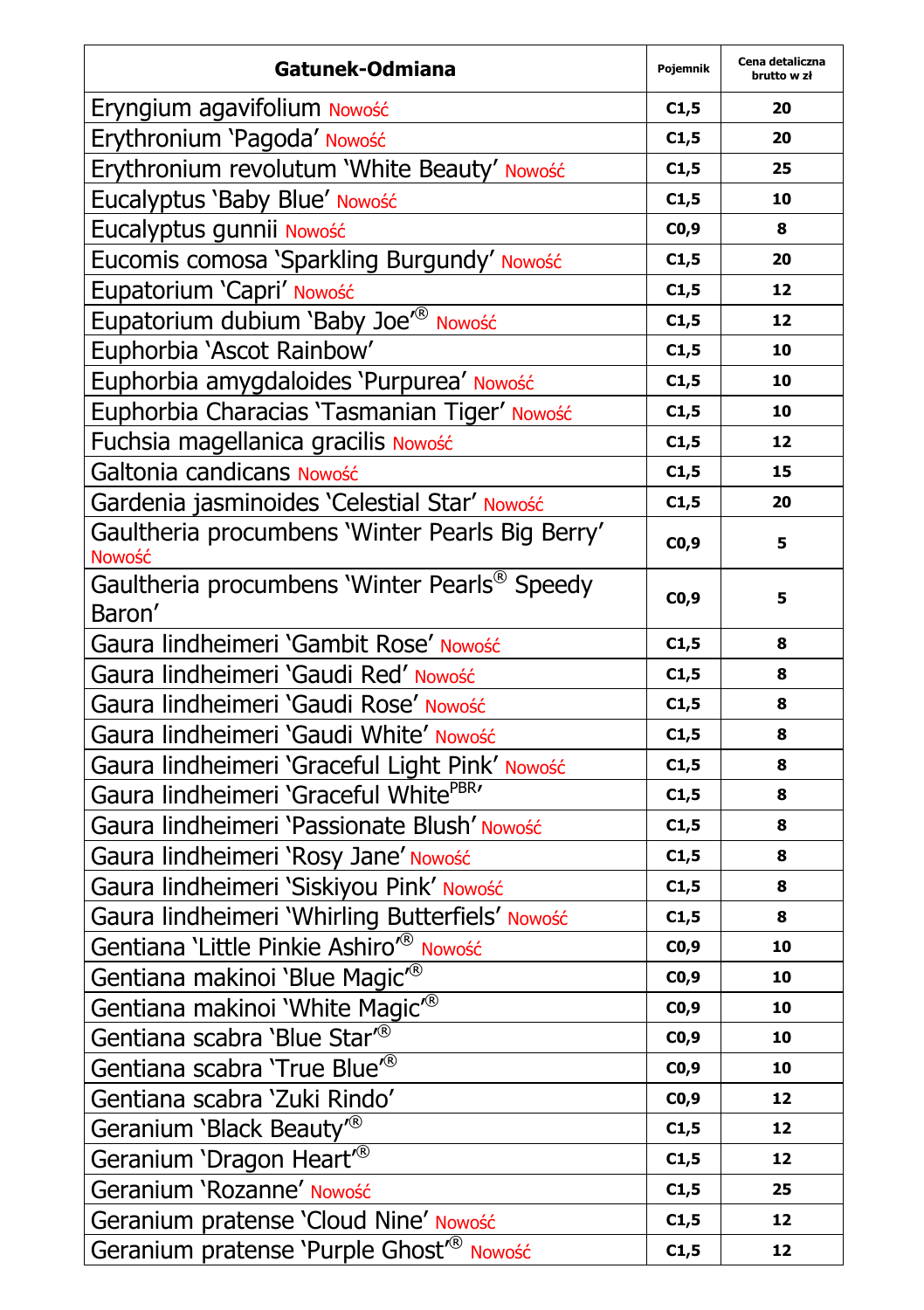| Gatunek-Odmiana                                                    | Pojemnik       | Cena detaliczna<br>brutto w zł |
|--------------------------------------------------------------------|----------------|--------------------------------|
| Gillenia trifoliata Nowość                                         | C1,5           | 15                             |
| Gladiolus papilio 'Ruby' Nowość                                    | C1,5           | 20                             |
| Goniolimon tartaricum Nowość                                       | C1,5           | 10                             |
| Gunnera manicata                                                   | C1             | 15                             |
| Gypsophila muralis 'Fleur White' Nowość                            | CO,9           | 6                              |
| Gypsophila muralis 'Gypsy Deep Rose' Nowość                        | CO,9           | 6                              |
| Gypsophila paniculata 'Festival White Flare' Nowość                | C1,5           | 8                              |
| Gypsophila paniculata 'Snowflake'                                  | C1,5           | 8                              |
| Gypsophila paniculata Nowość                                       | C1,5           | 8                              |
| Helenium 'Sombrero'                                                | C1,5           | 10                             |
| Helenium autumnale 'Hay Day Orange' Nowość                         | C1,5           | 10                             |
| Helenium autumnale 'Hay Day Red Bicolor' Nowość                    | C1,5           | 10                             |
| Helenium autumnale 'Hay Day Yellow' Nowość                         | C1,5           | 10                             |
| Helenium autumnale 'Sahin's Early Flowerer' Nowość                 | C1,5           | 10                             |
| Helenium autumnale "LTD Hayday Golden Bicolor'<br>Nowość           | C1,5           | 10                             |
| Helenium hybridum 'Mariachi Fuego' Nowość                          | C1,5           | 10                             |
| Helenium hybridum 'Mariachi Salsa' Nowość                          | C1,5           | 10                             |
| Helenium hybridum 'Mariachi Siesta' Nowość                         | C1,5           | 10                             |
| Helianthus 'Table Mountain' Nowość                                 | C1,5           | 20                             |
| Helianthus multiflorus 'Double Whammy <sup>®</sup>                 | C1,5           | 12                             |
| Helianthus multiflorus 'Suncather Pure Gold <sup>®</sup><br>Nowość | C1,5           | 12                             |
| Heliopsis 'Burning Hearts' Nowość                                  | C1,5           | 20                             |
| Heliopsis 'Funky Spinner' Nowość                                   | C1,5           | 25                             |
| Heliopsis helianthoides 'Asahi' Nowość                             | C1,5           | 20                             |
| Heliopsis helianthoides 'Fire Twister' Nowość                      | C1,5           | 12                             |
| Heliopsis helianthoides 'Loraine Sunshine' Nowość                  | C1,5           | 20                             |
| Heliopsis helianthoides 'Summer Pink' Nowość                       | C1,5           | 30                             |
| Heliopsis heliathoides 'Bleeding Hearts' Nowość                    | C1,5           | 25                             |
| Helleborus orientalis 'Blue Lady' Nowość                           | C1,5           | 25                             |
| Helleborus orientalis 'Pink Lady' Nowość                           | C1,5           | 25                             |
| Helleborus orientalis 'Red Lady' Nowość                            | C1,5           | 25                             |
| Helleborus orientalis 'White Lady' Nowość                          | C1,5           | 25                             |
| Helleborus orientalis 'Yellow Lady' Nowość                         | C1,5           | 25                             |
| Hemerocallis 'Arctic Snow'                                         | C3             | 18                             |
| Hemerocallis 'Arctic Snow' Nowość                                  | C2             | 18                             |
| Hemerocallis 'Blizzard Bay' Nowość                                 | C <sub>2</sub> | 30                             |
| Hemerocallis 'Bonibrae Sharky'                                     | C <sub>2</sub> | 18                             |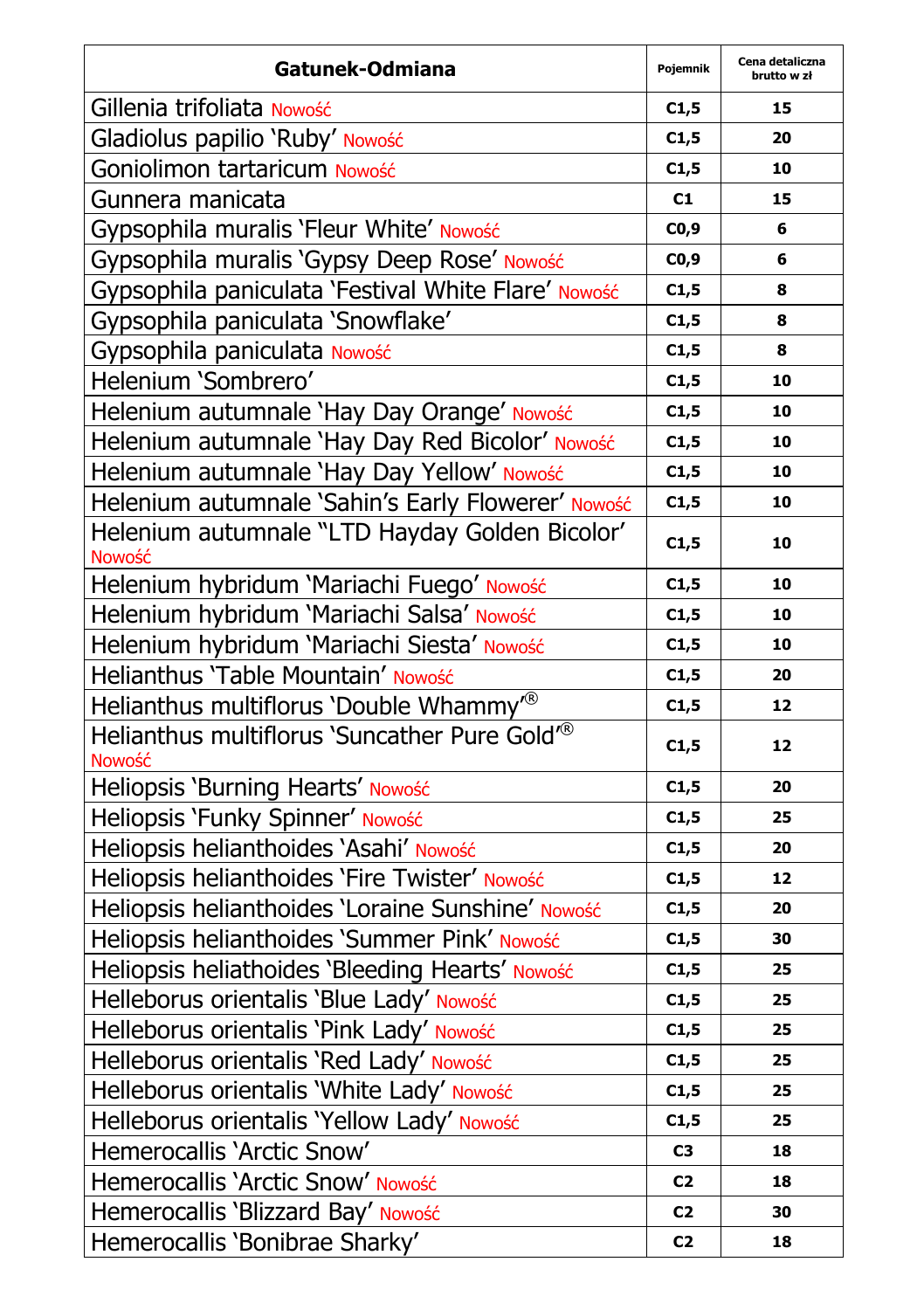| Gatunek-Odmiana                          | Pojemnik       | Cena detaliczna<br>brutto w zł |
|------------------------------------------|----------------|--------------------------------|
| Hemerocallis 'Brilliant Circle' Nowość   | C <sub>2</sub> | 18                             |
| Hemerocallis 'Campfire Emberes' Nowość   | C <sub>2</sub> | 18                             |
| Hemerocallis 'Catherine Woodbury' Nowość | C <sub>2</sub> | 18                             |
| Hemerocallis 'Cosmopolitan' Nowość       | C <sub>2</sub> | 18                             |
| Hemerocallis 'Crimson Pirate'            | C3             | 18                             |
| Hemerocallis 'Francis of Assisi' Nowość  | C <sub>2</sub> | 30                             |
| Hemerocallis 'Frans Hals'                | C3             | 18                             |
| Hemerocallis 'Gentle Shepherd' Nowość    | C <sub>2</sub> | 18                             |
| Hemerocallis 'Key to My Heart' Nowość    | C <sub>2</sub> | 18                             |
| Hemerocallis 'Luxury Lace' Nowość        | C <sub>2</sub> | 18                             |
| Hemerocallis 'Moonlit Masquerade' Nowość | C <sub>2</sub> | 18                             |
| Hemerocallis 'Moses Fire'                | C <sub>2</sub> | 18                             |
| Hemerocallis 'Night Emberes' Nowość      | C <sub>2</sub> | 30                             |
| Hemerocallis 'On and On' Nowość          | C <sub>2</sub> | 18                             |
| Hemerocallis 'Open My Eyes' Nowość       | C <sub>2</sub> | 30                             |
| Hemerocallis 'Ruby Corsage'              | C3             | 18                             |
| Hemerocallis 'Stella d'Oro'              | C3             | 18                             |
| Hemerocallis 'Summer Wine' Nowość        | C <sub>2</sub> | 18                             |
| Hemerocallis 'Tiger Eye Spider' Nowość   | C <sub>2</sub> | 30                             |
| Hemerocallis 'Venetian Baroque' Nowość   | C <sub>2</sub> | 30                             |
| Hemerocallis 'Vision of Love'            | C <sub>3</sub> | 18                             |
| Hemerocallis 'White Temptation' Nowość   | C <sub>2</sub> | 18                             |
| Hemerocallis fulva 'Kwanso' Nowość       | C <sub>2</sub> | 30                             |
| Hepatica nobilis Nowość                  | C1,5           | 20                             |
| Heuchera 'Amber Waves'                   | C1,5           | 12                             |
| Heuchera 'Amberosus <sup>"®</sup>        | C1,5           | 12                             |
| Heuchera 'Amethyst Myst' Nowość          | C1,5           | 12                             |
| Heuchera 'Apricot <sup>®</sup>           | C1,5           | 12                             |
| Heuchera 'Beaujolais <sup>®</sup>        | C1,5           | 12                             |
| Heuchera 'Berry Marmalade <sup>®</sup>   | C1,5           | 12                             |
| Heuchera 'Berry Smothie <sup>®</sup>     | C1,5           | 12                             |
| Heuchera 'Binoche <sup>®</sup>           | C1,5           | 12                             |
| Heuchera 'Birkin <sup>®</sup>            | C1,5           | 12                             |
| Heuchera 'Black Beauty' <sup>®</sup>     | C1,5           | 12                             |
| Heuchera 'Black Pearl'                   | C1,5           | 12                             |
| Heuchera 'Black Sea <sup>r®</sup>        | C1,5           | 12                             |
| Heuchera 'Black Taffeta <sup>®</sup>     | C1,5           | 12                             |
| Heuchera 'Bronze Beauty'                 | C1,5           | 12                             |
| Heuchera 'Cajun Fire <sup>®</sup>        | C1,5           | 12                             |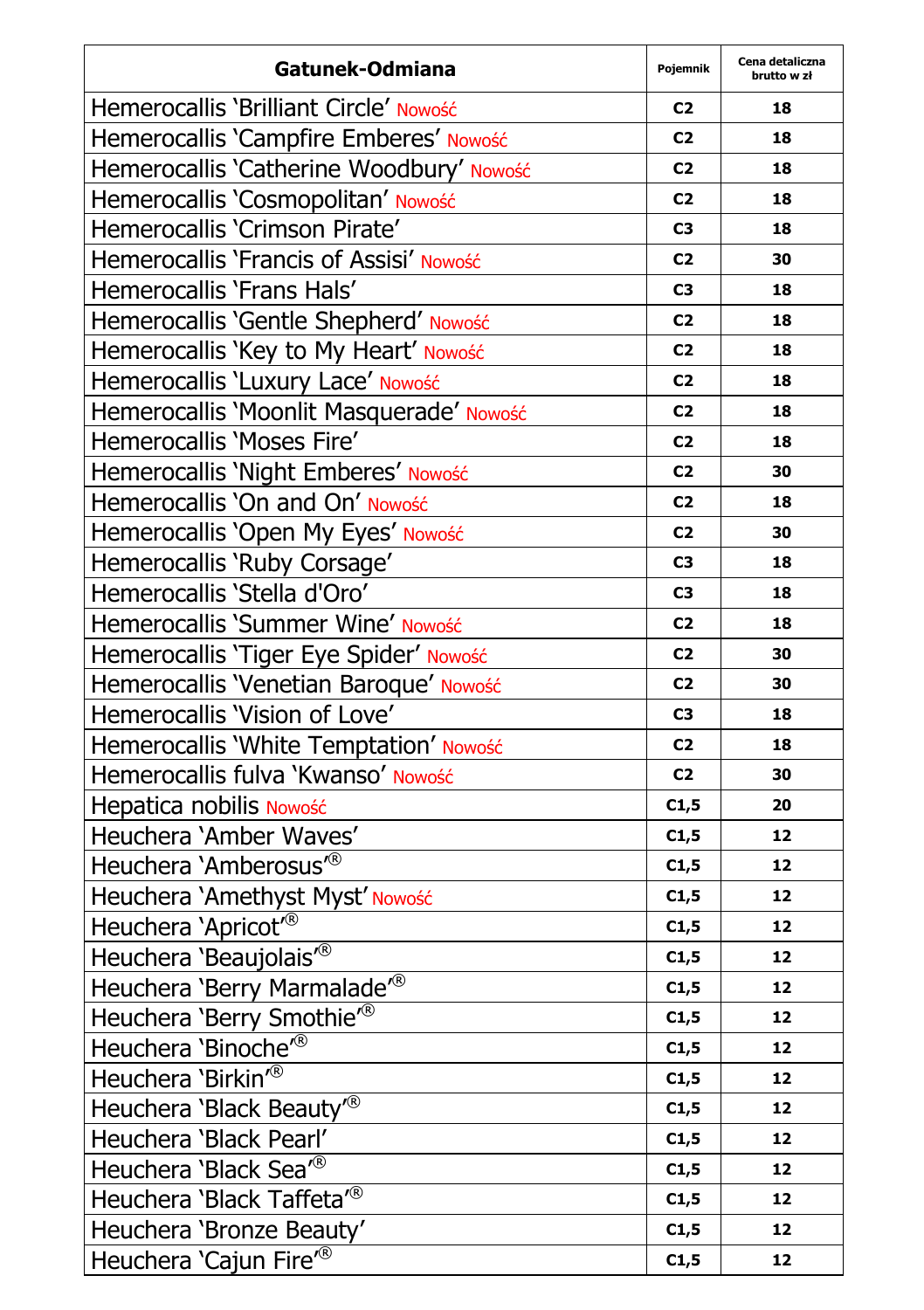| Gatunek-Odmiana                                       | Pojemnik | Cena detaliczna<br>brutto w zł |
|-------------------------------------------------------|----------|--------------------------------|
| Heuchera 'Can Can' Nowość                             | C1,5     | 12                             |
| Heuchera 'Caramel <sup>7®</sup>                       | C1,5     | 12                             |
| Heuchera 'Carmencita <sup>7®</sup>                    | C1,5     | 12                             |
| Heuchera 'Cassis <sup>"®</sup>                        | C1,5     | 12                             |
| Heuchera 'Champagne <sup>78</sup>                     | C1,5     | 12                             |
| Heuchera 'Cherry Cola <sup>7®</sup>                   | C1,5     | 12                             |
| Heuchera 'Cinnabar Silver' Nowość                     | C1,5     | 12                             |
| Heuchera 'Circus <sup>"®</sup>                        | C1,5     | 12                             |
| Heuchera 'Dark Magic <sup>®</sup>                     | C1,5     | 12                             |
| Heuchera 'Dark Secret <sup>7®</sup>                   | C1,5     | 12                             |
| Heuchera 'Delta Dawn'                                 | C1,5     | 12                             |
| Heuchera 'Dew Drops <sup>"®</sup> Nowość              | C1,5     | 12                             |
| Heuchera 'Electra <sup>®</sup>                        | C1,5     | 12                             |
| Heuchera 'Encore <sup>r®</sup>                        | C1,5     | 12                             |
| Heuchera 'Fire Alarm <sup>7®</sup>                    | C1,5     | 12                             |
| Heuchera 'Fire Chief'                                 | C1,5     | 12                             |
| Heuchera 'Forever Purple <sup>"®</sup>                | C1,5     | 12                             |
| Heuchera 'Forever Red'                                | C1,5     | 12                             |
| Heuchera 'Galaxy <sup>®</sup>                         | C1,5     | 12                             |
| Heuchera 'Georgia Peach <sup>7®</sup>                 | C1,5     | 12                             |
| Heuchera 'Georgia Plum <sup>®</sup>                   | C1,5     | 12                             |
| Heuchera 'Ginger Ale'                                 | C1,5     | 12                             |
| Heuchera 'Ginger Peach <sup>7®</sup>                  | C1,5     | 12                             |
| Heuchera 'Glitter <sup>®</sup>                        | C1,5     | 12                             |
| Heuchera 'Gotham' Nowość                              | C1,5     | 12                             |
| Heuchera 'Grande Amethyst' Nowość                     | C1,5     | 12                             |
| Heuchera 'Grape Expectation <sup>®</sup>              | C1,5     | 12                             |
| Heuchera 'Grape Soda <sup>7®</sup>                    | C1,5     | 12                             |
| Heuchera 'Green Spice <sup>®</sup>                    | C1,5     | 12                             |
| Heuchera 'High Hopes <sup>"®</sup>                    | C1,5     | 12                             |
| Heuchera 'Kassandra <sup>"®</sup>                     | C1,5     | 12                             |
| Heuchera 'Little Cutie Coco'                          | C1,5     | 12                             |
| Heuchera 'Little Cutie Frost' Nowość                  | C1,5     | 12                             |
| Heuchera 'Little Cutie Peppermint' Nowość             | C1,5     | 12                             |
| Heuchera 'Little Cutie Sweet Tart' Nowość             | C1,5     | 12                             |
| Heuchera 'Little Cutie Sweet'                         | C1,5     | 12                             |
| Heuchera 'Little Cutie™ Blondie In Lime <sup></sup> ® | C1,5     | 12                             |
| Heuchera 'Little Cutie™ Blondie <sup>7®</sup>         | C1,5     | 12                             |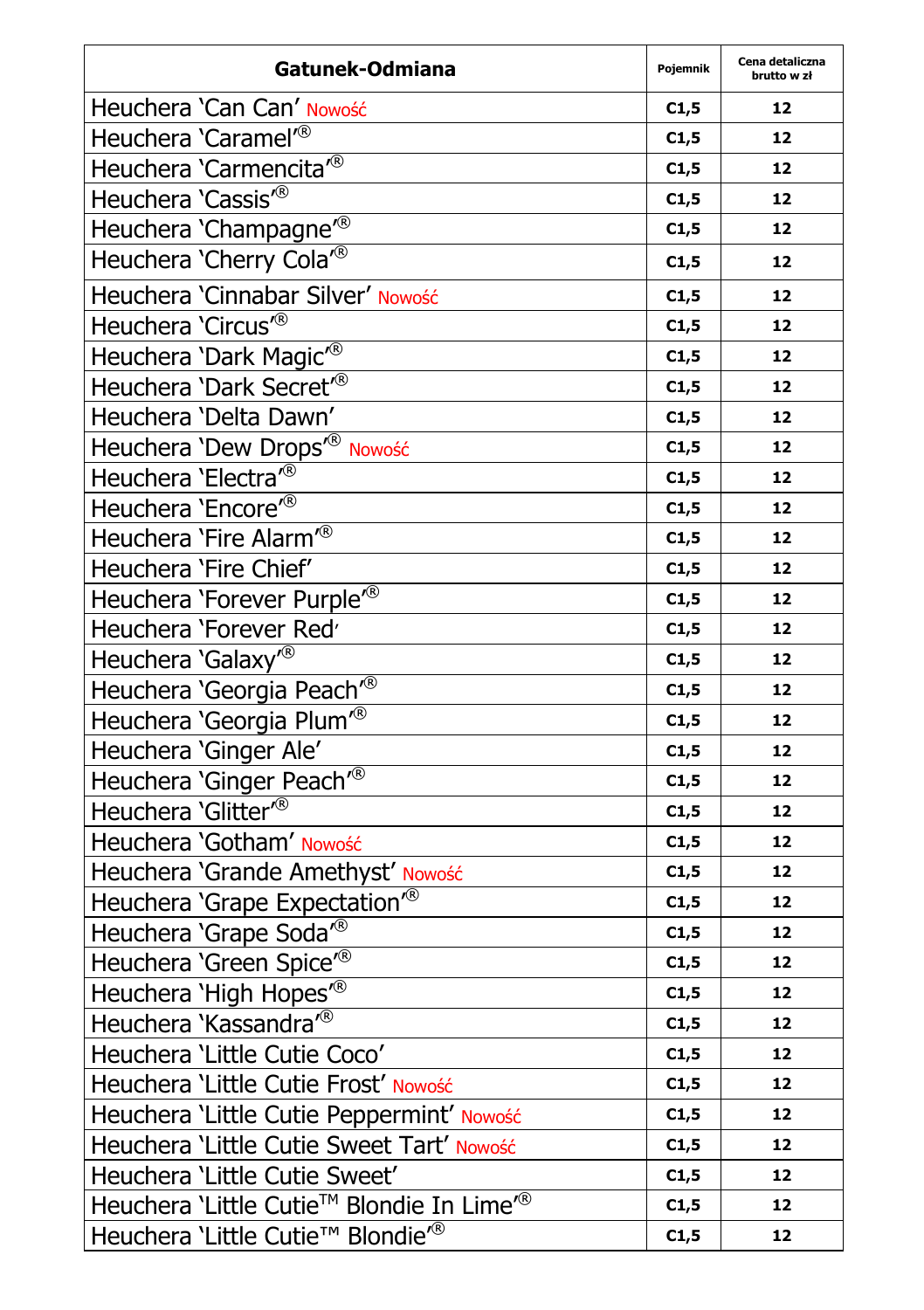| Gatunek-Odmiana                                        | Pojemnik | Cena detaliczna<br>brutto w zł |
|--------------------------------------------------------|----------|--------------------------------|
| Heuchera 'Little Cutie™ Sugar Berry'                   | C1,5     | 12                             |
| Heuchera 'Magnum <sup>®</sup> Nowość                   | C1,5     | 12                             |
| Heuchera 'Marmolade <sup>"®</sup>                      | C1,5     | 12                             |
| Heuchera 'Mars'                                        | C1,5     | 12                             |
| Heuchera 'Master Painter Picasso <sup>78</sup>         | C1,5     | 12                             |
| Heuchera 'Master Painter Van Gogh <sup>78</sup>        | C1,5     | 12                             |
| Heuchera 'Midas Touch <sup>®</sup>                     | C1,5     | 12                             |
| Heuchera 'Midnight Rose Select <sup>®</sup>            | C1,5     | 12                             |
| Heuchera 'Milan'                                       | C1,5     | 12                             |
| Heuchera 'Miracle <sup>®</sup>                         | C1,5     | 12                             |
| Heuchera 'Northern Exposure Amber <sup>®</sup>         | C1,5     | 12                             |
| Heuchera 'Northern Exposure Black <sup>r®</sup> Nowość | C1,5     | 12                             |
| Heuchera 'Northern Exposure Lime <sup>7®</sup>         | C1,5     | 12                             |
| Heuchera 'Northern Exposure Red <sup>®</sup>           | C1,5     | 12                             |
| Heuchera 'Northern Exposure Silver <sup>®</sup> Nowość | C1,5     | 12                             |
| Heuchera 'Obsidian' <sup>®</sup>                       | C1,5     | 12                             |
| Heuchera 'Orange Dream <sup>®</sup>                    | C1,5     | 12                             |
| Heuchera 'Paprica <sup>"®</sup>                        | C1,5     | 12                             |
| Heuchera 'Paris <sup>78</sup>                          | C1,5     | 12                             |
| Heuchera 'Peach Flambe <sup>"®</sup>                   | C1,5     | 12                             |
| Heuchera 'Peachberry Ice <sup>r®</sup> Nowość          | C1,5     | 12                             |
| Heuchera 'Peppermint Spice' Nowość                     | C1,5     | 12                             |
| Heuchera 'Pink Panther' Nowość                         | C1,5     | 12                             |
| Heuchera 'Pink Pearls <sup>"®</sup>                    | C1,5     | 12                             |
| Heuchera 'Pinot Gris'®                                 | C1,5     | 12                             |
| Heuchera 'Plum Power <sup>®</sup>                      | C1,5     | 12                             |
| Heuchera 'Plum Pudding' Nowość                         | C1,5     | 12                             |
| Heuchera 'Plum Royale <sup>"®</sup>                    | C1,5     | 12                             |
| Heuchera 'Pretty Perinne <sup>"®</sup>                 | C1,5     | 12                             |
| Heuchera 'Prince <sup>"®</sup>                         | C1,5     | 12                             |
| Heuchera 'Purple Petticoats <sup>"®</sup>              | C1,5     | 12                             |
| Heuchera 'Red Lighting <sup>®</sup>                    | C1,5     | 12                             |
| Heuchera 'Red Pearls <sup>®</sup>                      | C1,5     | 12                             |
| Heuchera 'Red Sea <sup>r®</sup>                        | C1,5     | 12                             |
| Heuchera 'Rex Purple <sup>78</sup>                     | C1,5     | 12                             |
| Heuchera 'Rio <sup>®</sup>                             | C1,5     | 12                             |
| Heuchera 'Rockies Amber <sup>r®</sup> Nowość           | C1,5     | 12                             |
| Heuchera 'Rockies Black <sup>®</sup><br>Nowość         | C1,5     | 12                             |
| Heuchera 'Root Beer <sup>®</sup>                       | C1,5     | 12                             |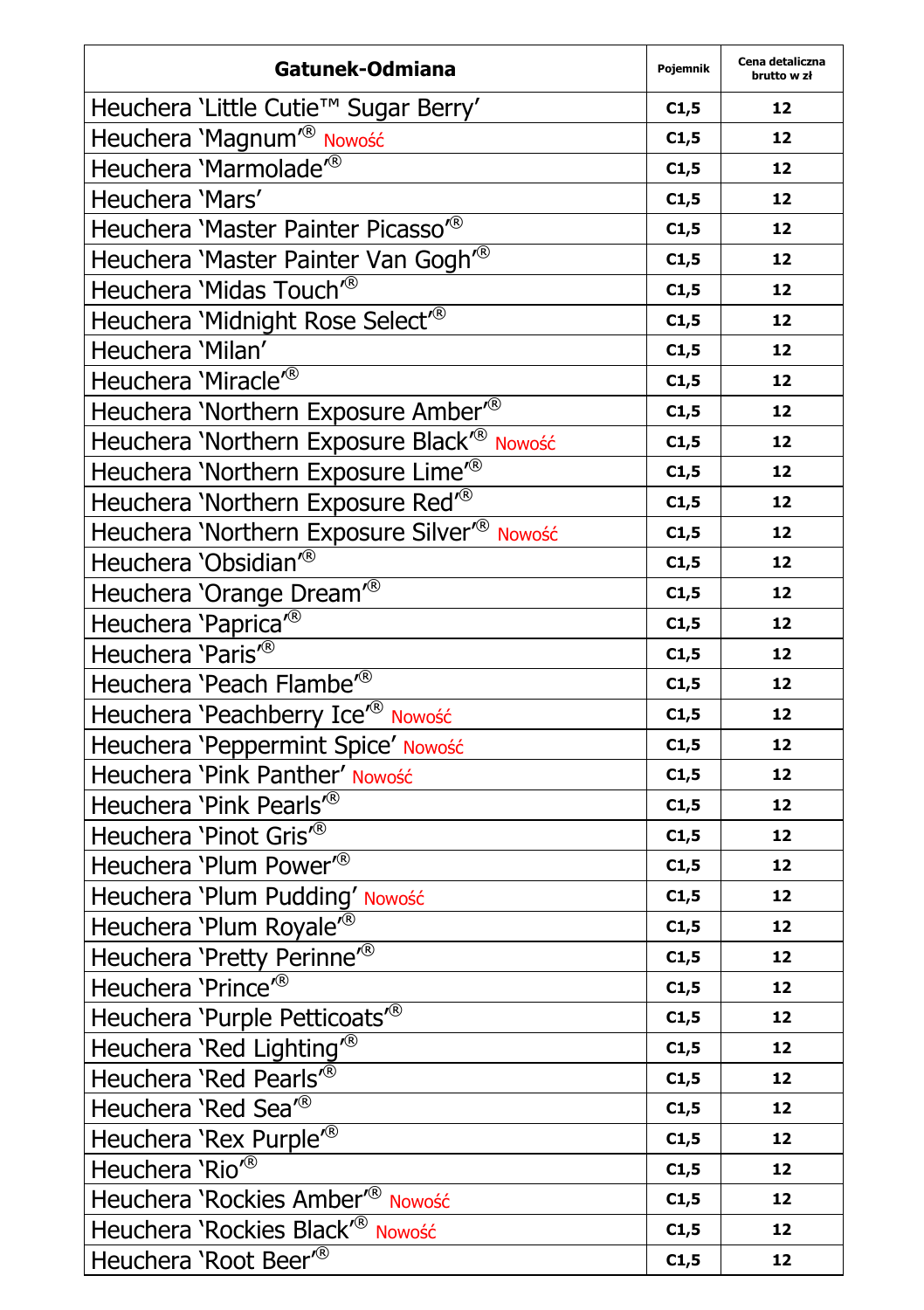| Gatunek-Odmiana                                    | Pojemnik | Cena detaliczna<br>brutto w zł |
|----------------------------------------------------|----------|--------------------------------|
| Heuchera 'Rose Quarz <sup>'®</sup> Nowość          | C1,5     | 12                             |
| Heuchera 'Shanghai <sup>7®</sup>                   | C1,5     | 12                             |
| Heuchera 'Silver Gumdrop <sup>PBR</sup> '          | C1,5     | 12                             |
| Heuchera 'Silver Scrols' <sup>®</sup> Nowość       | C1,5     | 12                             |
| Heuchera 'Spellbound' <sup>®</sup> Nowość          | C1,5     | 12                             |
| Heuchera 'Sugar Plum' Nowość                       | C1,5     | 12                             |
| Heuchera 'Tiramisu <sup>®</sup>                    | C1,5     | 12                             |
| Heuchera 'Tokyo' Nowość                            | C1,5     | 12                             |
| Heuchera 'Topaz Jazz'                              | C1,5     | 12                             |
| Heuchera 'Venus' Nowość                            | C1,5     | 12                             |
| Heuchera 'Vulcano <sup>7®</sup>                    | C1,5     | 12                             |
| Heuchera 'Wild Rose <sup>78</sup>                  | C1,5     | 12                             |
| Heuchera 'World Caffe Amaretto" <sup>®</sup>       | C1,5     | 12                             |
| Heuchera 'World Caffe Arabica <sup>®</sup>         | C1,5     | 12                             |
| Heuchera 'World Caffe Corretto <sup>®</sup> Nowość | C1,5     | 12                             |
| Heuchera 'World Caffe Expresso"®                   | C1,5     | 12                             |
| Heuchera 'World Caffe Melange <sup>r®</sup> Nowość | C1,5     | 12                             |
| Heuchera 'World Caffé Romano <sup>7®</sup>         | C1,5     | 12                             |
| Heuchera 'World Caffé Shakerato <sup>78</sup>      | C1,5     | 12                             |
| Heuchera 'XXL <sup>®</sup>                         | C1,5     | 12                             |
| Heuchera 'Zipper <sup>®</sup>                      | C1,5     | 12                             |
| Heuchera americana 'Beauty Colour' Nowość          | C1,5     | 12                             |
| Heuchera americana 'Cappucino' Nowość              | C1,5     | 12                             |
| Heuchera americana 'Palace Purple'                 | C1,5     | 12                             |
| Heuchera hybrida 'Black Forest Cake' Nowość        | C1,5     | 12                             |
| Heuchera hybrida 'Chocolate Ruffles' Nowość        | C1,5     | 12                             |
| Heuchera hybrida 'Neptune' Nowość                  | C1,5     | 12                             |
| Heuchera hybrida 'Rex Black' Nowość                | C1,5     | 12                             |
| Heuchera hybrida 'Rex Dark Amber' Nowość           | C1,5     | 12                             |
| Heuchera hybrida 'Rex Fire <sup>®</sup> Nowość     | C1,5     | 12                             |
| Heuchera hybrida 'Timeless Night' Nowość           | C1,5     | 12                             |
| Heuchera hybrida 'World Caffe Americano' Nowość    | C1,5     | 12                             |
| Heuchera hybrida 'World Caffe Frappe' Nowość       | C1,5     | 12                             |
| Heuchera hybrida 'World Caffe Lungo' Nowość        | C1,5     | 12                             |
| Heuchera hybrida 'World Caffe Vienna' Nowość       | C1,5     | 12                             |
| Heucherella 'Gold Zebra <sup>"®</sup>              | C1,5     | 12                             |
| Heucherella 'Mojito <sup>®</sup>                   | C1,5     | 12                             |
| Heucherella 'Onyx <sup>78</sup>                    | C1,5     | 12                             |
| Heucherella 'Solar Eclipse <sup>"®</sup>           | C1,5     | 12                             |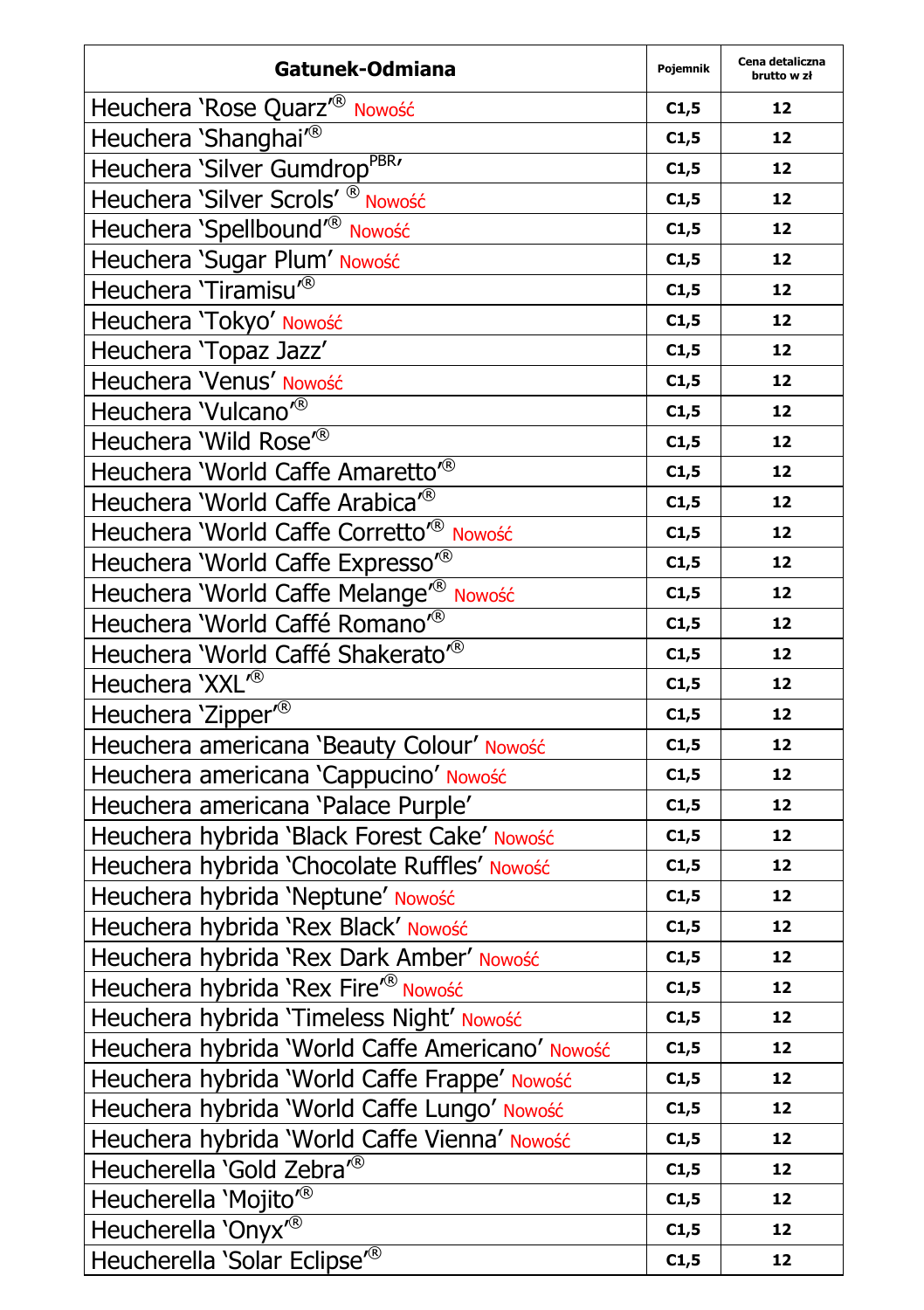| Gatunek-Odmiana                                        | Pojemnik       | Cena detaliczna<br>brutto w zł |
|--------------------------------------------------------|----------------|--------------------------------|
| Heucherella 'Sweet Tea <sup>r®</sup>                   | C1,5           | 12                             |
| Hosta - w odmianach                                    | C1,5           | 12                             |
| Hosta 'White Feather' Nowość                           | C1,5           | 25                             |
| Houstonia caerulea 'Millard's Variety' Nowość          | C1,5           | 10                             |
| Houttuynia cordata 'Chameleon'                         | C1,5           | 8                              |
| Hypsela reniformis Nowość                              | CO,9           | 10                             |
| Incarvillea delavayi Nowość                            | C1,5           | 15                             |
| Ipheion 'Tessa' Nowość                                 | C1,5           | 12                             |
| Ipheion 'Alberto Castillo' Nowość                      | CO,9           | 12                             |
| Ipheion 'Wisley Blue' Nowość                           | CO,9           | 12                             |
| Iris 'Constant Wattez' Nowość                          | C1,5           | 18                             |
| Iris 'Ola Kala' Nowość                                 | C1,5           | 18                             |
| Iris 'Ritz' Nowość                                     | C1,5           | 18                             |
| Iris ensata 'Angel Mountain' Nowość                    | C <sub>2</sub> | 25                             |
| Iris ensata 'Eileens Dream' Nowość                     | C1,5           | 25                             |
| Iris ensata 'Lady in Waiting' Nowość                   | C1,5           | 25                             |
| Iris germanica 'Empress of India' Nowość               | C <sub>2</sub> | 18                             |
| Iris germanica 'Mission Ridge' Nowość                  | C <sub>2</sub> | 18                             |
| Iris germanica 'Obligato' Nowość                       | C2             | 18                             |
| Iris germanica 'Royal Tapestry' Nowość                 | C1,5           | 18                             |
| Iris germanica 'Royal Tuxedo' Nowość                   | C1,5           | 18                             |
| Iris germanica 'Sangreal' Nowość                       | C <sub>2</sub> | 18                             |
| Iris germanica 'Superstition' Nowość                   | C <sub>2</sub> | 18                             |
| Iris germanica 'White Knight' Nowość                   | C2             | 18                             |
| Iris sibirica 'Double Standard' Nowość                 | C <sub>2</sub> | 18                             |
| Iris sibirica 'Peacock Butterfly Breeder's Mix' Nowość | C <sub>2</sub> | 18                             |
| Isotoma fluviatilis 'Country Park' Nowość              | C1,5           | 18                             |
| Jacobinia suberecta Nowość                             | C1,5           | 15                             |
| Jasione laevis 'Blue Light' Nowość                     | CO, 9          | 5                              |
| Kiphofia Hybrida 'Poco Citron' Nowość                  | C1,5           | 12                             |
| Kiphofia Hybrida 'Poco Orange' Nowość                  | C1,5           | 12                             |
| Kiphofia Hybrida 'Poco Red' Nowość                     | C1,5           | 12                             |
| Kirengeshoma palmate Nowość                            | C5             | 25                             |
| Kirengoshoma koreana Nowość                            | C <sub>2</sub> | 25                             |
| Knautia 'Thunder and Lightning <sup>®</sup>            | C1,5           | 12                             |
| Knautia macedonica 'Mars Midget' Nowość                | C <sub>2</sub> | 15                             |
| Kniphofia 'Banana Popsicle'                            | C1,5           | 12                             |
| Kniphofia 'Fire Glow'                                  | C1,5           | 12                             |
| Kniphofia 'Green Jade'                                 | C1,5           | 12                             |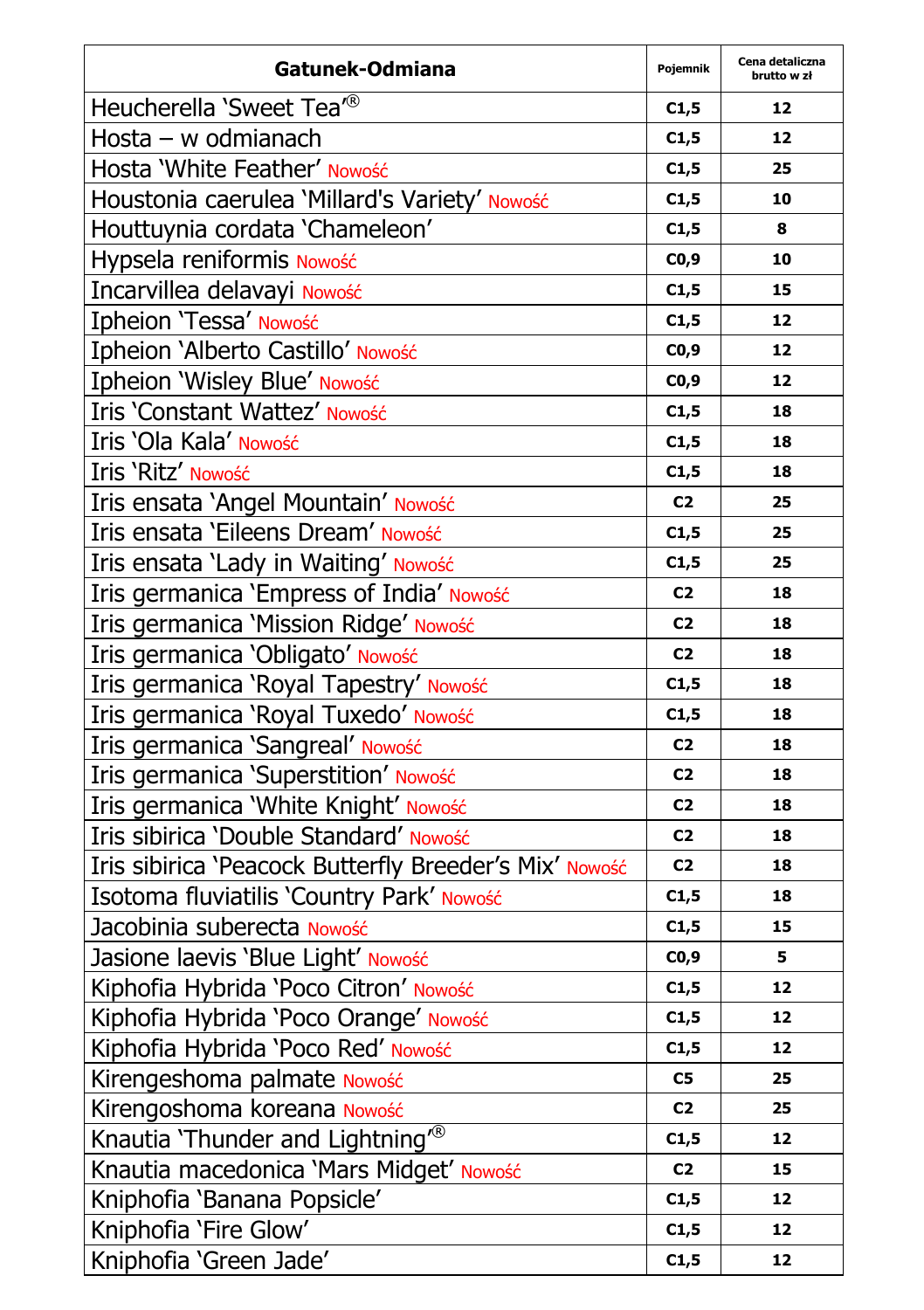| Gatunek-Odmiana                                                  | Pojemnik       | Cena detaliczna<br>brutto w zł |
|------------------------------------------------------------------|----------------|--------------------------------|
| Kniphofia 'Ice Queen'                                            | C1,5           | 12                             |
| Kniphofia 'Lemon Popsicle'                                       | C1,5           | 12                             |
| Kniphofia 'Limelight'                                            | C1,5           | 12                             |
| Kniphofia 'Little Maid' Nowość                                   | C <sub>2</sub> | 20                             |
| Kniphofia 'Mango Popsicle'                                       | C1,5           | 12                             |
| Kniphofia 'Orange Vanilla Popsicle'                              | C1,5           | 12                             |
| Kniphofia 'Papaya Popsicle'                                      | C1,5           | 12                             |
| Kniphofia 'Poco Sunset'                                          | C1,5           | 12                             |
| Kniphofia 'Poco Yellow'                                          | C1,5           | 12                             |
| Kniphofia 'Redhot Popsicle'                                      | C1,5           | 12                             |
| Kniphofia uvaria 'Echo Mango' <sup>®</sup>                       | C1,5           | 12                             |
| Kniphofia uvaria 'Echo Rojo <sup>®</sup>                         | C1,5           | 12                             |
| Kniphofia uvaria 'Flamenco'                                      | C1,5           | 12                             |
| Kniphofia uvaria 'Royal Castle'                                  | C1,5           | 12                             |
| Lavandula 'Montagnac Purple' Nowość                              | CO,9           | 6                              |
| Lavandula angustifolia 'Ardèche Blue' Nowość                     | CO, 9          | 6                              |
| Lavandula angustifolia 'Aromatico Blue Compact'<br><b>Nowość</b> | CO,9           | 6                              |
| Lavandula angustifolia 'Aromatico Blue' Nowość                   | CO,9           | 6                              |
| Lavandula angustifolia 'Aromatico Early Blue' Nowość             | CO,9           | 6                              |
| Lavandula angustifolia 'Artic Snow' Nowość                       | C0,9           | 6                              |
| Lavandula angustifolia 'Blue Scent Early'                        | CO,9           | 6                              |
| Lavandula angustifolia 'Blue Scent'                              | CO,9           | 6                              |
| Lavandula angustifolia<br>'Blue&White Scent Early' Nowość        | C1,5           | 10                             |
| Lavandula angustifolia 'Castilliano Lilac' Nowość                | CO, 9          | 6                              |
| Lavandula angustifolia 'Edelweiss'                               | CO, 9          | 6                              |
| Lavandula angustifolia 'Havana Blue' Nowość                      | C0,9           | 6                              |
| Lavandula angustifolia 'Hidcote Blue Strain' Nowość              | CO,9           | 6                              |
| Lavandula angustifolia 'Hidcote Blue'                            | CO,9           | 6                              |
| Lavandula angustifolia 'Hidcote'                                 | C5             | 45                             |
| Lavandula angustifolia 'Munstead'                                | C5             | 45                             |
| Lavandula angustifolia 'Rosea'                                   | CO, 9          | 6                              |
| Lavandula angustifolia 'Spear Blue'                              | C0,9           | 6                              |
| Lavandula angustifolia 'Super Blue' Nowość                       | C0,9           | 6                              |
| Lavandula angustifolia 'Valance Dark Violet' Nowość              | CO,9           | 6                              |
| Lavandula angustifolia<br>'Javelin Forte Rose Imp.' Nowość       | C0,9           | 6                              |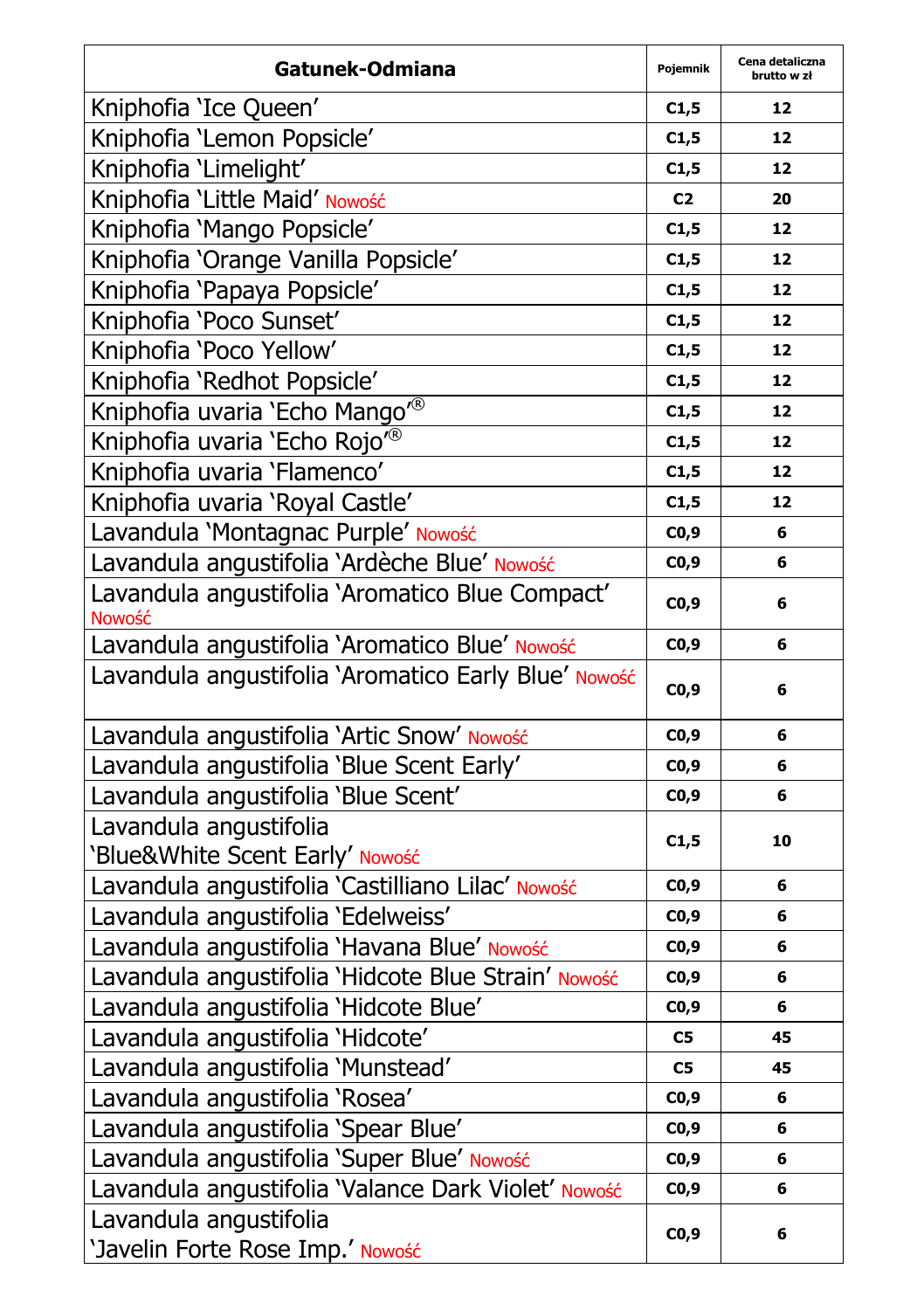| Gatunek-Odmiana                                                 | Pojemnik | Cena detaliczna<br>brutto w zł |
|-----------------------------------------------------------------|----------|--------------------------------|
| Lavandula stocheas 'Blue Star' Nowość                           | CO,9     | 6                              |
| Ledebouria cooperi Nowość                                       | C1,5     | 15                             |
| Leontopodium alpinum Nowość                                     | C1       | 8                              |
| Leptinella potentilla                                           | C1,5     | 8                              |
| Leptinella squalida Nowość                                      | CO,9     | 10                             |
| Leucanthemum 'Snow Cap'                                         | C1,5     | 8                              |
| Leucanthemum maximum 'Broadway Lights<br>Cream <sup>®</sup>     | C1,5     | 8                              |
| Leucanthemum maximum 'Ooh La™ Lacréme'                          | C1,5     | 8                              |
| Leucanthemum maximum 'Snow Lady F1'                             | C1,5     | 8                              |
| Leucanthemum maximum                                            |          |                                |
| 'Western Star Gemini' Nowość                                    | C1,5     | 8                              |
| Leucanthemum maximum 'Western Star Leo' Nowość                  | C1,5     | 8                              |
| Leucanthemum maximum<br>'Western Star Libra' Nowość             | C1,5     | 8                              |
| Leucanthemum maximum<br>'Western Star Taurus' Nowość            | C1,5     | 8                              |
| Leucanthemum maximum 'Western Star White<br>Double Crux' Nowość | CO,9     | 8                              |
| Leucanthemum superbum 'Fiona Coghill'                           | C1,5     | 8                              |
| Leucanthemum superbum 'Goldfinch' Nowość                        | C1,5     | 8                              |
| Leucanthemum superbum 'Luna'                                    | C1,5     | 8                              |
| Leucanthemum superbum 'Macaroon'                                | C1,5     | 8                              |
| Leucanthemum superbum 'Real Dream <sup>®</sup>                  | C1,5     | 8                              |
| Leucanthemum superbum 'Real Galaxy' Nowość                      | C1,5     | 8                              |
| Leucanthemum superbum 'Real Glory'                              | C1,5     | 8                              |
| Leucanthemum superbum 'Real Neat'                               | C1,5     | 8                              |
| Leucanthemum superbum 'Sweet Daisy Cher'<br>Nowość              | C1,5     | 8                              |
| Leucanthemum superbum                                           | C1,5     | 8                              |
| 'Sweet Daisy Rebecca' Nowość                                    |          |                                |
| Leucanthemum superbum 'Victorian Secret' Nowość                 | C1,5     | 8                              |
| Leucosceptrum japonicum 'Golden Angel' Nowość                   | C2       | 20                             |
| Liatris spicata 'Floristan® Violet'                             | CO,9     | 5                              |
| Liatris spicata 'Floristan® White'                              | CO,9     | 5                              |
| Liatris spicata 'Kobold'                                        | CO,9     | 5                              |
| Ligularia 'Pandora <sup>®</sup>                                 | C3       | 15                             |
| Ligularia 'Treasure Island' Nowość                              | C1,5     | 12                             |
| Ligularia dentata 'Britt Marie Crawford <sup>®</sup>            | C1,5     | 15                             |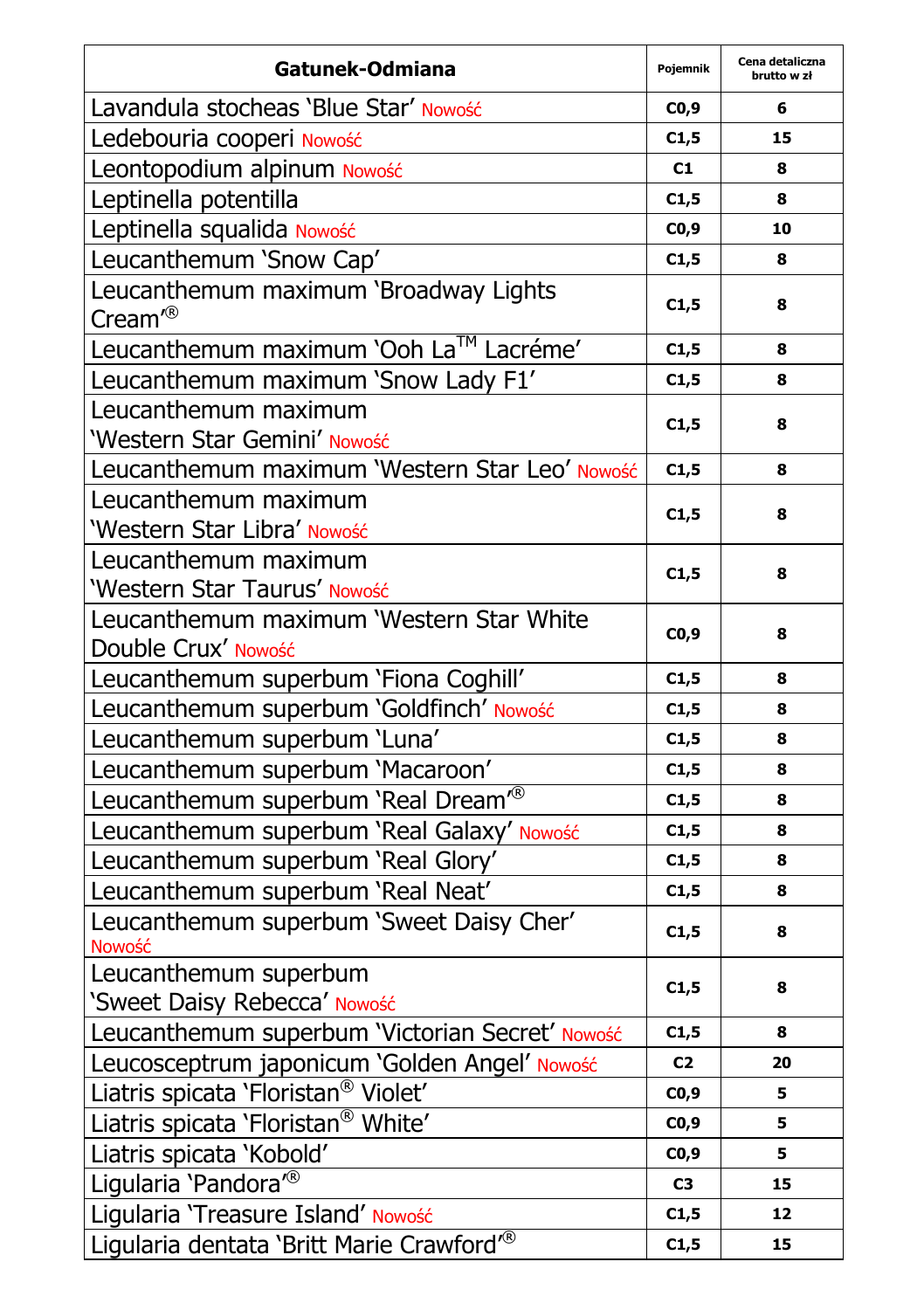| Gatunek-Odmiana                                             | Pojemnik       | Cena detaliczna<br>brutto w zł |
|-------------------------------------------------------------|----------------|--------------------------------|
| Ligularia przewalskii                                       | C1,5           | 15                             |
| Ligularia stenocephala 'Little Rocket <sup>®</sup>          | C1,5           | 15                             |
| Lilium lancifolium splendens Nowość                         | C1,5           | 35                             |
| Lilium martagon 'Arabian Night' Nowość                      | C1,5           | 35                             |
| Lilium martagon 'Claude Shride' Nowość                      | C1,5           | 35                             |
| Limonium 'Dazzle Rocks <sup>r®</sup> Nowość                 | C1,5           | 10                             |
| Limonium latifolium Nowość                                  | C1,5           | 10                             |
| Linaria hybride 'Peachy' Nowość                             | C1,5           | 8                              |
| Linaria purpurea 'Dial Park' Nowość                         | C1,5           | 8                              |
| Lindernia grandiflora Nowość                                | C1,5           | 10                             |
| Linum perenne 'Diamant' Nowość                              | C1,5           | 10                             |
| Lobelia 'Chocolate Truffle' Nowość                          | C1,5           | 12                             |
| Lobelia erinus 'String of Pearls' Nowość                    | CO,9           | 5                              |
| Lobelia erinus 'Techno Up Delft'                            | CO,9           | 5                              |
| Lobelia erinus 'Techno® Up Cobalt Blue' Nowość              | CO,9           | 5                              |
| Lobelia speciosa 'Russian Princess'Nowość                   | C1,5           | 15                             |
| Lobelia speciosa 'Starship Blue' Nowość                     | C1,5           | 8                              |
| Lobelia speciosa 'Starship Burgundy' Nowość                 | C1,5           | 8                              |
| Lobelia speciosa 'Starship Dark Leaved Scarlet'<br>Nowość   | C1,5           | 8                              |
| Lobelia speciosa 'Starship Scarlet Bronze Leaved'<br>Nowość | C1,5           | 8                              |
| Lobelia speciosa 'Tania' Nowość                             | C1,5           | 15                             |
| Lobularia maritima 'Alice Mix Imp.' Nowość                  | CO,9           | 5                              |
| Lobularia maritime 'Snow Crystal™ White' Nowość             | CO,9           | 5                              |
| Lophospermum erubescens 'Lofos® Wine Red'<br>Nowość         | C <sub>2</sub> | 10                             |
| Lophospermum hybridus<br>'Lofos Compact Pink' Nowość        | C1,5           | 10                             |
| Lophospermum hybridus 'Wine Red' Nowość                     | C1,5           | 10                             |
| Lotus maculatus 'Gold Flash' Nowość                         | C1,5           | 10                             |
| Lunaria annua Nowość                                        | C1,5           | 12                             |
| Lupinus 'Manhattan Lights'                                  | C3             | 15                             |
| Lupinus 'Persian Slipper <sup>®</sup>                       | C3             | 15                             |
| Lupinus 'Polar Princess <sup>"®</sup> Nowość                | C3             | 15                             |
| Lupinus 'Rachel de Thame <sup><sub>®</sub></sup> Nowość     | C1,5           | 15                             |
| Lupinus 'Salmon Star <sup>®</sup> Nowość                    | C <sub>3</sub> | 15                             |
| Lupinus 'Tequlia Flame <sup>(®</sup> Nowość                 | C1,5           | 15                             |
| Lupinus hybridus 'Desert Sun' Nowość                        | C1,5           | 15                             |
| Lupinus hybridus 'Towerig Inferno' Nowość                   | C1,5           | 15                             |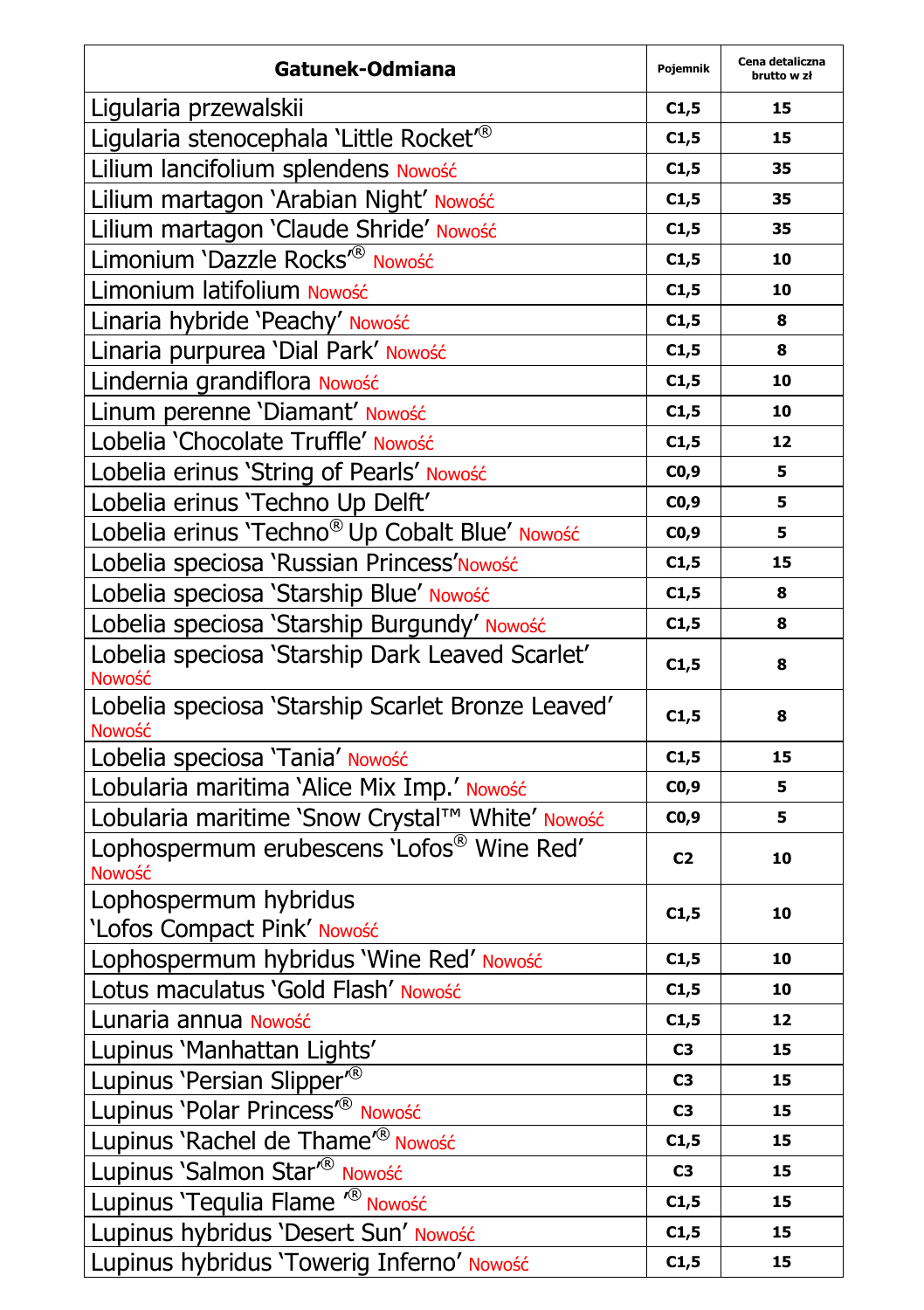| Gatunek-Odmiana                                    | Pojemnik       | Cena detaliczna<br>brutto w zł |
|----------------------------------------------------|----------------|--------------------------------|
| Lupinus polyphullus 'Lupini Blue Shades' Nowość    | C <sub>2</sub> | 15                             |
| Lupinus polyphullus 'Lupini Pink Shades' Nowość    | C2             | 15                             |
| Lupinus polyphullus 'Lupini Red' Nowość            | C <sub>2</sub> | 15                             |
| Lupinus polyphullus 'Lupini White' Nowość          | C <sub>2</sub> | 15                             |
| Lupinus polyphullus 'Lupini Yellow' Nowość         | C <sub>2</sub> | 15                             |
| Lupinus polyphyllus 'Legendary Blue Shades' Nowość | C3             | 15                             |
| Lupinus polyphyllus 'Legendary Red Shades' Nowość  | C3             | 15                             |
| Lupinus polyphyllus 'Legendary White Shades'       | C <sub>2</sub> | 15                             |
| Lupinus polyphyllus 'Legendary Yellow Shades'      | C <sub>2</sub> | 15                             |
| Lupinus polyphyllus 'Lupini Mix'                   | C1,5           | 15                             |
| Lychnis 'Lipstick'                                 | C1,5           | 10                             |
| Lychnis chalcedonica 'Red' Nowość                  | C1,5           | 8                              |
| Lysimachia nummularia 'Aurea' Nowość               | C1             | 6                              |
| Lysimachia nummularia 'Goldii' Nowość              | CO,9           | 6                              |
| Lythrum salicaria 'Robin' Nowość                   | C1,5           | 8                              |
| Lythrum virgatum 'Dropmore Purple' Nowość          | C1,5           | 8                              |
| Macardonia procumbens 'Garden Freckles' Nowość     | CO,9           | 5                              |
| Matteuccia struthiopteris Nowość                   | C <sub>3</sub> | 15                             |
| Meconopsis betonicifolia Nowość                    | C1,5           | 15                             |
| Mimulus cupreus 'Roter Kaiser' Nowość              | C1,5           | 12                             |
| Monarda 'Bee-Bright <sup>"®</sup> Nowość           | C <sub>2</sub> | 12                             |
| Monarda 'Bee-Free <sup>r®</sup> Nowość             | C <sub>2</sub> | 12                             |
| Monarda 'Bee-Happy' Nowość                         | C <sub>2</sub> | 12                             |
| Monarda 'Bee-Lieve' Nowość                         | C <sub>2</sub> | 12                             |
| Monarda 'Bee-Merry Imp. <sup>7®</sup> Nowość       | C <sub>2</sub> | 12                             |
| Monarda 'Bee-Pretty' <sup>®</sup> Nowość           | C <sub>2</sub> | 12                             |
| Monarda 'Bee-Pure <sup>'®</sup> Nowość             | C <sub>2</sub> | 12                             |
| Monarda 'Bee-True <sup>"®</sup> Nowość             | C <sub>2</sub> | 12                             |
| Muhlenbeckia complexa Nowość                       | C1             | 10                             |
| Nectaroscordum tripedale Nowość                    | C <sub>2</sub> | 25                             |
| Nepeta x faassenii                                 | CO,9           | 5                              |
| Oenothera macrocarpa Nowość                        | CO,9           | 5                              |
| Olearia algida 'Mark' Nowość                       | CO,9           | 5                              |
| Omphalodes 'Blue Eyes <sup>"®</sup>                | C1,5           | 10                             |
| Onoclea sensibilis Nowość                          | C1,5           | 12                             |
| Ornithogalum 'Nutans' Nowość                       | C1,5           | 10                             |
| Ornithogalum umbellatum Nowość                     | C1,5           | 10                             |
| Osmunda regalis Nowość                             | C1,5           | 15                             |
| Pachysandra terminalis                             | C <sub>2</sub> | 8                              |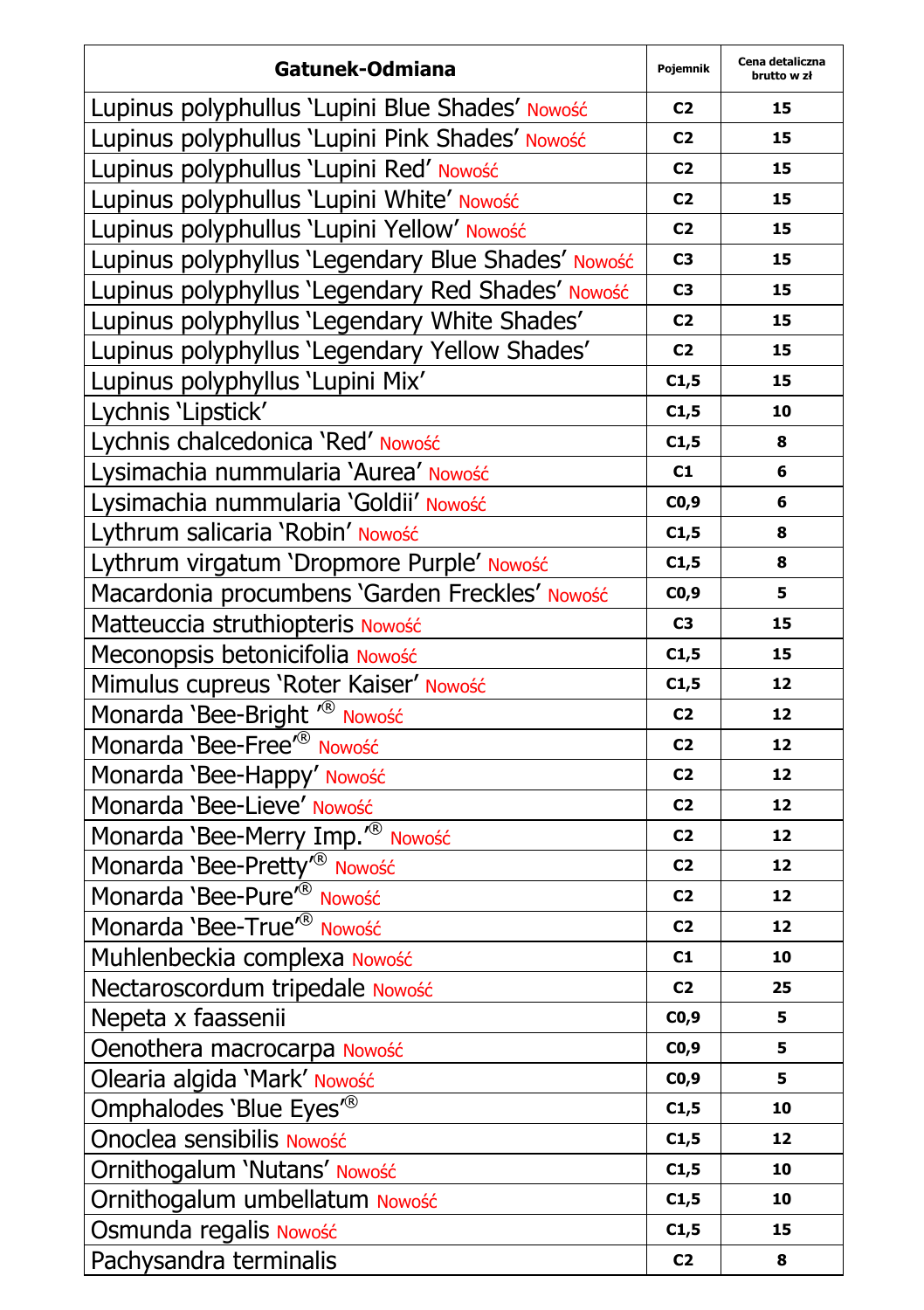| Gatunek-Odmiana                                           | Pojemnik       | Cena detaliczna<br>brutto w zł |
|-----------------------------------------------------------|----------------|--------------------------------|
| Paeonia 'Alexander Fleming' Nowość                        | C3             | 38                             |
| Paeonia 'Buckeye Belle' Nowość                            | C3             | 38                             |
| Paeonia 'Merry Mayshine' Nowość                           | C <sub>3</sub> | 45                             |
| Paeonia 'Sorbet' Nowość                                   | C3             | 38                             |
| Paeonia lactiflora 'Fabulous Flowers <sup>"®</sup> Nowość | C3             | 108                            |
| Paeonia lactiflora mix                                    | C1             | 30                             |
| Paeonia suffruticosa                                      | C1             | 45                             |
| Paeonia suffruticosa                                      | C5             | 114                            |
| Paeonia suffruticosa Nowość                               | C12            | 252                            |
| Papaver 'King Kong' Nowość                                | C3             | 12                             |
| Parahebe 'Blue Form' Nowość                               | C1,5           | 15                             |
| Parahebe catarractae 'Avalanche'                          | C1,5           | 10                             |
| Pelargonium species                                       | C1,5           | 15                             |
| 'Grandeur Odorata Peppermint' Nowość                      |                |                                |
| Penstemon digitalis 'Dark Towers'                         | C1,5           | 8                              |
| Penstemon digitalis 'Goldfinger' Nowość                   | C1,5           | 8                              |
| Penstemon digitalis 'Onyx and Pearls' <sup>®</sup> Nowość | C1,5           | 8                              |
| Penstemon digitalis 'Pocahontas <sup>®</sup>              | C1,5           | 8                              |
| Penstemon hybrida 'Midnight Masquerade' Nowość            | C1,5           | 8                              |
| Persicaria amplexicaulis 'Blackfield' <sup>®</sup>        | C1,5           | 12                             |
| Persicaria amplexicaulis 'Golden Arrow'                   | C1,5           | 12                             |
| Persicaria amplexicaulis 'Pink Elephant' Nowość           | C1,5           | 12                             |
| Phlomis 'Le Sud' Nowość                                   | C1,5           | 10                             |
| Phlomis purpurea Nowość                                   | C1,5           | 10                             |
| Phlomis russeliana Nowość                                 | C1,5           | 10                             |
| Phlox 'Flame Lilac <sup>r®</sup>                          | C1,5           | 8                              |
| Phlox 'Flame Pink Eye <sup>®</sup>                        | C1,5           | 8                              |
| Phlox 'Flame Purple Eye <sup>r®</sup>                     | C1,5           | 8                              |
| Phlox 'Flame Violet Charm <sup>®</sup>                    | C1,5           | 8                              |
| Phlox amplifolia 'Goliath'                                | C <sub>2</sub> | 8                              |
| Phlox drummondii 'Popstars Reggae Red'                    | CO,9           | 5                              |
| Phlox maculata 'Alpha' Nowość                             | C2             | 12                             |
| Phlox paniculata 'Aureole'®                               | C1,5           | 8                              |
| Phlox paniculata 'Autumn Joy <sup>7®</sup>                | C <sub>2</sub> | 12                             |
| Phlox paniculata 'Becky Towe <sup>®</sup>                 | C1,5           | 8                              |
| Phlox paniculata 'Bejbe Leto'                             | C3             | 12                             |
| Phlox paniculata 'Blue Boy'                               | C <sub>3</sub> | 12                             |
| Phlox paniculata 'Blue Moon' Nowość                       | C1,5           | 12                             |
| Phlox paniculata 'Blue Paradise' Nowość                   | C1,5           | 12                             |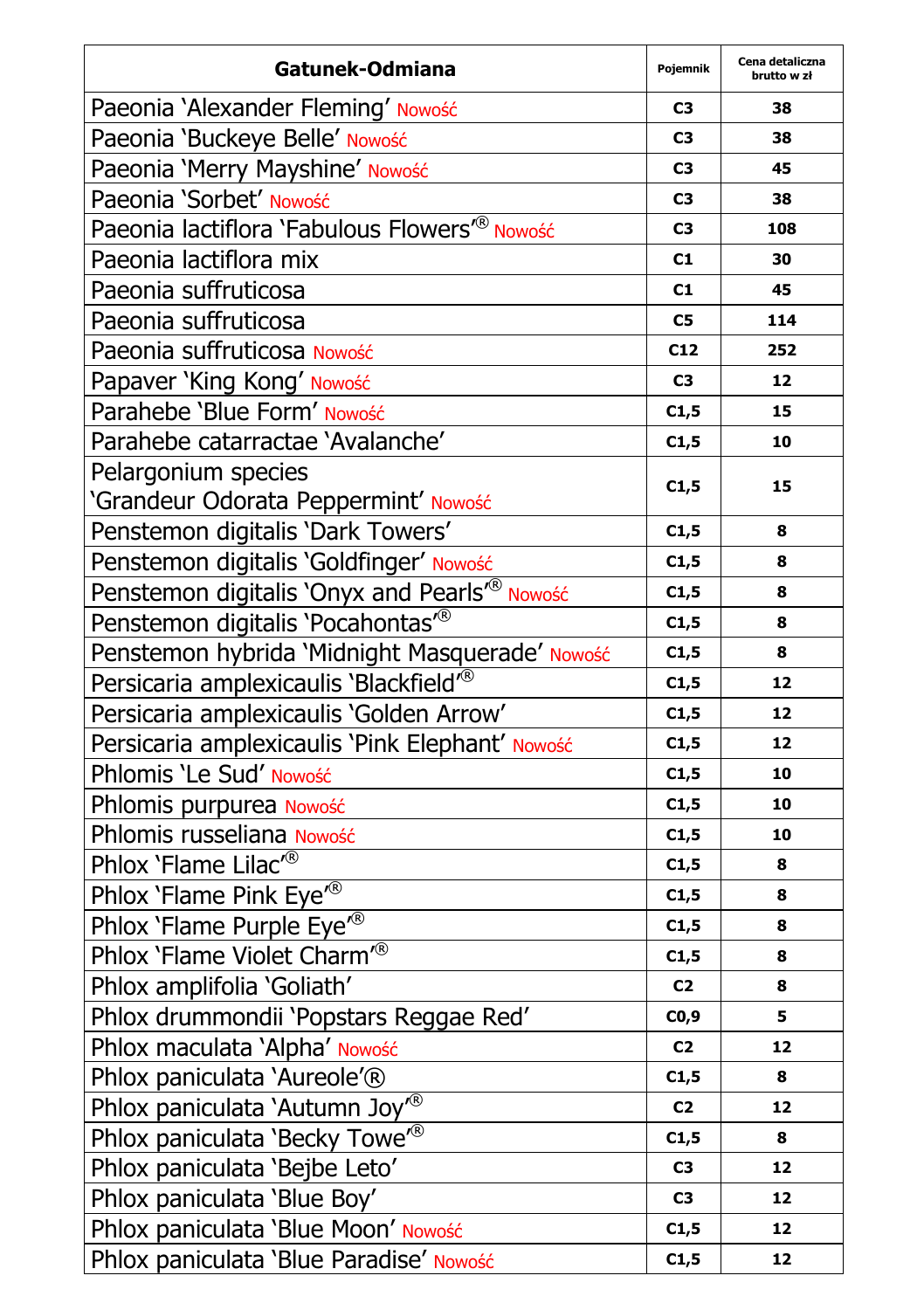| Gatunek-Odmiana                                     | Pojemnik       | Cena detaliczna<br>brutto w zł |
|-----------------------------------------------------|----------------|--------------------------------|
| Phlox paniculata 'Cleopatra' Nowość                 | C <sub>2</sub> | 12                             |
| Phlox paniculata 'Cosmopolitan'                     | C1,5           | 8                              |
| Phlox paniculata 'Crême de la Menthe'               | C <sub>2</sub> | 12                             |
| Phlox paniculata 'David'                            | C <sub>2</sub> | 12                             |
| Phlox paniculata 'Early Cerise <sup>7®</sup>        | C1,5           | 8                              |
| Phlox paniculata 'Early Pink Candy <sup>PBR</sup> ' | C1,5           | 8                              |
| Phlox paniculata 'Early Purple Eye <sup>PBR</sup> ' | C1,5           | 8                              |
| Phlox paniculata 'Early RedPBR'                     | C1,5           | 8                              |
| Phlox paniculata 'Early White <sup>PBR</sup> '      | C1,5           | 8                              |
| Phlox paniculata 'Fairytale of the Ural'            | C <sub>2</sub> | 12                             |
| Phlox paniculata 'Famous Light Purple'              | C1,5           | 8                              |
| Phlox paniculata 'Famous Magenta' Nowość            | C1,5           | 8                              |
| Phlox paniculata 'Famous Pink Eye Imp.' Nowość      | C1,5           | 8                              |
| Phlox paniculata 'Famous Pink with Eye' Nowość      | C1,5           | 8                              |
| Phlox paniculata 'Famous Pink' Nowość               | C1,5           | 8                              |
| Phlox paniculata 'Famous Purple Imp'                | C1,5           | 8                              |
| Phlox paniculata 'Famous White with Eye'            | C1,5           | 8                              |
| Phlox paniculata 'Famous White' Nowość              | C1,5           | 8                              |
| Phlox paniculata 'Flame Blue' <sup>®</sup>          | C1,5           | 8                              |
| Phlox paniculata 'Flame Coral <sup>®</sup>          | C1,5           | 8                              |
| Phlox paniculata 'Flame Light Blue <sup>r®</sup>    | C1,5           | 8                              |
| Phlox paniculata 'Flame Light Pink Imp.' Nowość     | C1,5           | 8                              |
| Phlox paniculata 'Flame Lilac Star' Nowość          | C1,5           | 8                              |
| Phlox paniculata 'Flame Lilac <sup>r®</sup>         | C1,5           | 8                              |
| Phlox paniculata 'Flame Marine <sup>PBR</sup> '     | C1,5           | 8                              |
| Phlox paniculata 'Flame Pink Eye' Nowość            | C1,5           | 8                              |
| Phlox paniculata 'Flame Pink' Nowość                | C1,5           | 8                              |
| Phlox paniculata 'Flame Pro Cerise <sup>®</sup>     | C1,5           | 8                              |
| Phlox paniculata 'Flame Pro Purple' Nowość          | C1,5           | 8                              |
| Phlox paniculata 'Flame Purple Eye' Nowość          | C1,5           | 8                              |
| Phlox paniculata 'Flame Purple <sup>®</sup>         | C1,5           | 8                              |
| Phlox paniculata 'Flame Red <sup>®</sup>            | C1,5           | 8                              |
| Phlox paniculata 'Flame Ruby <sup>®</sup>           | C1,5           | 8                              |
| Phlox paniculata 'Flame White Eye <sup>®</sup>      | C1,5           | 8                              |
| Phlox paniculata 'Flame White <sup>PBR</sup> '      | C1,5           | 8                              |
| Phlox paniculata 'Flatscreen Lilac' Nowość          | C1,5           | 8                              |
| Phlox paniculata 'Fondant Fancy'                    | C1,5           | 8                              |
| Phlox paniculata 'Forever Pink <sup>78</sup>        | C1,5           | 8                              |
| Phlox paniculata 'Freckle® Blue Shades'             | C <sub>2</sub> | 12                             |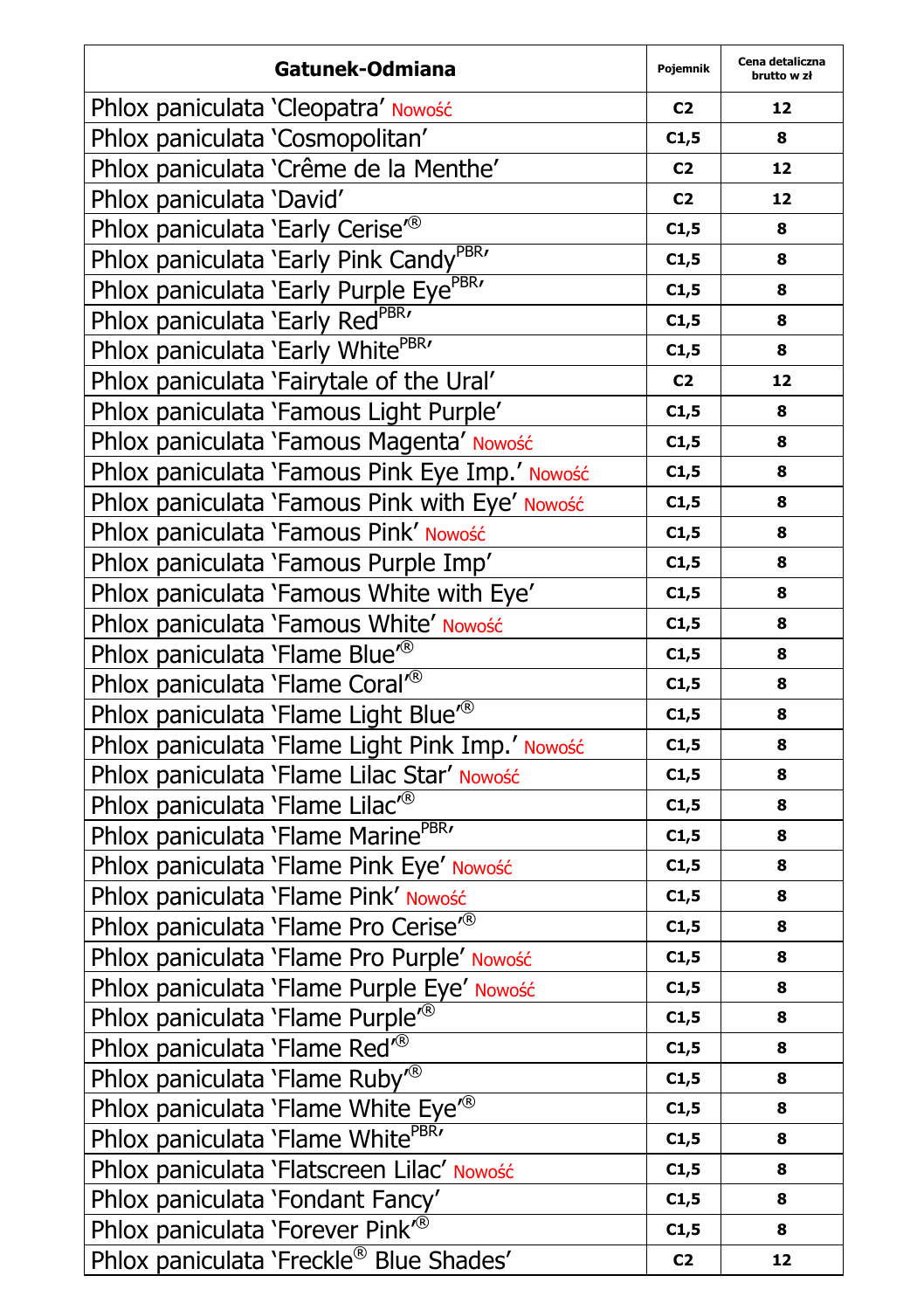| Gatunek-Odmiana                                           | Pojemnik       | Cena detaliczna<br>brutto w zł |
|-----------------------------------------------------------|----------------|--------------------------------|
| Phlox paniculata 'Freckle® Red Shades'                    | C <sub>2</sub> | 12                             |
| Phlox paniculata 'Goldmine Imp. <sup>78</sup>             | C1,5           | 8                              |
| Phlox paniculata 'Grenadine Dream'                        | C1,5           | 8                              |
| Phlox paniculata 'Jade'                                   | C1,5           | 8                              |
| Phlox paniculata 'Jeff's Pink'                            | C1,5           | 8                              |
| Phlox paniculata 'Juliglut' Nowość                        | C <sub>2</sub> | 12                             |
| Phlox paniculata 'Ka-Pow Pink' Nowość                     | C1,5           | 8                              |
| Phlox paniculata 'Ka-Pow Purple' Nowość                   | C1,5           | 8                              |
| Phlox paniculata 'Katherine' Nowość                       | C <sub>2</sub> | 12                             |
| Phlox paniculata 'Monica Lynden Bell'                     | C <sub>2</sub> | 12                             |
| Phlox paniculata 'Narwiański Wir' Nowość                  | C1,5           | 12                             |
| Phlox paniculata 'Neon Bold and Beautiful'                | C3             | 12                             |
| Phlox paniculata 'Orange Perfection'                      | C <sub>2</sub> | 12                             |
| Phlox paniculata 'Peacock Cherry Red'                     | C1,5           | 8                              |
| Phlox paniculata 'Peacock White'                          | C1,5           | 8                              |
| Phlox paniculata 'Peppermint Twist'                       | C1,5           | 12                             |
| Phlox paniculata 'Purple Eye <sup>®</sup>                 | C1,5           | 8                              |
| Phlox paniculata 'Purple Kiss'                            | C1,5           | 8                              |
| Phlox paniculata 'Red Riding Hood                         | C <sub>2</sub> | 12                             |
| Phlox paniculata                                          | C1,5           | 8                              |
| 'Sweet Summer Compact Purple Bicolor' Nowość              |                |                                |
| Phlox paniculata                                          | C1,5           | 8                              |
| 'Sweet Summer® Compact Lilac With Eye'                    |                |                                |
| Phlox paniculata                                          | C1,5           | 8                              |
| 'Sweet Summer® Compact Pink With Eye'                     |                |                                |
| Phlox paniculata                                          | C1,5           | 8                              |
| 'Sweet Summer® Compact Rose Dark Eye'                     |                |                                |
| Phlox paniculata                                          | C1,5           | 8                              |
| 'Sweet Summer® Compact Rose'                              |                |                                |
| Phlox paniculata                                          | C1,5           | 8                              |
| 'Sweet Summer® Orange Dark Eye'                           |                |                                |
| Phlox paniculata 'Sweet Summer <sup>®</sup> Orange Rose'  | C1,5           | 8                              |
| Phlox paniculata 'Sweet Summer® Purple Bicolor'           | C1,5           | 8                              |
| Phlox paniculata 'Sweet Summer® Red Imp.' Nowość          | C1,5           | 8                              |
| Phlox paniculata 'Sweet Summer® Soft Pink'                | C1,5           | 8                              |
| Phlox paniculata 'Sweet Summer <sup>®</sup> Violet White' | C1,5           | 8                              |
| Phlox paniculata 'Swizzle'                                | C1,5           | 8                              |
| Phlox paniculata 'Tequila Sunrise'                        | C1,5           | 8                              |
| Phlox paniculata 'Tiara <sup>7®</sup>                     | C1,5           | 8                              |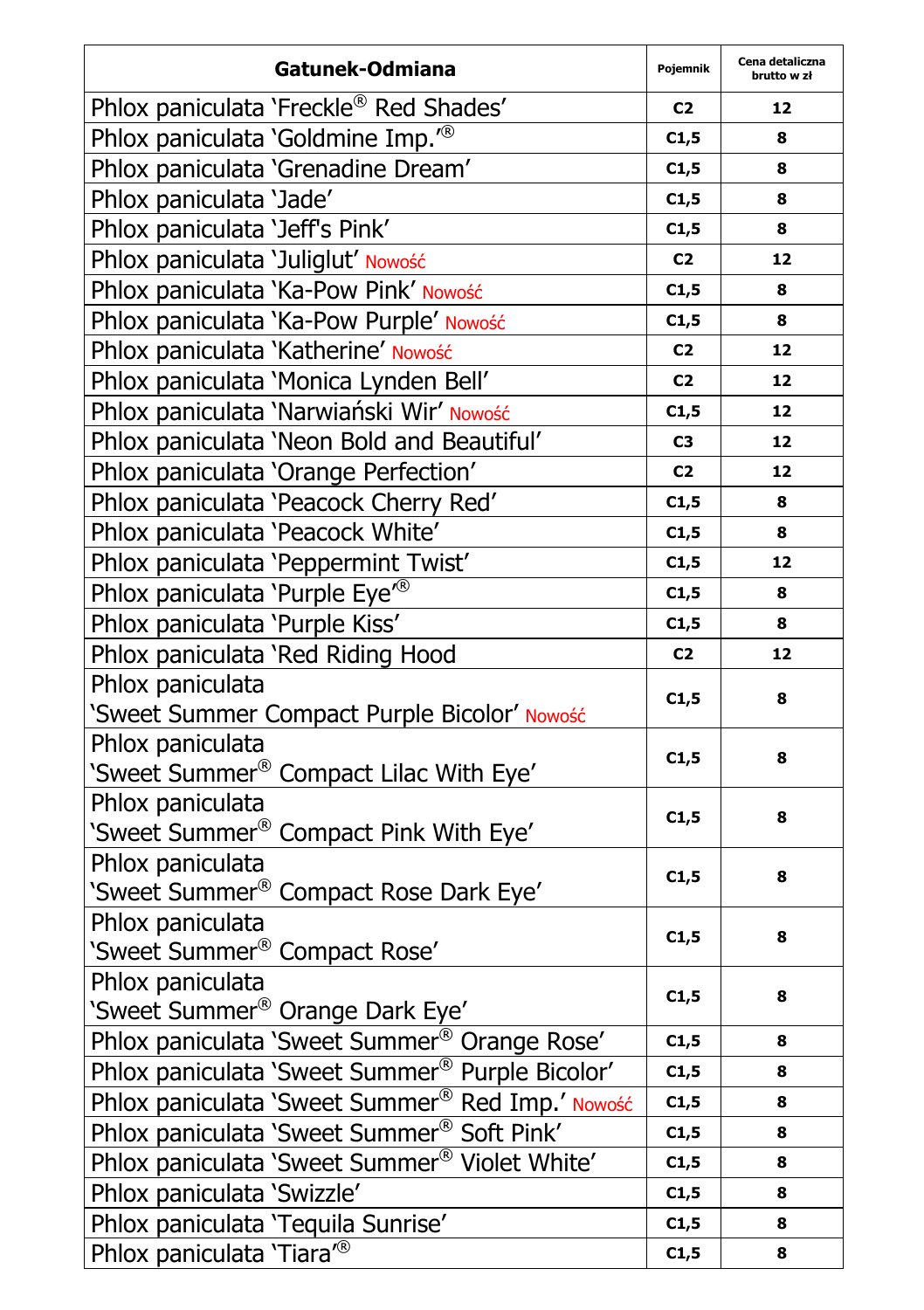| Gatunek-Odmiana                                  | Pojemnik       | Cena detaliczna<br>brutto w zł |
|--------------------------------------------------|----------------|--------------------------------|
| Phlox paniculata 'Twister'                       | C1,5           | 8                              |
| Phlox paniculata 'Warsaw Sunrise'® Nowość        | C1,5           | 12                             |
| Phlox paniculata 'Watermelon Punch'              | C1,5           | 8                              |
| Phlox paniculata 'Younique Old Blue'             | C <sub>2</sub> | 12                             |
| Phlox paniculata 'Younique White'                | C1,5           | 8                              |
| Phlox paniculata 'Zenobia'                       | C <sub>2</sub> | 12                             |
| Phlox subulata 'McDaniel's Cushion' Nowość       | C1,5           | 8                              |
| Phygelius rectus 'African Queen' Nowość          | C1,5           | 12                             |
| Physalis 'Gold Vital' Nowość                     | C1,5           | 8                              |
| Physalis alkekengi var. franchetii Nowość        | C1,5           | 15                             |
| Physostegia virginiana 'Alba'                    | C1,5           | 8                              |
| Physostegia virginiana 'Rose'                    | C1,5           | 8                              |
| Physostegia virginiana 'Summer Snow' Nowość      | C1,5           | 8                              |
| Phyteuma scheuchzeri Nowość                      | C1,5           | 20                             |
| Phytolacca americana Nowość                      | C1,5           | 12                             |
| Platycodon grandiflorus 'Astra Blue'             | CO, 9          | 5                              |
| Platycodon grandiflorus 'Astra Rose'             | CO,9           | 5                              |
| Platycodon grandiflorus 'Astra White'            | CO,9           | 5                              |
| Platycodon grandiflorus 'Pop Star™ Blue' Nowość  | CO, 9          | 5                              |
| Platycodon grandiflorus 'Pop Star™ Pink' Nowość  | CO, 9          | 5                              |
| Platycodon grandiflorus 'Pop Star™ White' Nowość | CO,9           | 5                              |
| Platycodon grandiflorus 'Twinkle Blue' Nowość    | C0,9           | 5                              |
| Platycodon grandiflorus 'Twinkle White' Nowość   | CO,9           | 5                              |
| Plectranthus coleoides Nowość                    | C1             | 6                              |
| Plectranthus scutellarioides Nowość              | CO, 9          | 6                              |
| Plectrantus variegatum 'Novo Sol' Nowość         | C1             | 6                              |
| Podophyllum 'Spotty Dotty' Nowość                | C1,5           | 12                             |
| Polemonium 'Northern Lights'                     | C1,5           | 8                              |
| Polemonium caeruleum 'Azuro'                     | C1,5           | 8                              |
| Polygala calcarea 'Bulley's Form' Nowość         | C1,5           | 8                              |
| Polystichum polyblepharum Nowość                 | C1,5           | 15                             |
| Polystichum psetiferum Nowość                    | C1,5           | 15                             |
| Polystichum setiferum 'Plumosum Densum' Nowość   | C1,5           | 15                             |
| Polystichum setiferum 'Proliferum' Nowość        | C1,5           | 15                             |
| Polystichum setiferum Nowość                     | C1,5           | 15                             |
| Potentilla 'Flamboyand'                          | C1,5           | 12                             |
| Pratia angulata 'Treadwellii' Nowość             | C1             | 8                              |
| Pratia pedunculata 'Country Park' Nowość         | C1             | 8                              |
| Primula 'Alison Holland' Nowość                  | C1,5           | 12                             |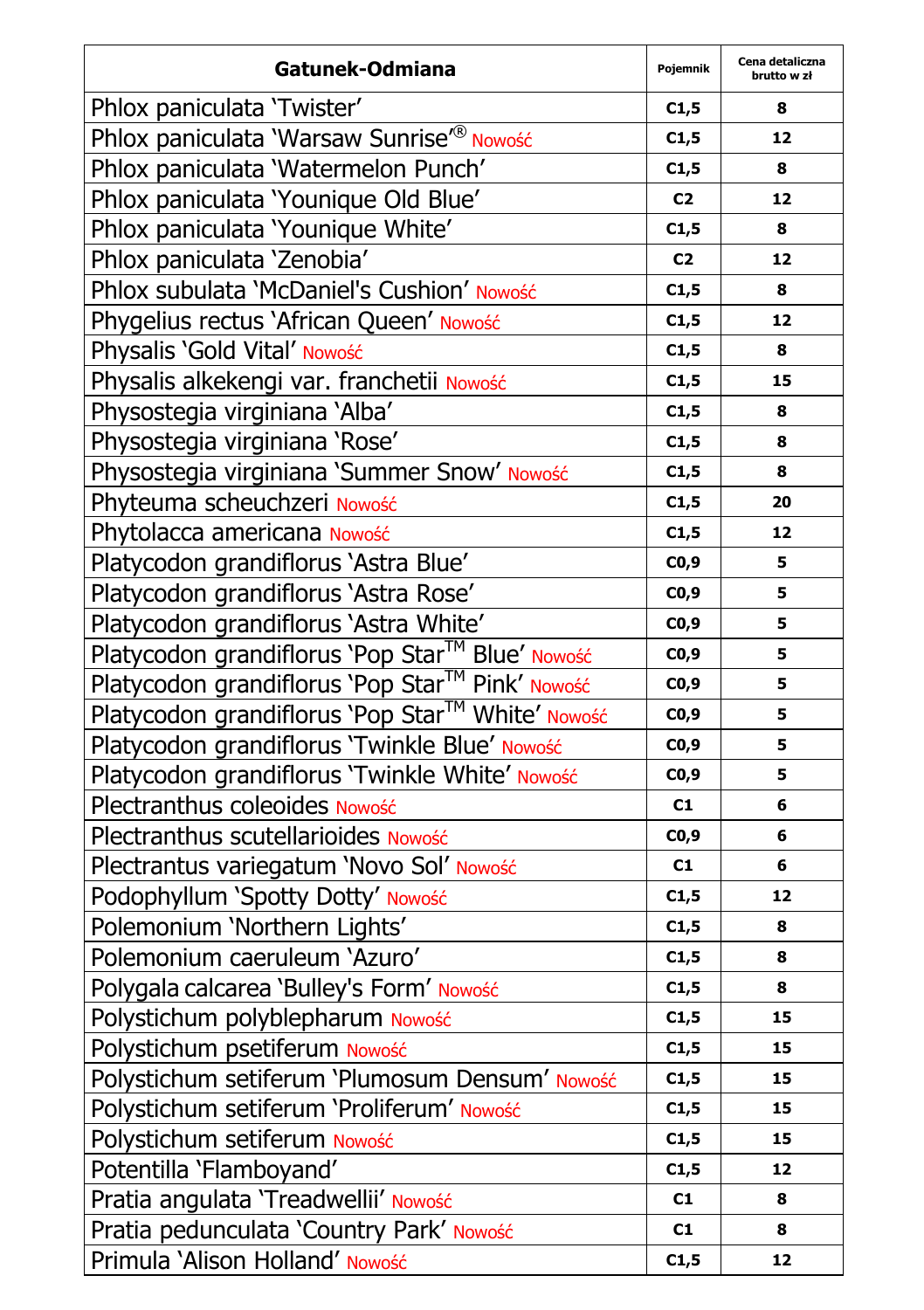| Gatunek-Odmiana                                     | Pojemnik | Cena detaliczna<br>brutto w zł |
|-----------------------------------------------------|----------|--------------------------------|
| Primula 'Belarina Amethyst Ice' Nowość              | C1,5     | 12                             |
| Primula 'Belarina Butter Yellow' Nowość             | C1,5     | 12                             |
| Primula 'Belarina Candy Frost' Nowość               | C1,5     | 12                             |
| Primula 'Belarina Carmen' Nowość                    | C1,5     | 12                             |
| Primula 'Belarina Cream' Nowość                     | C1,5     | 12                             |
| Primula 'Belarina Goldie Prima' Nowość              | C1,5     | 12                             |
| Primula 'Belarina Lively Lilac' Nowość              | C1,5     | 12                             |
| Primula 'Belarina Nectarine' Nowość                 | C1,5     | 12                             |
| Primula 'Belarina Pink Champagne' Nowość            | C1,5     | 12                             |
| Primula 'Belarina Pink Ice' Nowość                  | C1,5     | 12                             |
| Primula 'Belarina Valentine' Nowość                 | C1,5     | 12                             |
| Primula 'Bleu Champion' Nowość                      | C1,5     | 12                             |
| Primula 'Dark Rosaleen'                             | C1,5     | 12                             |
| Primula 'Elizabeth Killelay'                        | C1,5     | 12                             |
| Primula 'Francesca' Nowość                          | C1,5     | 25                             |
| Primula 'Strong Beer' Nowość                        | C1,5     | 25                             |
| Primula 'Vanilla Cream' Nowość                      | C1,5     | 25                             |
| Primula 'Wanda Tomato Red' Nowość                   | C1,5     | 25                             |
| Primula auricula                                    | CO, 9    | 5                              |
| Primula bulleyana                                   | CO, 9    | 5                              |
| Primula capitata 'Noverna® Deep Blue'               | CO,9     | 5                              |
| Primula japonica 'Alba' Nowość                      | C1,5     | 12                             |
| Primula japonica 'Miller's Crimson' Nowość          | C0,9     | 5                              |
| Primula juliae 'Groenekan's Glorie' Nowość          | C1,5     | 12                             |
| Primula rosea 'Rosy'                                | CO,9     | 5                              |
| Primula veris 'Bright Deep Yellow' Nowość           | CO, 9    | 5                              |
| Primula veris 'Cabrillo Dark Yellow Compact' Nowość | CO, 9    | 5                              |
| Primula veris 'Goldnugget Mix' Nowość               | CO,9     | 5                              |
| Primula veris 'Lime with Orange' Nowość             | CO, 9    | 5                              |
| Primula vialii 'Red Hot Poker'                      | CO,9     | 5                              |
| Primula x pubescens Mix                             | CO,9     | 5                              |
| Pulmonaria 'Blue Ensign' Nowość                     | C1,5     | 10                             |
| Pulmonaria 'Moonshine' Nowość                       | C1,5     | 10                             |
| Pulmonaria 'Opal <sup><sup>®</sup> Nowość</sup>     | C1,5     | 10                             |
| Pulmonaria hybrida 'Trevi Fountain' Nowość          | C1,5     | 10                             |
| Pulsatilla patens Nowość                            | C1       | 12                             |
| Pulsatilla vulgaris 'Pinwheel Blue Violet Shades'   | C0,9     | 5                              |
| Pulsatilla vulgaris 'Pinwheel Dark Red Shades'      | CO, 9    | 5                              |
| Pulsatilla vulgaris 'Pinwheel White'                | C0,9     | 5                              |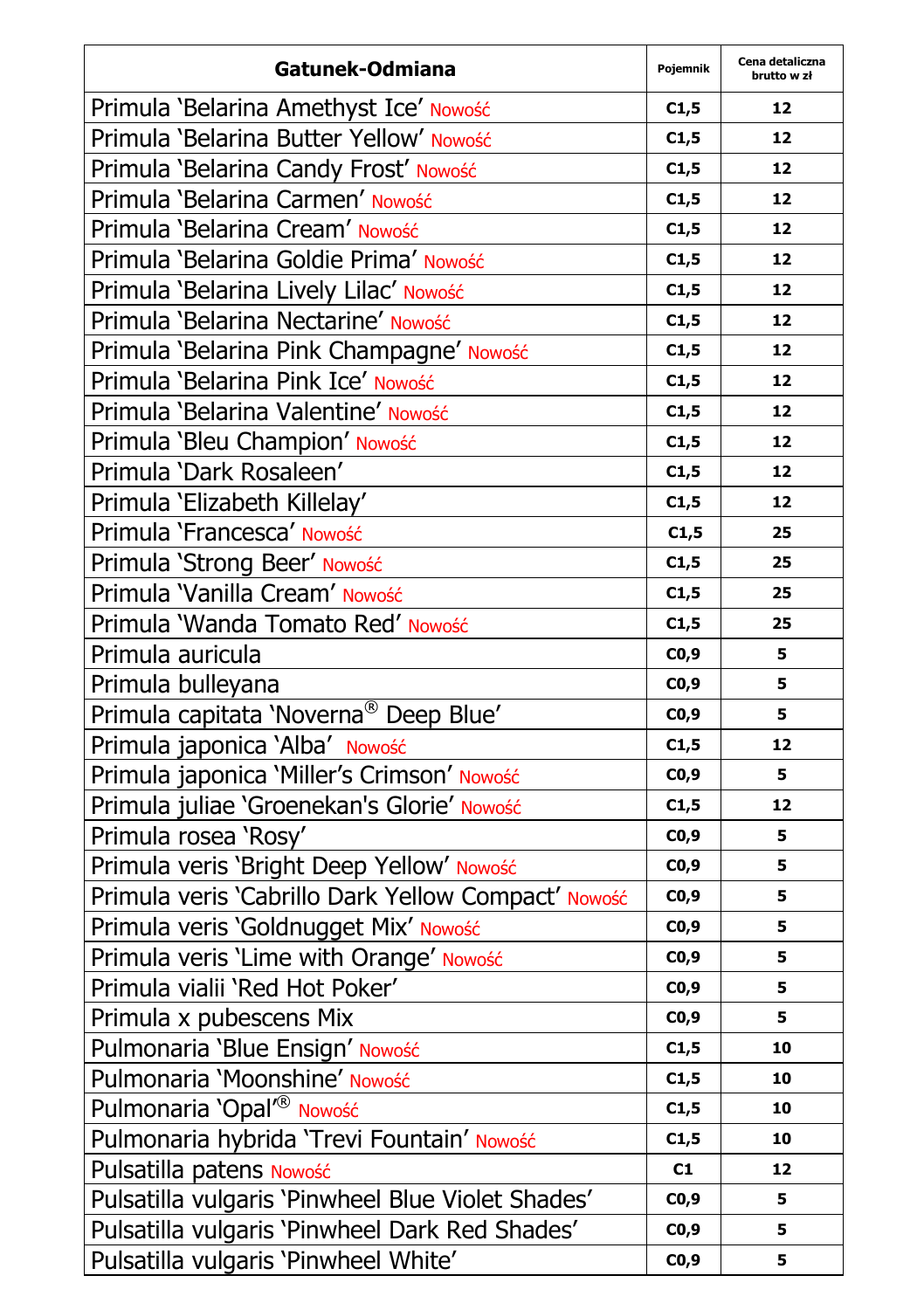| Gatunek-Odmiana                                                   | Pojemnik       | Cena detaliczna<br>brutto w zł |
|-------------------------------------------------------------------|----------------|--------------------------------|
| Pulsatilla vulgaris 'Pulsar Red Shades' Nowość                    | CO,9           | 5                              |
| Pulsatilla vulgaris 'Pulsar Violet Shades' Nowość                 | CO, 9          | 5                              |
| Pulsatilla vulgaris 'Pulsar White' Nowość                         | CO,9           | 5                              |
| Ratibida columnifera pulcherrima Nowość                           | C1,5           | 12                             |
| Rauolia australis Nowość                                          | C1,5           | 15                             |
| Reinecklea carnea Nowość                                          | C1,5           | 25                             |
| Rhodanthemum hosmariense 'Zagora Orange'<br><b>Nowość</b>         | CO,9           | 8                              |
| Rhodanthemum hybrida 'Casablanca'                                 | CO, 9          | 8                              |
| Rhodohypoxis 'Donald Mann' Nowość                                 | C1,5           | 15                             |
| Rhodohypoxis 'Great Scott' Nowość                                 | C1,5           | 15                             |
| Rhodohypoxis 'Hebron Farm Cerise' Nowość                          | C1,5           | 15                             |
| Rodgersia 'Bronze Peacock' Nowość                                 | C1,5           | 10                             |
| Rodgersia 'Dark Pokers' <sup>®</sup> Nowość                       | C1,5           | 10                             |
| Rodgersia henrici Nowość                                          | C1,5           | 10                             |
| Rodgersia pinnata                                                 | C1,5           | 10                             |
| Rodgersia pinnata 'Chocolate Wings' Nowość                        | C1,5           | 10                             |
| Romneya coulteri Nowość                                           | C <sub>2</sub> | 25                             |
| Roscoea 'Ant Marian' Nowość                                       | C1,5           | 35                             |
| Rubus rosifolius 'Coronarius' Nowość                              | C1,5           | 12                             |
| Rudbeckia 'AB Giggling SmileyZ <sup>r®</sup> Nowość               | C <sub>2</sub> | 12                             |
| Rudbeckia `AB Lemon SmileyZ Imp. <sup>r®</sup> Nowość             | C <sub>2</sub> | 12                             |
| Rudbeckia 'AB Loving SmileyZ <sup>"®</sup> Nowość                 | C <sub>2</sub> | 12                             |
| Rudbeckia 'Flamenco Apricot' <sup>®</sup> Nowość                  | C <sub>2</sub> | 12                             |
| Rudbeckia 'Flamenco Bright Orange <sup><sub>(®</sub></sup> Nowość | C <sub>2</sub> | 12                             |
| Rudbeckia 'Flamenco Dark Orange <sup>r®</sup> Nowość              | C <sub>2</sub> | 12                             |
| Rudbeckia 'Flamenco True Red' <sup>®</sup> Nowość                 | C <sub>2</sub> | 12                             |
| Rudbeckia 'Flamenco Vanilla <sup>r®</sup> Nowość                  | C <sub>2</sub> | 12                             |
| Rudbeckia 'Flamenco Yellow <sup>®</sup> Nowość                    | C <sub>2</sub> | 12                             |
| Rudbeckia 'Little Goldstar <sup>®</sup>                           | C1,5           | 10                             |
| Rudbeckia 'Littlebeckia Sunrise <sup>r®</sup> Nowość              | C <sub>2</sub> | 12                             |
| Rudbeckia `Littlebeckia Yellow <sup>'®</sup> Nowość               | C1,5           | 12                             |
| Rudbeckia 'SmileyZ Big Kiss <sup>7®</sup> Nowość                  | C <sub>2</sub> | 12                             |
| Rudbeckia 'SmileyZ Big Love <sup>r®</sup> Nowość                  | C <sub>2</sub> | 12                             |
| Rudbeckia 'SmileyZ Big Shine <sup>r®</sup> Nowość                 | C <sub>2</sub> | 12                             |
| Rudbeckia 'SmileyZ Big Sun <sup>®</sup> Nowość                    | C <sub>2</sub> | 12                             |
| Rudbeckia 'SmileyZ Chocolate <sup>r®</sup> Nowość                 | C <sub>2</sub> | 12                             |
| Rudbeckia 'SmileyZ Giggling <sup>"®</sup> Nowość                  | C2             | 12                             |
| Rudbeckia 'SmileyZ Happy <sup>®</sup> Nowość                      | C <sub>2</sub> | 12                             |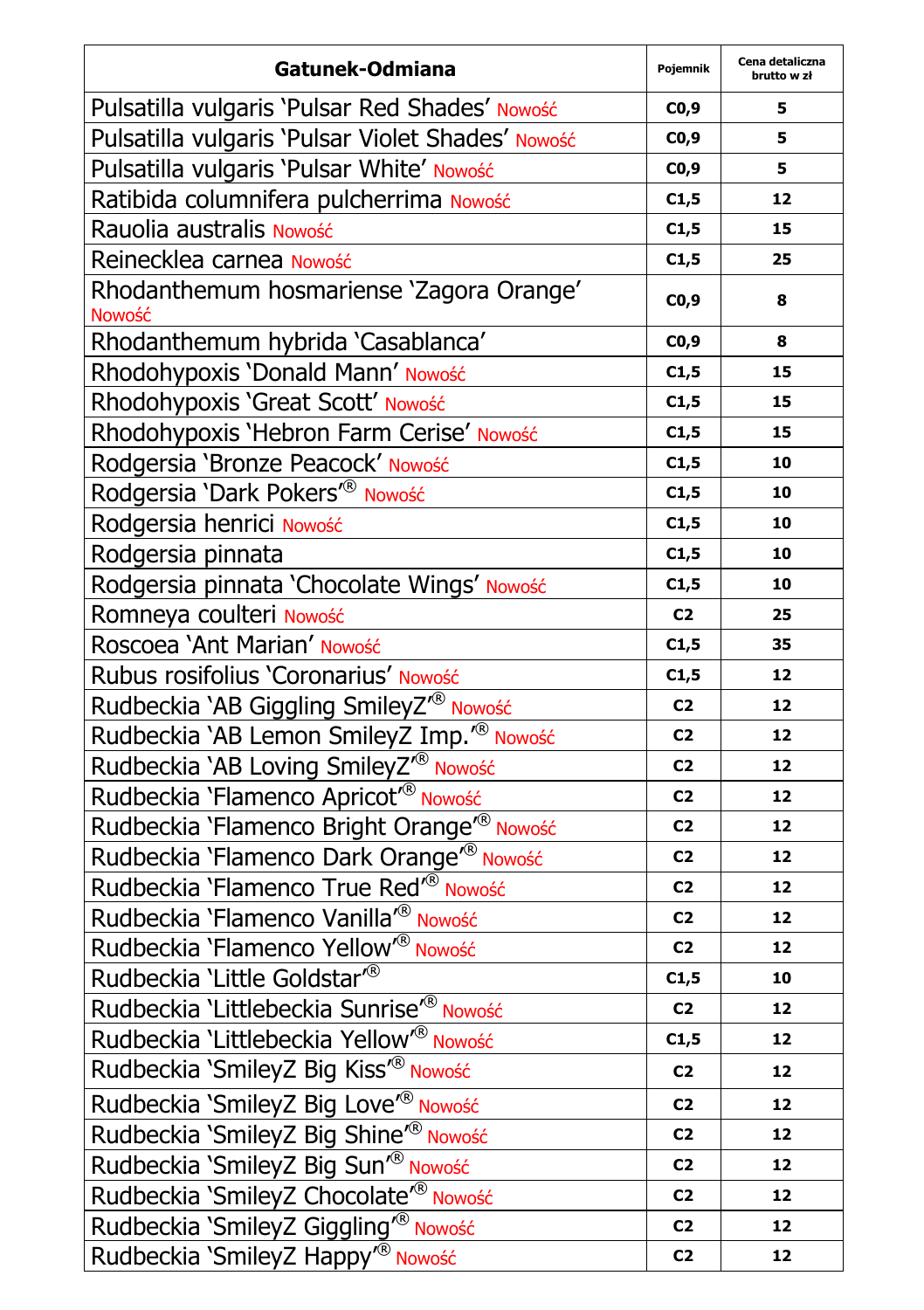| Gatunek-Odmiana                                             | Pojemnik       | Cena detaliczna<br>brutto w zł |
|-------------------------------------------------------------|----------------|--------------------------------|
| Rudbeckia 'SmileyZ Kissing <sup>®</sup> Nowość              | C <sub>2</sub> | 12                             |
| Rudbeckia 'SmileyZ Lemon <sup>r®</sup> Nowość               | C <sub>2</sub> | 12                             |
| Rudbeckia 'SmileyZ Loving <sup>r®</sup> Nowość              | C <sub>2</sub> | 12                             |
| Rudbeckia 'SmileyZ Party <sup>®</sup> Nowość                | C <sub>2</sub> | 12                             |
| Rudbeckia 'SmileyZ Passion <sup>®</sup> Nowość              | C <sub>2</sub> | 12                             |
| Rudbeckia 'SmileyZ Tiger <sup>r®</sup> Nowość               | C <sub>2</sub> | 12                             |
| Rudbeckia 'Sunbeckia Carolina <sup>r®</sup> Nowość          | C <sub>2</sub> | 12                             |
| Rudbeckia 'Sunbeckia Juliana <sup>r®</sup> Nowość           | C <sub>2</sub> | 12                             |
| Rudbeckia 'Sunbeckia Maya <sup>r®</sup> Nowość              | C <sub>2</sub> | 12                             |
| Rudbeckia 'Sunbeckia Ophelia <sup>r®</sup> Nowość           | C <sub>2</sub> | 12                             |
| Rudbeckia 'Sunbeckia Paulina <sup>r®</sup> Nowość           | C <sub>2</sub> | 12                             |
| Rudbeckia 'Sunbeckia® Olivia'                               | C1,5           | 12                             |
| Rudbeckia fulgida 'City Garden'                             | C1,5           | 10                             |
| Rudbeckia fulgida 'Goldstrum'                               | C <sub>3</sub> | 12                             |
| Rudbeckia hirta 'Cherokee Sunset'                           | C1,5           | 5                              |
| Rudbeckia hitra 'Praire Sun'                                | C1,5           | 5                              |
| Ruta graveolens                                             | C1,5           | 8                              |
| Sagina subulata                                             | CO,9           | 5                              |
| Sagina subulata 'Green Moss' Nowość                         | CO, 9          | 5                              |
| Sagina subulata 'Lime Moss' Nowość                          | CO, 9          | 5                              |
| Sagina subulata 'Supreme'                                   | CO,9           | 5                              |
| Salvia 'Wendy's Wish' Nowość                                | C1,5           | 8                              |
| Salvia farinacea 'Mysty' Nowość                             | C1,5           | 8                              |
| Salvia farinacea 'Velocity Blue' Nowość                     | C1,5           | 8                              |
| Salvia greggi 'Hotlips' Nowość                              | C1,5           | 15                             |
| Salvia greggii 'Cherry Lips' Nowość                         | C1,5           | 8                              |
| Salvia greggii 'Desert Blaze' Nowość                        | C1,5           | 8                              |
| Salvia greggii 'Suncrest <sup>®</sup> Dancing Dolls' Nowość | C1,5           | 8                              |
| Salvia guaranitica 'Purple & Bloom' Nowość                  | C1,5           | 8                              |
| Salvia hybrida 'Amante' Nowość                              | C1,5           | 8                              |
| Salvia hybrida 'Amistad' Nowość                             | C1,5           | 8                              |
| Salvia hybrida 'Ember's Wish' Nowość                        | C1,5           | 8                              |
| Salvia hybrida 'Love And Wishes <sup>"®</sup> Nowość        | C1,5           | 8                              |
| Salvia hybrida 'Wendy's Wish' Nowość                        | C1,5           | 8                              |
| Salvia microphylla 'Hot Lips' Nowość                        | C1,5           | 8                              |
| Salvia microphylla 'Royal Bumble' Nowość                    | C1,5           | 8                              |
| Salvia microphylla 'Victoria Blue Vivisal' Nowość           | C1,5           | 8                              |
| Salvia nemorosa 'Blue Field'                                | C1,5           | 8                              |
| Salvia nemorosa 'Deep Blue Field <sup>®</sup> Nowość        | C1,5           | 8                              |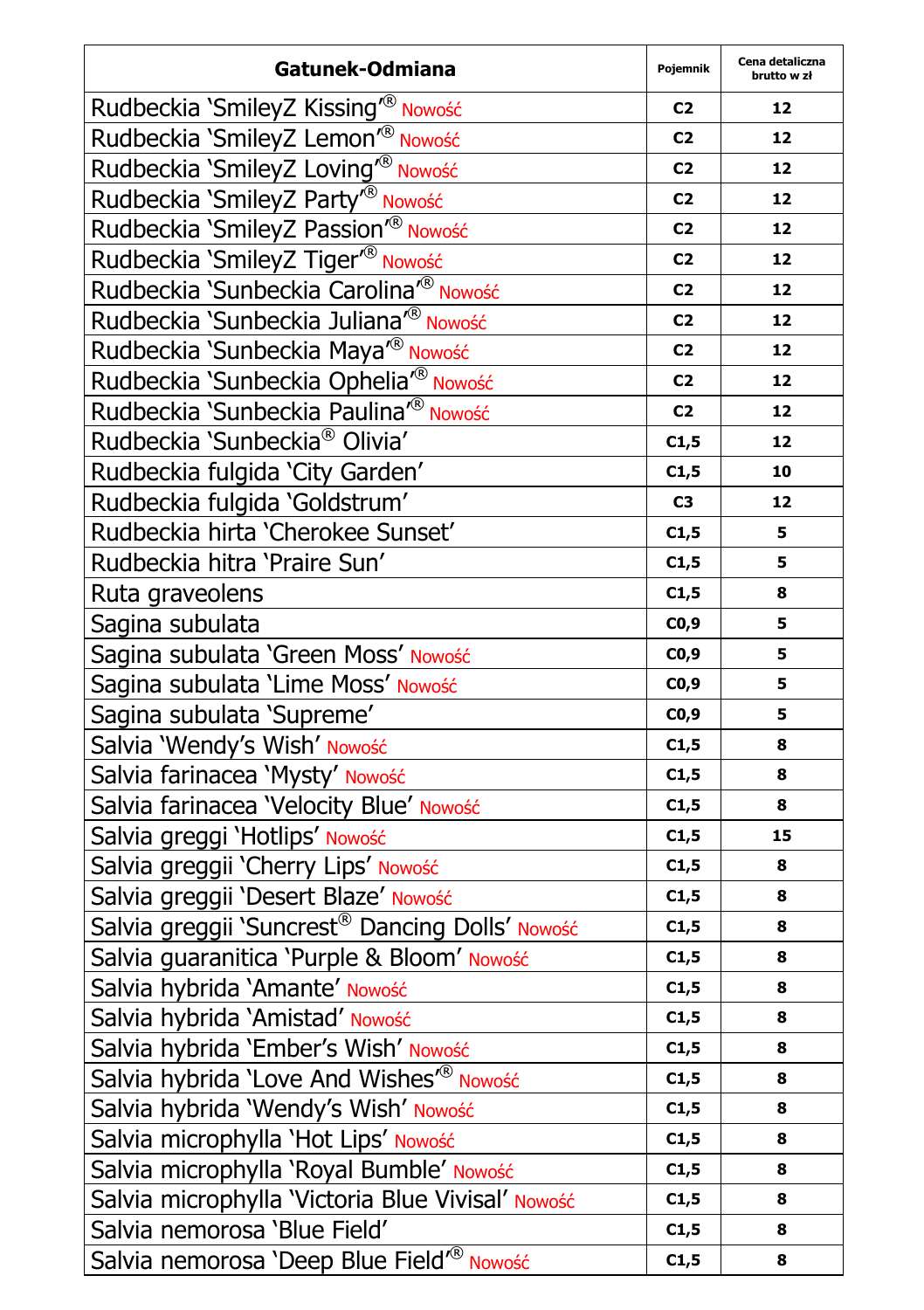| Gatunek-Odmiana                                          | Pojemnik       | Cena detaliczna<br>brutto w zł |
|----------------------------------------------------------|----------------|--------------------------------|
| Salvia nemorosa 'Marcus' Nowość                          | C1,5           | 8                              |
| Salvia nemorosa 'Marvel Blue' Nowość                     | C1,5           | 8                              |
| Salvia nemorosa 'Midnight Rose' Nowość                   | C1,5           | 8                              |
| Salvia nemorosa 'Night Field'                            | C1,5           | 8                              |
| Salvia nemorosa 'Pink Field'                             | C1,5           | 8                              |
| Salvia nemorosa 'Rianne <sup>PBR</sup> '                 | C1,5           | 8                              |
| Salvia nemorosa 'Salute Deep Blue Imp.' Nowość           | C1,5           | 8                              |
| Salvia nemorosa 'Salute Light Pink <sup>7®</sup> Nowość  | C1,5           | 8                              |
| Salvia nemorosa 'Salute White <sup>78</sup>              | C1,5           | 8                              |
| Salvia nemorosa 'Salvatore Blue' Nowość                  | C1,5           | 8                              |
| Salvia nemorosa 'Sensation® Compact Deep Blue'<br>Nowość | C1,5           | 8                              |
| Salvia patens 'Oceana Blue' Nowość                       | C1,5           | 8                              |
| Salvia uliginosa Nowość                                  | C1,5           | 8                              |
| Salvia x superba 'Bordeau Compact SkyBlue' Nowość        | C1,5           | 8                              |
| Salvia x superba 'Bordeau Deep Blue' Nowość              | C1,5           | 8                              |
| Salvia x superba 'Bordeau Rose' Nowość                   | C1,5           | 8                              |
| Salvia x superba 'Bordeau White' Nowość                  | C1,5           | 8                              |
| Salvia x superba 'Merleau Blue Compact' Nowość           | C1,5           | 8                              |
| Salvia x superba 'Merleau Rose Compact' Nowość           | C1,5           | 8                              |
| Salvia x superba 'Merleau® White'                        | CO,9           | 5                              |
| Salvia x superba 'New Dimensions Blue'                   | CO, 9          | 5                              |
| Salvia x superba 'New Dimensions Rose'                   | CO,9           | 5                              |
| Sanguisorba 'Proud Mary' <sup>®</sup> Nowość             | C <sub>2</sub> | 12                             |
| Sanguisorba obtuse                                       | C1,5           | 12                             |
| Santolina chamaecyparissus                               | CO,9           | 5                              |
| Savia farinacea 'Mauritius" Nowość                       | C1,5           | 8                              |
| Saxifraga fortune 'Beni Tsukasa'                         | C1,5           | 10                             |
| Scabiosa atropurpurea 'Chile Black' Nowość               | C1,5           | 15                             |
| Scabiosa caucasica 'Stäfa' Nowość                        | C1,5           | 15                             |
| Scabiosa columbaria 'Barocca' Nowość                     | C1,5           | 8                              |
| Scabiosa columbaria `Butterfly Blue'                     | C1,5           | 8                              |
| Scabiosa columbaria 'Mariposa Blue'                      | C1,5           | 8                              |
| Schizostylis coccinea 'Rubra' Nowość                     | C1,5           | 15                             |
| Scilla Peruviana Nowość                                  | C1,5           | 35                             |
| Sedum 'Sunsparkler Dazzleberry <sup>®</sup> Nowość       | C1,5           | 8                              |
| Sedum 'Thundercloud' Nowość                              | C1,5           | 8                              |
| Sedum acre 'Aurea'                                       | CO, 9          | 5                              |
| Sedum acre 'Gold <sup>®</sup> Nowość                     | CO,9           | 5                              |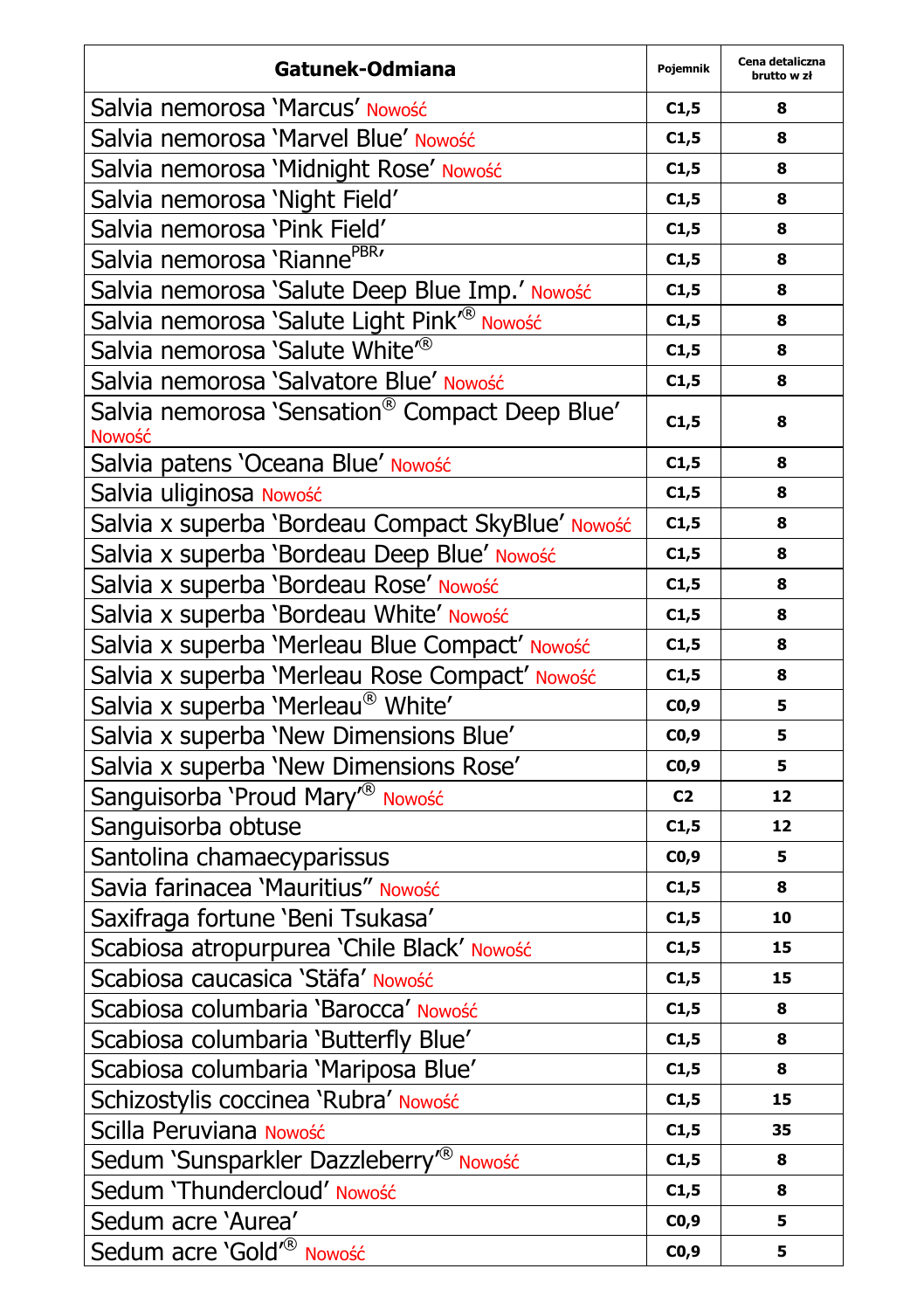| Gatunek-Odmiana                                         | Pojemnik       | Cena detaliczna<br>brutto w zł |
|---------------------------------------------------------|----------------|--------------------------------|
| Sedum hybridum 'Chocolatte Ball' Nowość                 | C1,5           | 8                              |
| Sedum hybridum 'Cloud Walker <sup>®</sup> Nowość        | C1,5           | 8                              |
| Sedum hybridum 'Matrona'                                | C1,5           | 8                              |
| Sedum hybridum 'Munstead Dark Red' Nowość               | C1,5           | 8                              |
| Sedum hylotelephium 'Touchdown Teak' Nowość             | C1,5           | 8                              |
| Sedum oreganum Nowość                                   | C1,5           | 8                              |
| Sedum pellucida 'Little Missy' Nowość                   | C1,5           | 8                              |
| Sedum reflexum                                          | CO,9           | 5                              |
| Sedum rupestre 'Angelina' Nowość                        | C1,5           | 8                              |
| Sedum spectabile 'Hot Stuff'                            | C1,5           | 8                              |
| Sedum spurium 'Tricolour' Nowość                        | C1,5           | 8                              |
| Sedum takesimense 'Atlantis' Nowość                     | C1,5           | 8                              |
| Sedum telephium 'Herbstfreude'                          | C1,5           | 8                              |
| Sedum telephium 'Autumn Joy' Nowość                     | C1,5           | 8                              |
| Sedum telephium 'Coral Reef' Nowość                     | C1,5           | 8                              |
| Sedum telephium 'Dark Masgic <sup>"®</sup> Nowość       | C1,5           | 8                              |
| Sedum telephium 'Mr. Goodbud <sup>r®</sup> Nowość       | C1,5           | 8                              |
| Sedum telephium 'Oriental Dancer <sup>r®</sup> Nowość   | C1,5           | 8                              |
| Sedum telephium 'Picolette' <sup>®</sup> Nowość         | C1,5           | 8                              |
| Sedum telephium 'Raspberry Truffle <sup>(®</sup> Nowość | C1,5           | 8                              |
| Sedum telephium 'Surrender Red' Nowość                  | C1,5           | 8                              |
| Sedum telephium 'Thunderhead <sup>®</sup> Nowość        | C1,5           | 8                              |
| Sedum telephium 'Twinkling Star <sup>®</sup> Nowość     | C1,5           | 8                              |
| Sedum x 'Peace and Joy' Nowość                          | C1,5           | 8                              |
| Sempervivum - w odmianach                               | C <sub>2</sub> | 12                             |
| Sempervivum - w odmianach                               | P9             | 5                              |
| Senecio 'Donkey's Ears' Nowość                          | C1,5           | 10                             |
| Senecio candidans 'Angel Wings <sup>"®</sup>            | C1,5           | 10                             |
| Sidalcea 'Little Princess <sup>"®</sup> Nowość          | C1,5           | 10                             |
| Sisirinchium 'Iceberg' Nowość                           | C1,5           | 15                             |
| Sisirinchium califonicum Nowość                         | C1,5           | 15                             |
| Sisyrinchium angustifolium 'Devon Skies' Nowość         | C1,5           | 20                             |
| Sisyrinchium striatum Nowość                            | C1,5           | 20                             |
| Sisyrinchum angustifolium Nowość                        | C1,5           | 20                             |
| Solanum jasminoides 'Alba' Nowość                       | C1,5           | 12                             |
| Solanum jasminoides 'Bleu' Nowość                       | C1,5           | 12                             |
| Stachys byzantina 'Silver Carpet' Nowość                | C1,5           | 8                              |
| Stachys byzantina Nowość                                | C1,5           | 8                              |
| Stokesia laevis 'Peachie's Pick' Nowość                 | C1,5           | 12                             |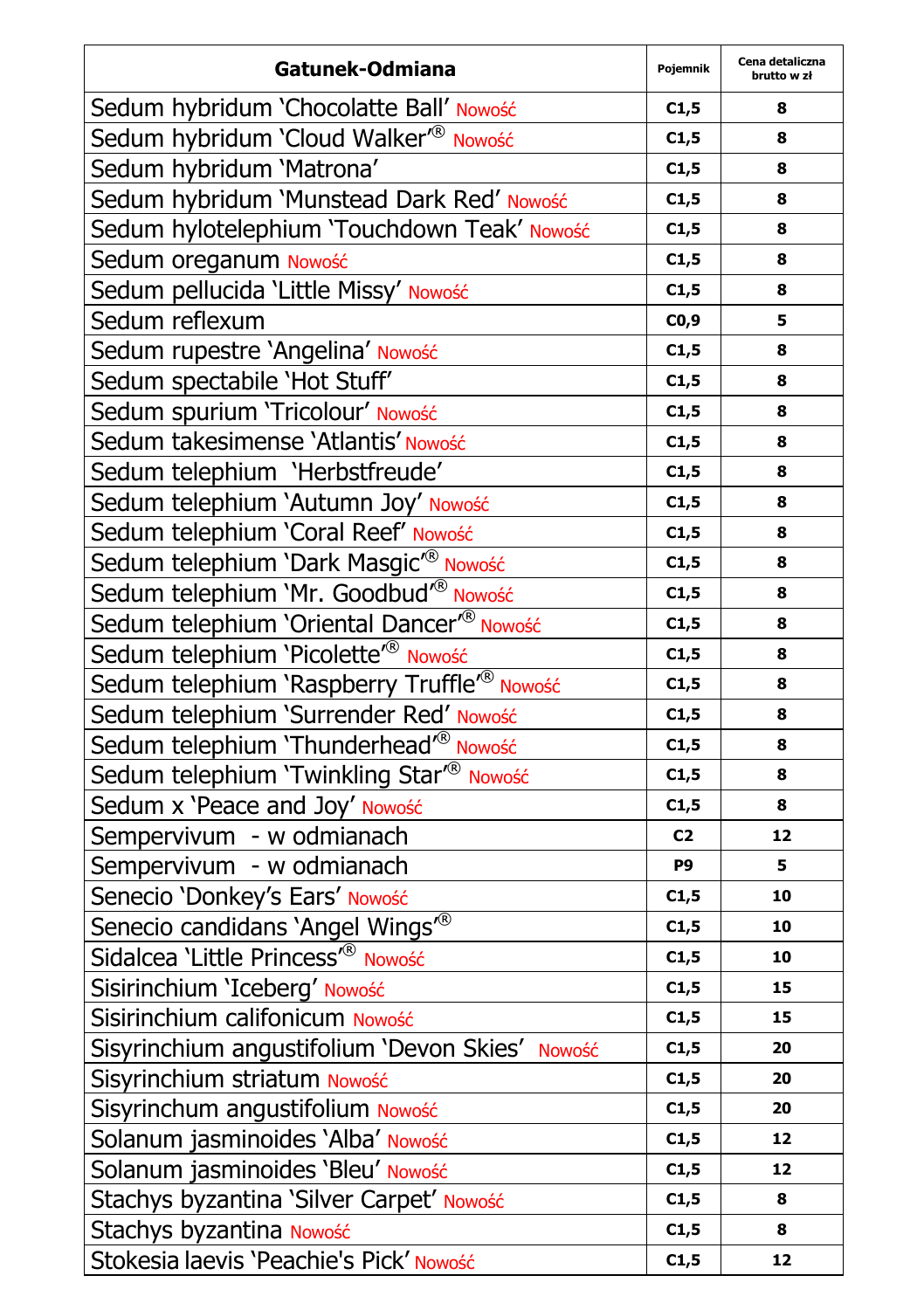| Gatunek-Odmiana                                           | Pojemnik       | Cena detaliczna<br>brutto w zł |
|-----------------------------------------------------------|----------------|--------------------------------|
| Stokesia laevis 'Silver Moon' Nowość                      | C1,5           | 12                             |
| Stokesia 'Divinity <sup>®</sup> Nowość                    | C1,5           | 12                             |
| Stokesia laevis 'Colorwheel <sup>®</sup>                  | C1,5           | 12                             |
| Stokesia laevis 'Mell's Blue <sup>r®</sup> Nowość         | C1,5           | 12                             |
| Stokesia leavis                                           | C1,5           | 12                             |
| Tanacetum 'Garden Treasure'                               | C1,5           | 12                             |
| Tanacetum 'Robinson's Red' Nowość                         | C1,5           | 12                             |
| Tanacetum 'Robinson's Rose' Nowość                        | C1,5           | 12                             |
| Telekia speciosa Nowość                                   | C <sub>3</sub> | 12                             |
| Thalictrum 'Anne <sup>®</sup>                             | C1,5           | 12                             |
| Thalictrum 'Black Stockings' Nowość                       | C1,5           | 12                             |
| Thalictrum 'Elin'                                         | C1,5           | 12                             |
| Thalictrum 'Ghent Ebony <sup>®</sup> Nowość               | C1,5           | 12                             |
| Thalictrum 'Nimbus Pink' Nowość                           | C1,5           | 12                             |
| Thalictrum 'Nimbus White' Nowość                          | C1,5           | 12                             |
| Thalictrum 'Purplelicious' Nowość                         | C1,5           | 12                             |
| Thalictrum 'The Cloud' Nowość                             | C1,5           | 12                             |
| Thalictrum actaeifolium 'Perfume Star <sup>™</sup> Nowość | C1,5           | 12                             |
| Thalictrum aquilegifolium 'Black Stockings' Nowość        | C1,5           | 12                             |
| Thalictrum aquilegifolium 'Nimbus Pink' Nowość            | C1,5           | 12                             |
| Thalictrum aquilegifolium 'Nimbus White' Nowość           | C1,5           | 12                             |
| Thalictrum aquilegifolium 'White Clouds <sup>®</sup>      | C1,5           | 12                             |
| Thalictrum delavayi 'Hewitt's Double' Nowość              | C1,5           | 12                             |
| Thalictrum delavayi 'Hinckley' Nowość                     | C1,5           | 12                             |
| Thalictrum delavayi 'Splendide White <sup>7®</sup>        | C1,5           | 12                             |
| Thalictrum delavayi 'Splendide <sup>®</sup>               | C1,5           | 12                             |
| Thalictrum kiusianum Nowość                               | C1,5           | 12                             |
| Thunbergia 'Orange' Nowość                                | C1,5           | 10                             |
| Thymus citriodorus 'Aureus'                               | CO,9           | 5                              |
| Thymus citriodorus 'Doone Valley'                         | CO,9           | 5                              |
| Thymus citriodorus 'Lemon Variegata' Nowość               | CO,9           | 5                              |
| Thymus praecox 'Coccineus' Nowość                         | CO, 9          | 5                              |
| Thymus praecox 'Red Carpet' Nowość                        | CO,9           | 5                              |
| Thymus serpyllum                                          | CO, 9          | 5                              |
| Thymus vulgaris 'Silver Queen'                            | C0,9           | 5                              |
| Tiarella 'Spring Symphony <sup>®</sup> Nowość             | C1,5           | 12                             |
| Tiarella wherryi 'Heronswood Mist' Nowość                 | C1,5           | 12                             |
| Tibouchina urvilliana Nowość                              | C <sub>2</sub> | 15                             |
| Titanotrichum oldhamii Nowość                             | C1,5           | 8                              |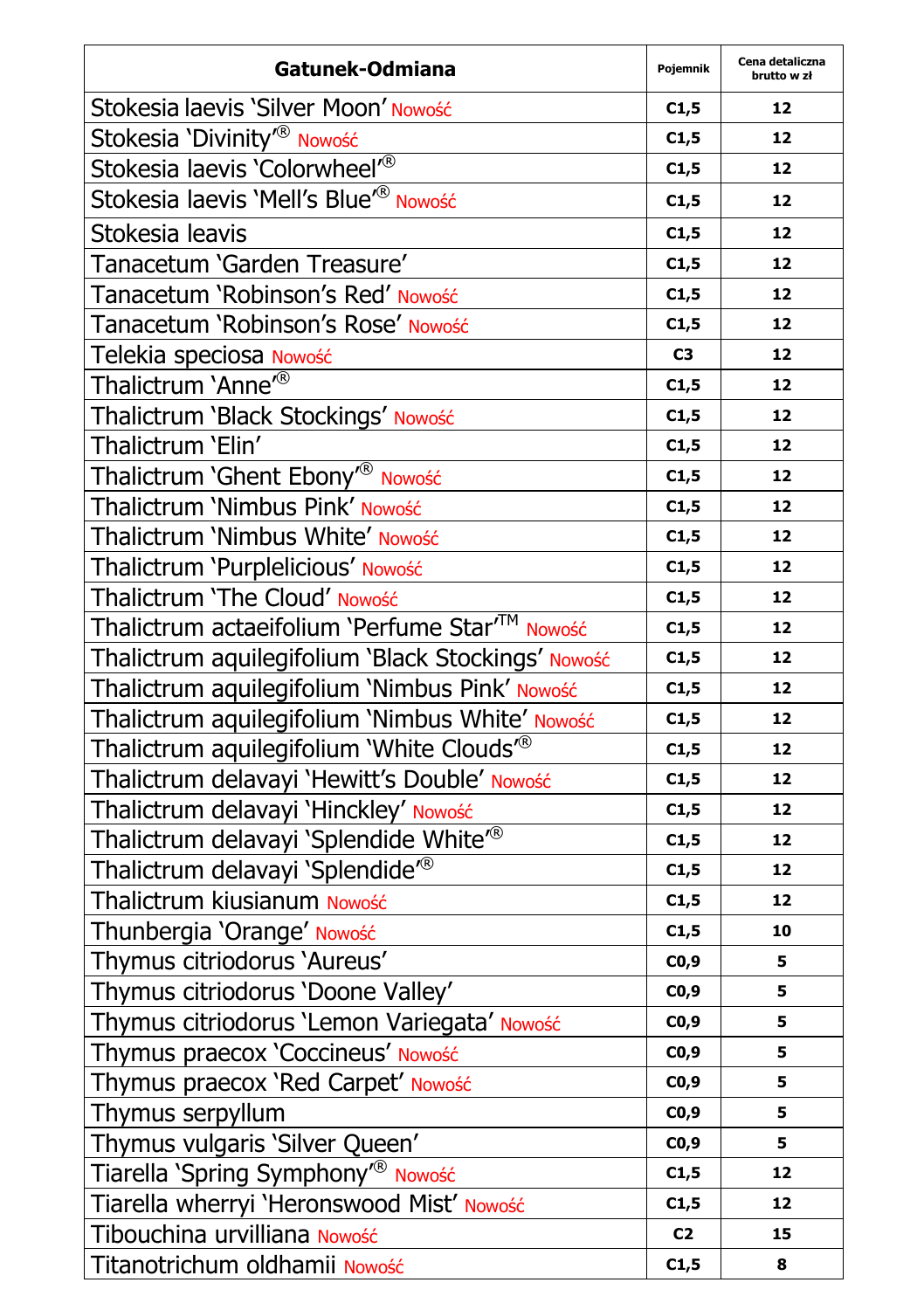| Gatunek-Odmiana                                                | Pojemnik       | Cena detaliczna<br>brutto w zł |
|----------------------------------------------------------------|----------------|--------------------------------|
| Tolmiea 'Cool Gold' Nowość                                     | C1,5           | 12                             |
| Tradescantia 'Sweet Kate' Nowość                               | C1,5           | 8                              |
| Tricyrtis formosana 'Purple Beauty' Nowość                     | C1,5           | 15                             |
| Trillium grandiflorum Nowość                                   | C1,5           | 45                             |
| Trillium luteum Nowość                                         | C1,5           | 50                             |
| Tulbaghia violaceae 'Green Blue' Nowość                        | C1,5           | 15                             |
| Tulbaghia violaceae 'Knobiflirt Variegata <sup>r®</sup> Nowość | C1,5           | 15                             |
| Uvularia grandiflora 'Palidia' Nowość                          | C <sub>3</sub> | 25                             |
| Verbascum 'Clementine' Nowość                                  | C1,5           | 12                             |
| Verbascum 'Jackie in Yellow' Nowość                            | C1,5           | 12                             |
| Verbaskum 'Dark Eyes' Nowość                                   | C <sub>2</sub> | 12                             |
| Verbena bonariensis                                            | C1,5           | 8                              |
| Verbena bonariensis 'Lollipop' Nowość                          | C1,5           | 15                             |
| Verbena rigida 'Santos <sup>r®</sup> Nowość                    | C1,5           | 8                              |
| Verbena rigida 'Venosa' Nowość                                 | C1,5           | 8                              |
| Veronica 'Blue Bouquet' Nowość                                 | C1,5           | 10                             |
| Veronica 'First Glory'                                         | C1,5           | 10                             |
| Veronica austriaca 'Knallblau' Nowość                          | C1,5           | 10                             |
| Veronica longifolia 'First Choice <sup>"®</sup>                | C1,5           | 10                             |
| Veronica longifolia 'First Glory <sup>®</sup>                  | C1,5           | 10                             |
| Veronica longifolia 'First Lady <sup>®</sup>                   | C1,5           | 10                             |
| Veronica longifolia 'First Love' <sup>®</sup>                  | C1,5           | 10                             |
| Veronica longifolia 'First Match <sup>7®</sup> Nowość          | C1,5           | 10                             |
| Veronica longifolia 'Marietta'® Nowość                         | C1,5           | 10                             |
| Veronica spicata 'Anniversary Blue' Nowość                     | C1,5           | 10                             |
| Veronica spicata 'Anniversary Rose' Nowość                     | C1,5           | 10                             |
| Veronica spicata 'Ronica Blue' Nowość                          | C1,5           | 10                             |
| Veronica spicata 'Ronica Fuchsia' Nowość                       | C1,5           | 10                             |
| Veronica spicata 'Ulster Blue Dwarf' Nowość                    | C1,5           | 10                             |
| Veronicastrum 'Adoration' Nowość                               | C1,5           | 10                             |
| Veronicastrum virginicum 'Challenger <sup>®</sup>              | C1,5           | 10                             |
| Veronicastrum virginicum 'Cupid'                               | C1,5           | 10                             |
| Veronicastrum virginicum 'Red Arrow' Nowość                    | C1,5           | 15                             |
| Vinca 'Tropical Soft Orange' Nowość                            | C1             | 5                              |
| Vinca minor                                                    | CO,9           | 5                              |
| Vinca minor 'Alba'                                             | CO,9           | 5                              |
| Vinca minor 'Atropurpurea'                                     | CO,9           | 5                              |
| Vinca minor 'Blue'                                             | CO,9           | 5                              |
| Vinca minor 'Bowles Cunningham' Nowość                         | CO,9           | 5                              |